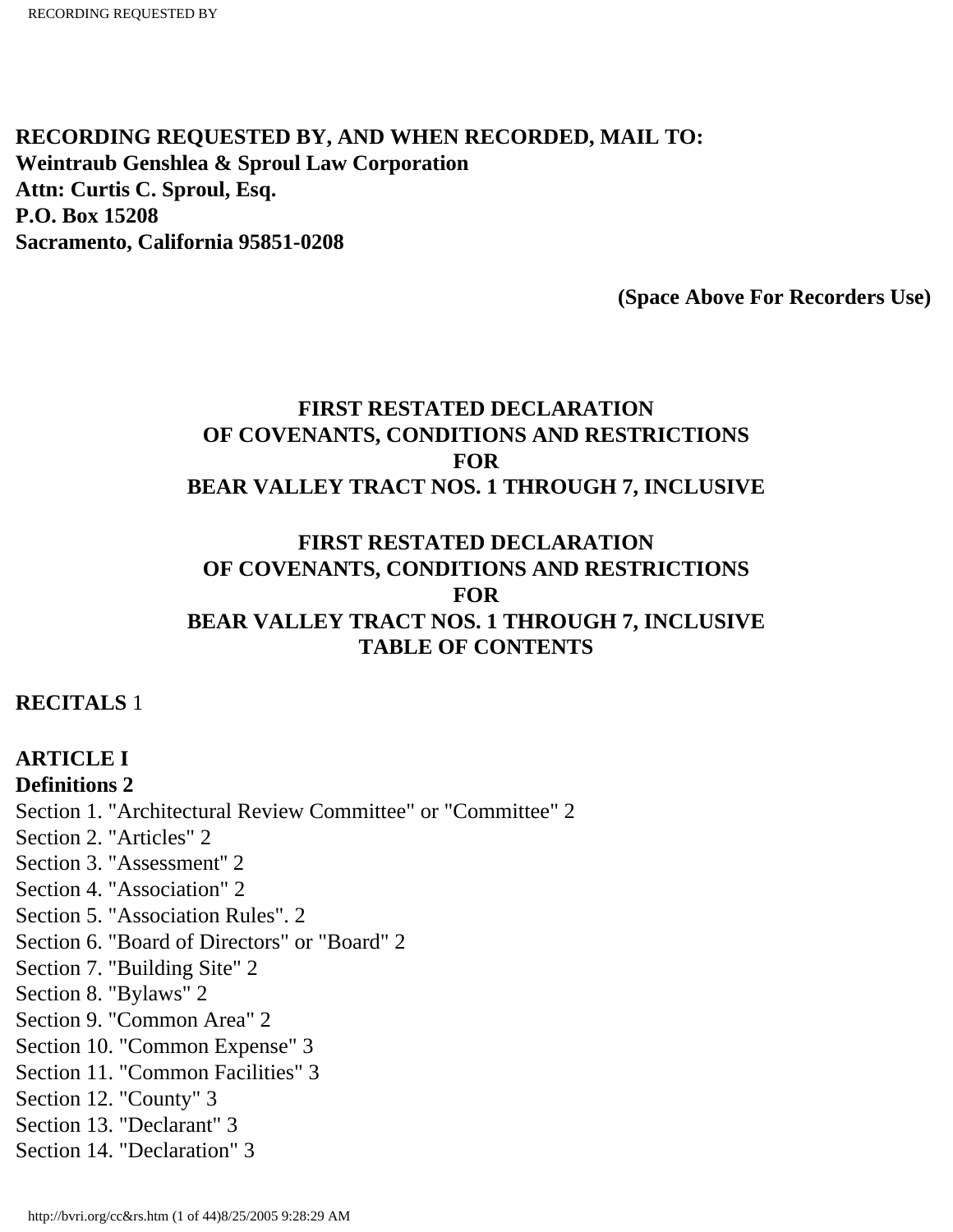Section 15. "Design Standards" 3 Section 16. "Governing Documents" 3 Section 17. "Improvements" 3 Section 18. "Lot" 3 Section 19. "Member" 4 Section 20. "Owner" 4 Section 21. "Owner of Record" . 4 Section 22. "Private Roadway" 4 Section 23. "Properties" 4 Section 24. "Residence" 4 Section 25. "Setback" 4 Section 26. "Street" 4 Section 27. "Subdivision Map" 4

# **ARTICLE II**

## **Property Rights and Obligations of Owners** 4

Section 1. General Statement of Plan of Development 4 Section 2. Owners' Nonexclusive Easements of Enjoyment in Common Areas 5 Section 3. Persons Subject to Governing Documents 5 Section 4. Delegation of Use 6

## **ARTICLE III**

### **The Association** 6

Section 1. Association Membership 6 Section 2. Classes of Membership 6 Section 3. Voting Rights of Class A Members 6 Section 4. Association Dues 7 Section 5. Powers and Authority of the Association 7 Section 6. Association Rules 7 Section 7. Breach of Rules or Restrictions 8

# **ARTICLE IV**

# **Prohibited and Permitted Uses of Properties** 8

Section 1. Use of Lots and Building Sites 8 Section 2. Open Space Common Areas 9 Section 3. Prohibition of Noxious Activities 9 Section 4. Temporary Structures 9 Section 5. Pets 10 Section 6. Signs 10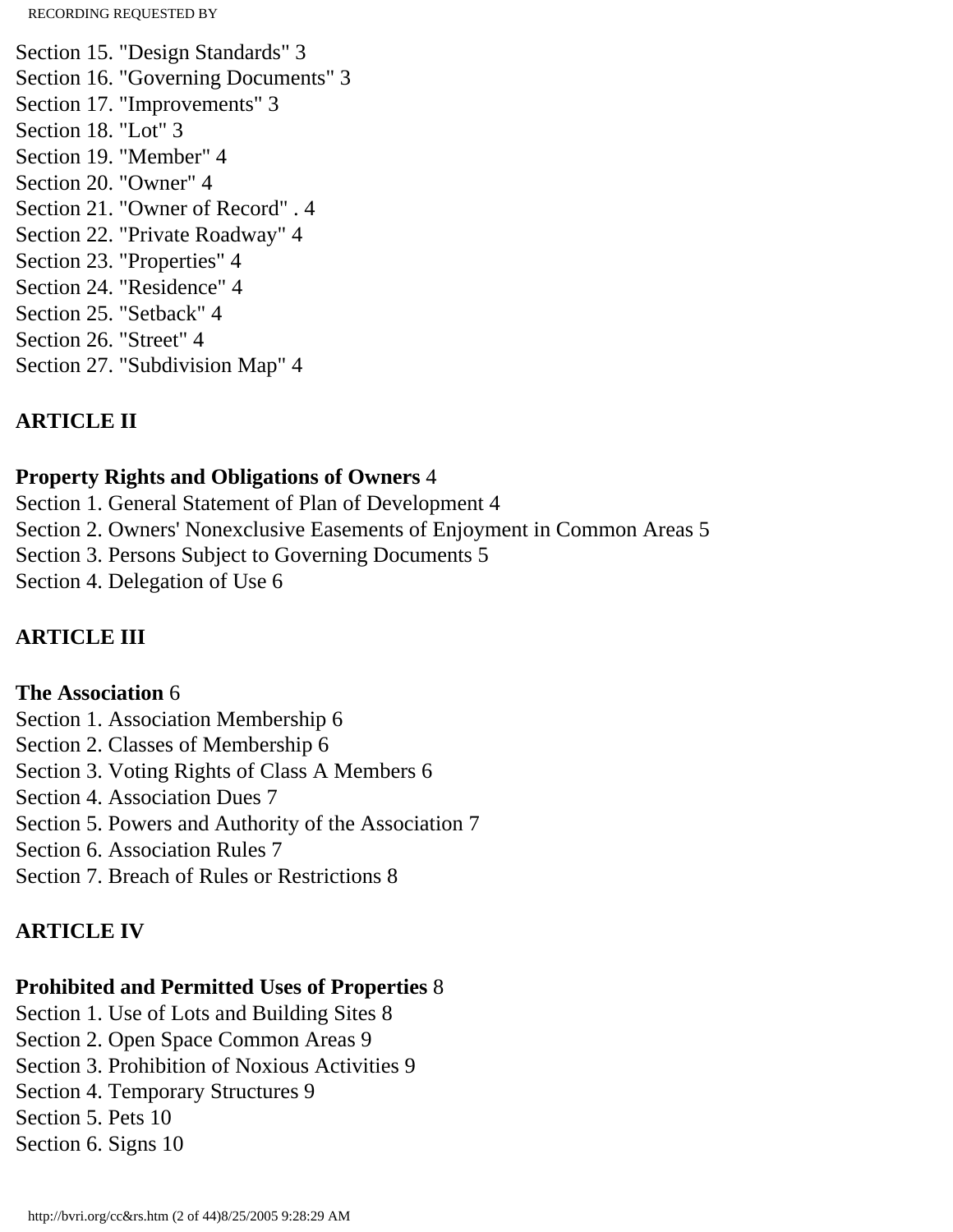Section 7. Business Activities 10

- Section 8. Garbage 11
- Section 9. Storage 11
- Section 10. Antennas and Similar Devices 11
- Section 11. Burning 11
- Section 12. Vehicle and Parking Restrictions 11
- Section 13. Exterior Light Fixtures 12
- Section 14. Restriction on Further Subdivision and Severability 12
- Section 15. Variances 12
- Section 16. Enforcement of Property Use Restrictions 12

# **ARTICLE V**

## **Architectural Control** 12

Section 1. Approval of Improvements by Architectural Review Committee 12

- Section 2. Composition of the Architectural Review Committee 13
- Section 3. Duties 13
- Section 4. Meetings 13
- Section 5. Bear Valley Design Standards 14
- Section 6. Basis for Approval of Improvements 14
- Section 7. Time Limits for Approval or Rejection 15
- Section 8. Proceeding With Work 15
- Section 9. Failure to Complete Work 16
- Section 10. Inspection of Work by the Architectural Review Committee 16
- Section 11. Enforcement of Architectural Compliance Matters 16
- Section 12. Variances 17
- Section 13. Estoppel Certificate 18
- Section 14. Limitation on Liability 18
- Section 15. Compliance With Governmental Regulations 18

# **ARTICLE VI**

# **Minimum Construction Standards** 19

Section 1. Approval by Architectural Review Committee 19

- Section 2. Minimum Square Footage Requirements 19
- Section 3. Setback and Location of Structure 19
- Section 4. Limitation on Number of Residence Structures 19
- Section 5. No Temporary Structures 19
- Section 6. No Used Materials 19
- Section 7. Exterior Finishes 19
- Section 8. Exterior Colors 20
- Section 9. Drainage 20
- Section 10. Parking Spaces 20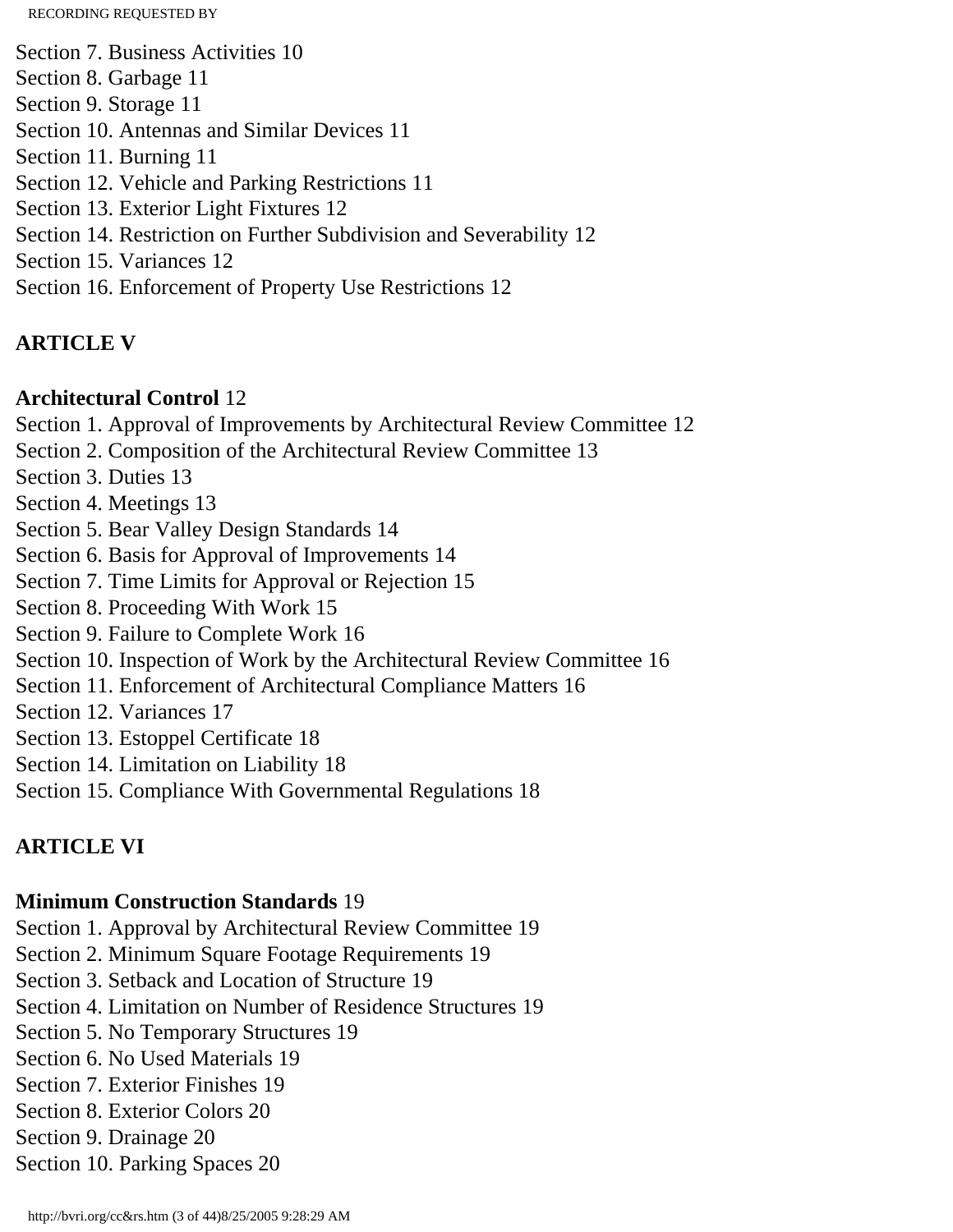Section 11. Roof Materials 20 Section 12. Metal Components 21 Section 13. Skylights and Solar Panels 21 Section 14. Lighting 21 Section 15. Decking Substructures 21 Section 16. Fuel Tank 21 Section 17. Aerials and Antennas 21 Section 18. Exposed Facilities 21 Section 19. Hot Tubs 22 Section 20. Fences 22 Section 21. Electrical Fixtures 22 Section 22. Construction Access 22 Section 23. Additional Standards 22

## **ARTICLE VII**

### **Repair and Maintenance Responsibilities** 22

Section 1. Beach Common Areas and County Common Areas 22 Section 2. Owner Maintenance and Repair Responsibilities . 22 Section 3. Drainage Structures, Ditches and Swales . . 23

## **ARTICLE VIII**

### **Easements** 23

Section 1. Utility and Road Maintenance Easements Affecting the Properties 23 Section 2. Common Area Easements 23 Section 3. Easements Appearing on Subdivision Maps 24 Section 4. Prohibition Against Obstruction of Easements 24 Section 5. Association's Right to Maintain Easements 24 Section 6. Priority of Easements 24

# **ARTICLE IX**

## **Breach and Default** 24

Section 1. Remedy at Law Inadequate 24

- Section 2. Nuisance 24
- Section 3. Costs and Attorneys' Fees 25
- Section 4. Cumulative Remedies 25
- Section 5. Failure Not a Waiver 25
- Section 6. Rights and Remedies of the Association 25
- Section 7. Covenants Committee 27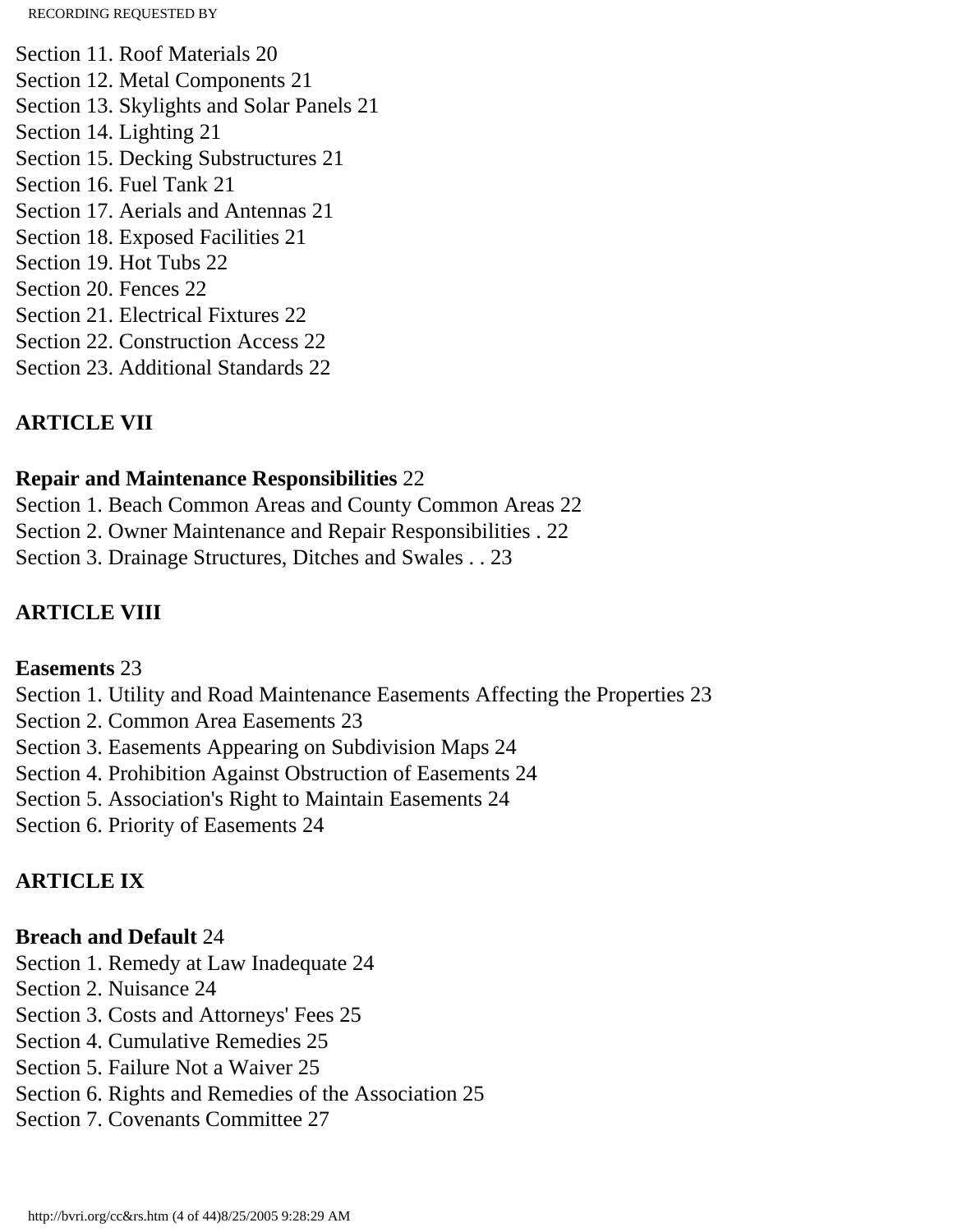### **ARTICLE X**

**Subordination of Conditions, Covenants, Reservations, Restrictions and Charges 27**

## **ARTICLE XI**

### **Notices**

Section 1. Mailing Addresses 28 Section 2. Personal Service Upon Co-Owners and Others 28 Section 3. Deposit in United States Mails 28

# **ARTICLE XII**

**No Public Rights in the Properties** 28

## **ARTICLE XIII**

### **Amendment of Declaration** 28

Section 1. Amendment in General 28 Section 2. Effective Date of Amendment 28 Section 3. Reliance on Amendments 29

## **ARTICLE XIV**

## **Restrictions Applicable to Lot 6 of Tract 1** 29 Section 1. Exemption From Specified Restrictions 29 Section 2. Special Restrictions Applicable to Lot 6 29

### **ARTICLE XV**

**General Provisions** 30 Section 1. Term 30 Section 2. Annexation of Additional Property 30 Section 3. Construction 31

## **FIRST RESTATED DECLARATION OF COVENANTS, CONDITIONS AND RESTRICTIONS FOR BEAR VALLEY TRACT NOS. I THROUGH 7, INCLUSIVE**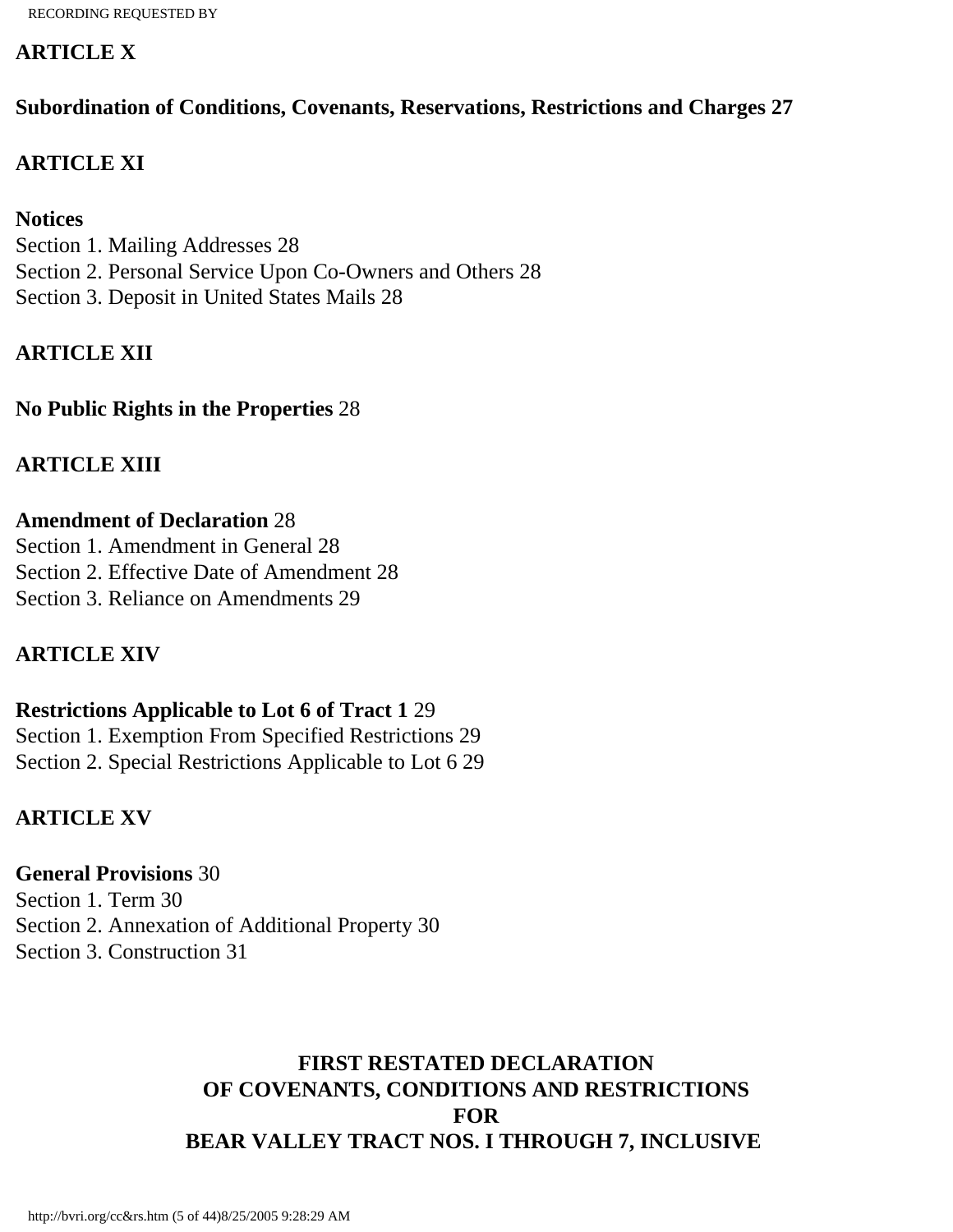```
RECORDING REQUESTED BY
```
Those certain declarations of protective restrictions listed in exhibit A (collectively, the "Original Declarations"), which were executed by Bear Valley Development Company, a California corporation (the "Declarant"), and Recorded in the Official Records of Alpine County, California, at the book and page numbers of the Official Records identified in exhibit A, are hereby consolidated into this single Declaration covering all the Properties and are amended, consolidated and restated in their entirety to read as follows:

## **RECITALS**

A. Declarant was the original owner of that certain real property located in the County of Alpine, State of California, which is more particularly described in exhibit B attached hereto and incorporated herein by reference.

B. Declarant conveyed the Properties to the Owners or their predecessors in interest, subject to certain easements, protective covenants, conditions, restrictions, reservations, liens and charges as set forth in the Original Declarations referred to above, all of which are for the purpose of enhancing and protecting the value, desirability and attractiveness of Properties and all of which shall run with the Properties and be binding on all parties having or acquiring any right, title or interest in the Properties, or any part thereof, their heirs, successors and assigns, and shall inure to the benefit of each Owner thereof.

C. It was the further intention of the Declarant to sell and convey residential Lots to the Owners, subject to the protective covenants, conditions, restrictions, limitations, reservations, grants of easements, rights, rights-of-way, liens, charges and equitable servitudes between Declarant and such Owners which are set forth in this Declaration and which are intended to be in furtherance of a general plan for the subdivision, development, sale and use of the Properties. Finally, it was the intention of Declarant that the Association manage the Open Space Common Areas for the benefit of all Owners and that the Association own and manage the Beach Common Areas for the exclusive use and enjoyment of the Association's Members and others who pay the Association's user fees, their tenants, lessees, guests and invitees, all subject to the terms and conditions of the Governing Documents.

D. Acting pursuant to Article XVIII of the Original Declarations, on or about July 15, 1976, Declarant made a revocable assignment to the Association of all rights and powers previously held by Declarant to enforce the provisions for architectural control and supervision set forth in the Original Declaration and all amendments thereto. On or about March 18, 1992, Declarant made such assignment irrevocable. Such assignment was effected pursuant to that certain document entitled "Assignments of Rights Contained in Conditions, Covenants and Restrictions" recorded in the Official Records of Alpine County, California at Volume 76, pages 53-55.

E. On JAN 21 , 1993, the Owners constituting both a majority of the Owners of Lots affected by each of the Original Declarations and a majority of the total area of property subject to each of the Original Declarations voted by written ballot to amend, consolidate and restate the Original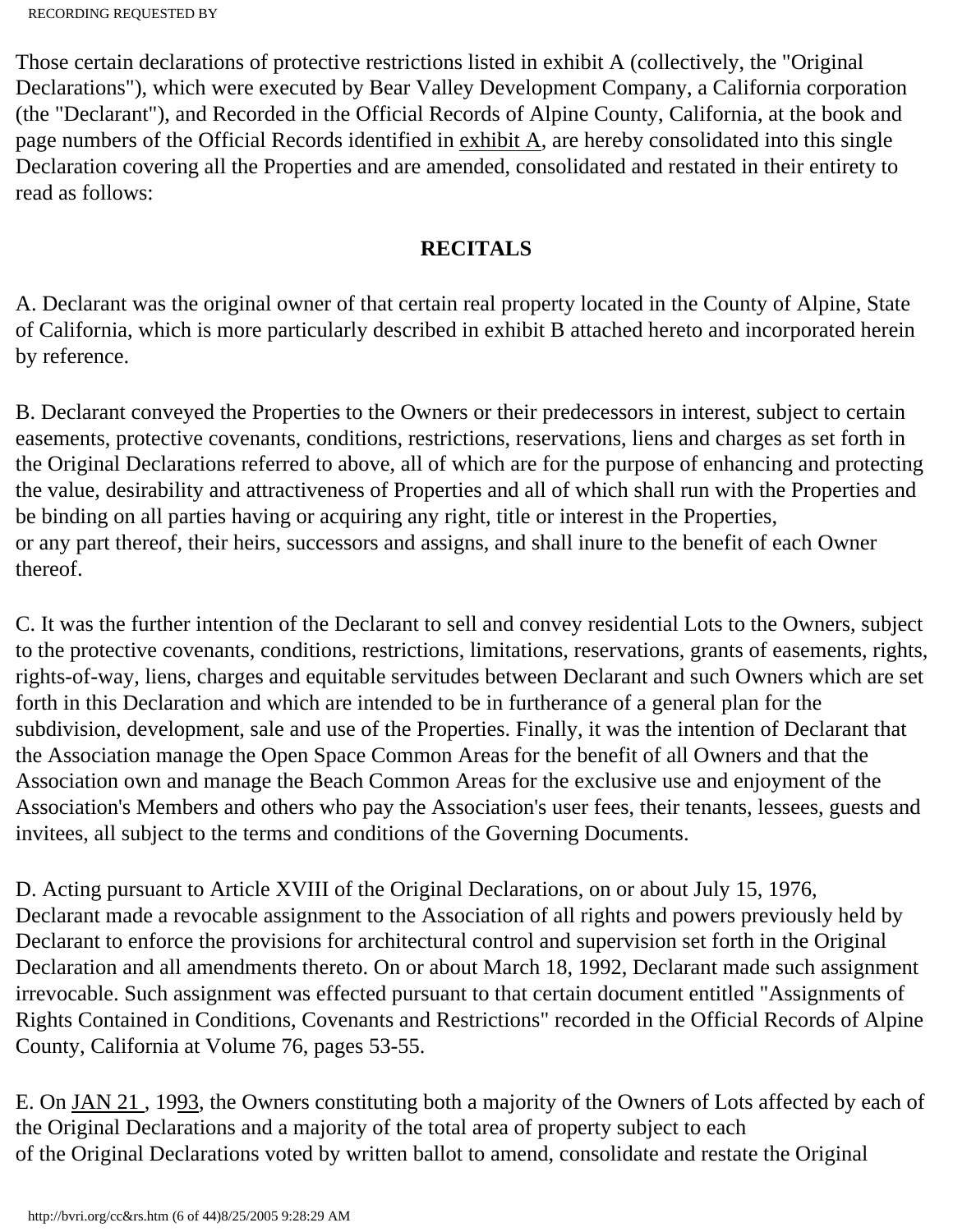Declarations in their entirety, all in accordance with the procedures for amendment set forth in the Original Declarations. It was the intention of the Owners to replace the Original Declarations, in their entirety, with the Recordation of this Declaration. The Owners' action to amend and restate the Original Declarations as set forth herein and the fact that the requisite percentage of affirmative votes required in the Original Declarations was achieved, is attested by the execution of this First Restated Declaration by duly authorized officers of the Association, as required by section 1355, subdivision (a), of the California Civil Code. As so amended and restated, the easements, covenants, restrictions and conditions set forth herein shall run with the Properties and shall be binding upon all parties having or acquiring any right, title or interest in the Properties or any portion thereof, and shall inure to the benefit of each Owner thereof.

# **ARTICLE I**

## **Definitions**

Section 1. "Architectural Review Committee" or "Committee" means the committee created in accordance with article V of this Declaration.

Section 2. "Articles" means the Articles of Incorporation of the Association, which are filed in the Office of the California Secretary of State, as such Articles may be amended from time to time.

Section 3. "Assessment" means any Regular or Special Assessment made or assessed by the Association against an Owner in accordance with the provisions of article III of this Declaration.

Section 4. "Association" means Bear Valley Residents, Incorporated, a California nonprofit corporation (formed pursuant to the Nonprofit Mutual Benefit Corporation Law of the State of California), its successors and assigns. The Association is an "association" as defined in Section 1351(a) of the California Civil Code.

Section 5. "Association Rules" means the rules, regulations and policies adopted by the Board of Directors pursuant to article III, section 6 of this Declaration, as the same may be in effect from time to time.

Section 6. "Board of Directors" or "Board" means the Board of Directors of the Association.

Section 7. "Building Site" means and refers to:

(a) The whole of any one of the Lots designated on any Subdivision Map, and any Lot or Lots, as shown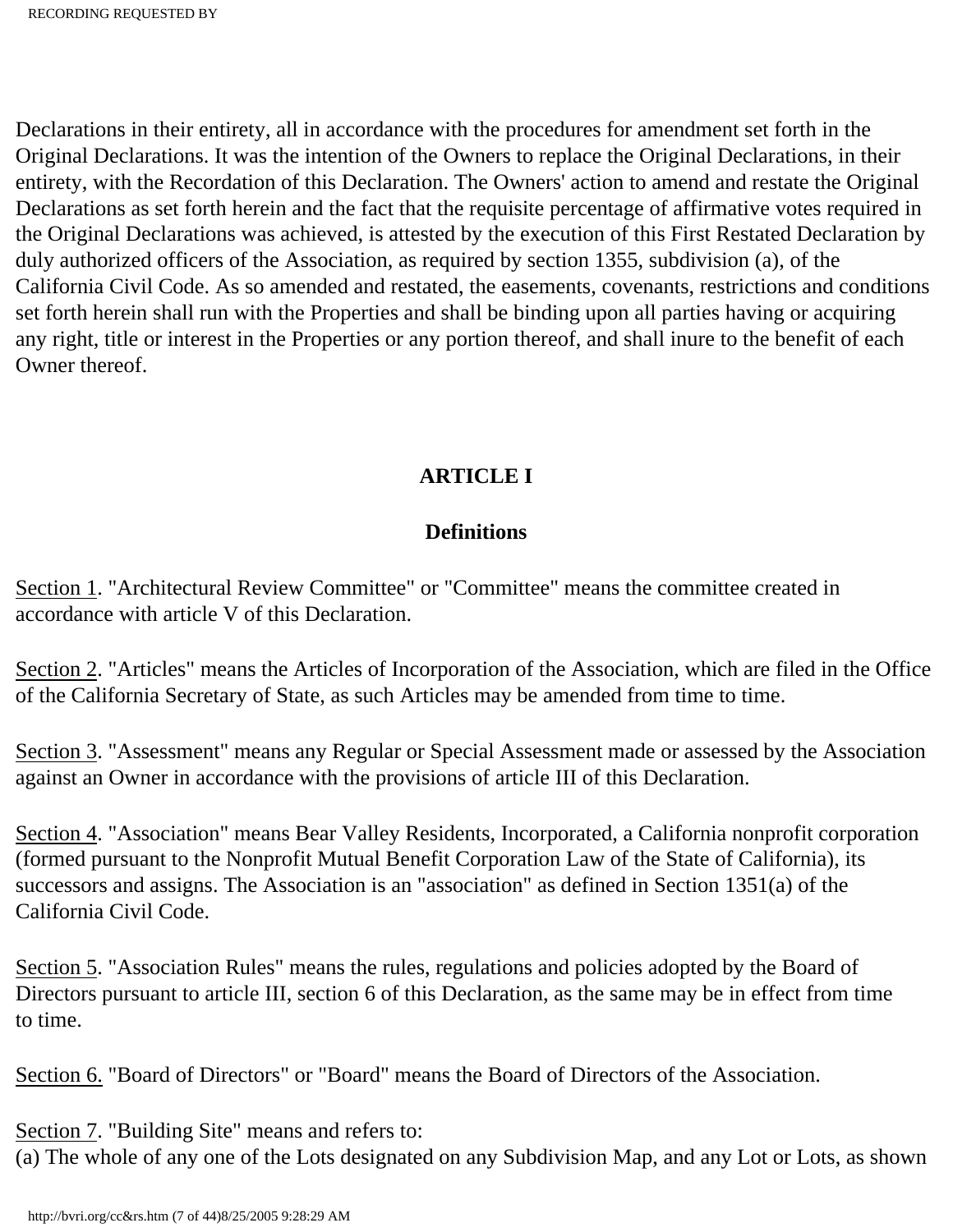on the Subdivision Map of any other property hereafter made subject to this Declaration. (b) Any two or more contiguous Lots, or any Lot or contiguous Lots, and a portion of, or portions of any Lot or Lots contiguous to said Lot: or Lots which are developed as one site for a single Residence and any related structures or out-buildings permitted hereunder.

Section 8. "Bylaws" means the Bylaws of the Association, as such Bylaws may be amended from time to time.

Section 9. "Common Area" is a collective term which means and refers to all real property owned or managed by the Association for the common use and enjoyment of the Owners. The Common Area owned by the Association at the time of the Recordation of this Declaration is described in exhibit C, attached hereto and is referred to herein as the "Beach Common Areas". Other real property parcels referred to herein as Common Areas are owned by the County and are managed and maintained by a County Service Area. These County owned parcels are dedicated as open space areas and are referred to herein as "Open Space Common Areas". Unless the context clearly indicates a contrary intent, any reference herein to the "Common Areas" shall also include any Common Facilities located thereon.

Section 10. "Common Expense" means any use of Common Funds authorized by article V hereof and article VIII of the Bylaws and includes, without limitation: (a) All expenses or charges duly incurred by or on behalf of the Association for the management, maintenance, administration, insurance, operation, repairs, additions, alterations or reconstruction of the Beach Common Area; (b) all expenses or charges reasonably and duly incurred by the Association to procure insurance for the protection of the Association and its Board of Directors; (c) any amounts reasonably necessary for reserves for maintenance, repair and replacement of the Beach Common Areas and Common Facilities located thereon, and for nonpayment of any Assessments, and (d) the use of such funds to defray the costs and expenses incurred by the Association in the performance of its functions or in the proper discharge of the responsibilities of the Board as provided in the Governing Documents.

Section 11. "Common Facilities" means all facilities constructed or installed, or to be constructed or installed, or currently located within the Beach Common Area, including, without limitation, the sand which is added by the Association to the Beach Common Area.

Section 12. "County" means the County of Alpine, State of California, and its various departments, divisions, employees and representatives.

Section 13. "Declarant" is a collective terms which refers to the original developers of the Tracts comprising the Properties, namely Bear Valley Development Company, a California corporation, Bear Valley Company, a joint venture, Ridge View Properties, a general partnership and Stepping Stone, Inc., a California corporation.

Section 14. "Declaration" means this instrument, as it may be amended from time to time. The "Original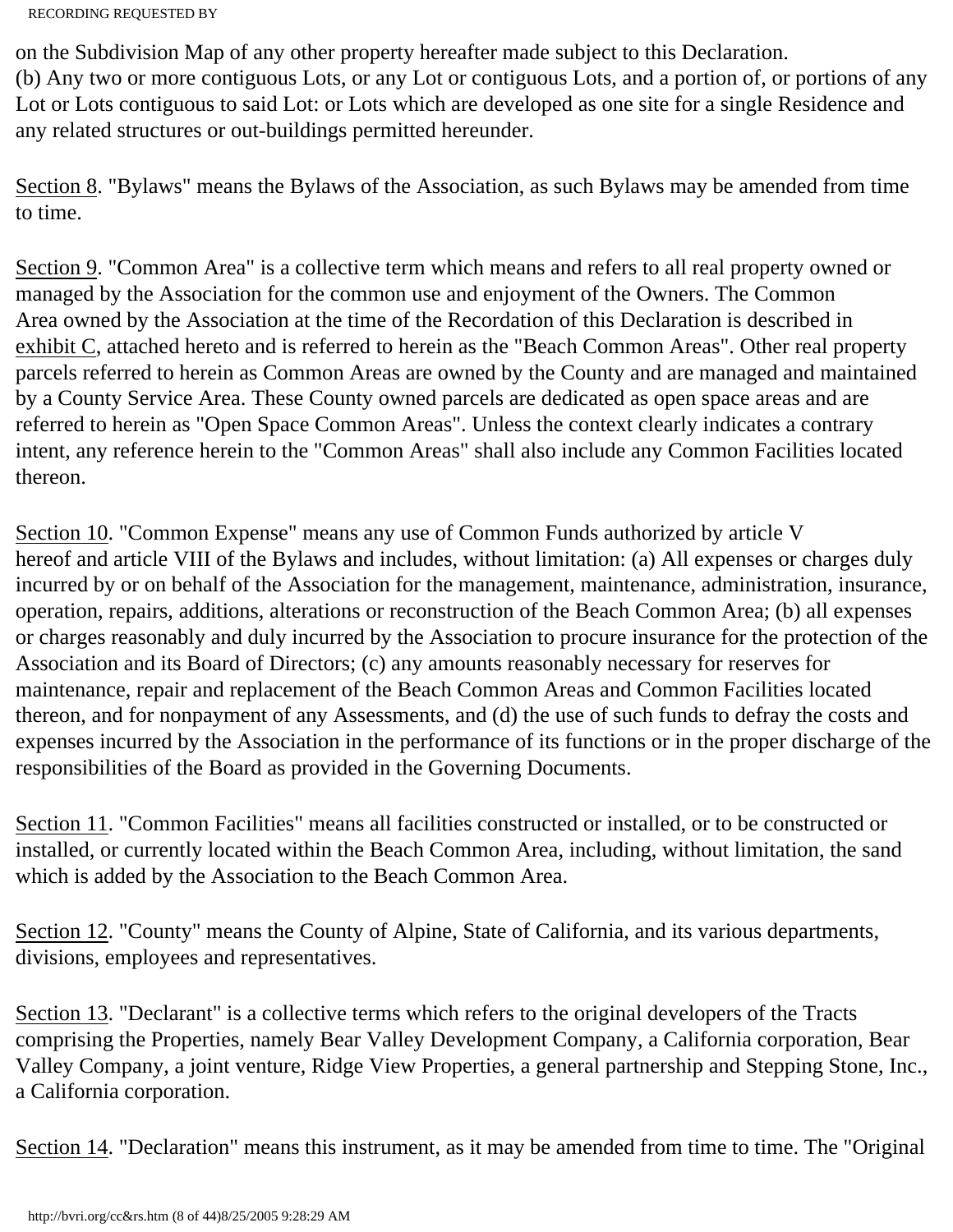Declarations" means and refers to the documents referenced in exhibit A, together with all amendments and annexations thereto, adopted prior to adoption of this Declaration.

Section 15. "Design Standards" means the rules and regulations adopted by the Architectural Review Committee and approved by the Board pursuant to Article V, section 5, below.

Section 16. "Governing Documents" is a collective term that means and refers to this Declaration and to the Articles, the Bylaws, the Association Rules and the Design Standards.

Section 17. "Improvements" shall be defined as set forth in article V, section 1, of this Declaration.

Section 18. "Lot" means any parcel of real property designated by a number on the Subdivision Map for any portion of the Properties, excluding the Common Areas. When appropriate within the context of this Declaration, the term "Lot" shall also include the Residence and other Improvements constructed or to be constructed on a Lot.

Section 19. "Member" means every person or entity who holds a membership in the Association and whose rights as a Member are not suspended pursuant to article IX, section 6 hereof.

Section 20. "Owner" means any person, firm, corporation or other entity which owns a fee simple interest in any Lot. Except where the context otherwise requires, the term "Owner" shall include the members of the Owner's family.

Section 21. "Owner of Record" includes an Owner and means any person, firm, corporation or other entity in which title to a Lot is vested as shown by the Official Records of the Office of the County Recorder.

Section 22. "Private Roadway" means the roads which are designated on the Subdivision Maps as "Private Roadways" for use by the Owners of two or more, but less than all, Lots shown on said Subdivision Maps.

Section 23. "Properties" means all parcels of real property (Common Areas and Lots) described in exhibit B, together with all buildings, structures, utilities, Common Facilities, and other Improvements now located or hereafter constructed or installed thereon.

Section 24. "Residence" means a private dwelling constructed or to be constructed on a Lot.

Section 25. "Setback" means the minimum distance between a Residence, outbuilding or other structure and the roadway or street or side or rear lines of a Lot or Building Site, as established on the Subdivision Map creating the Lot or Building Site or as established in the deed to the Lot or Building Site executed by the Declarant or its successors in interest.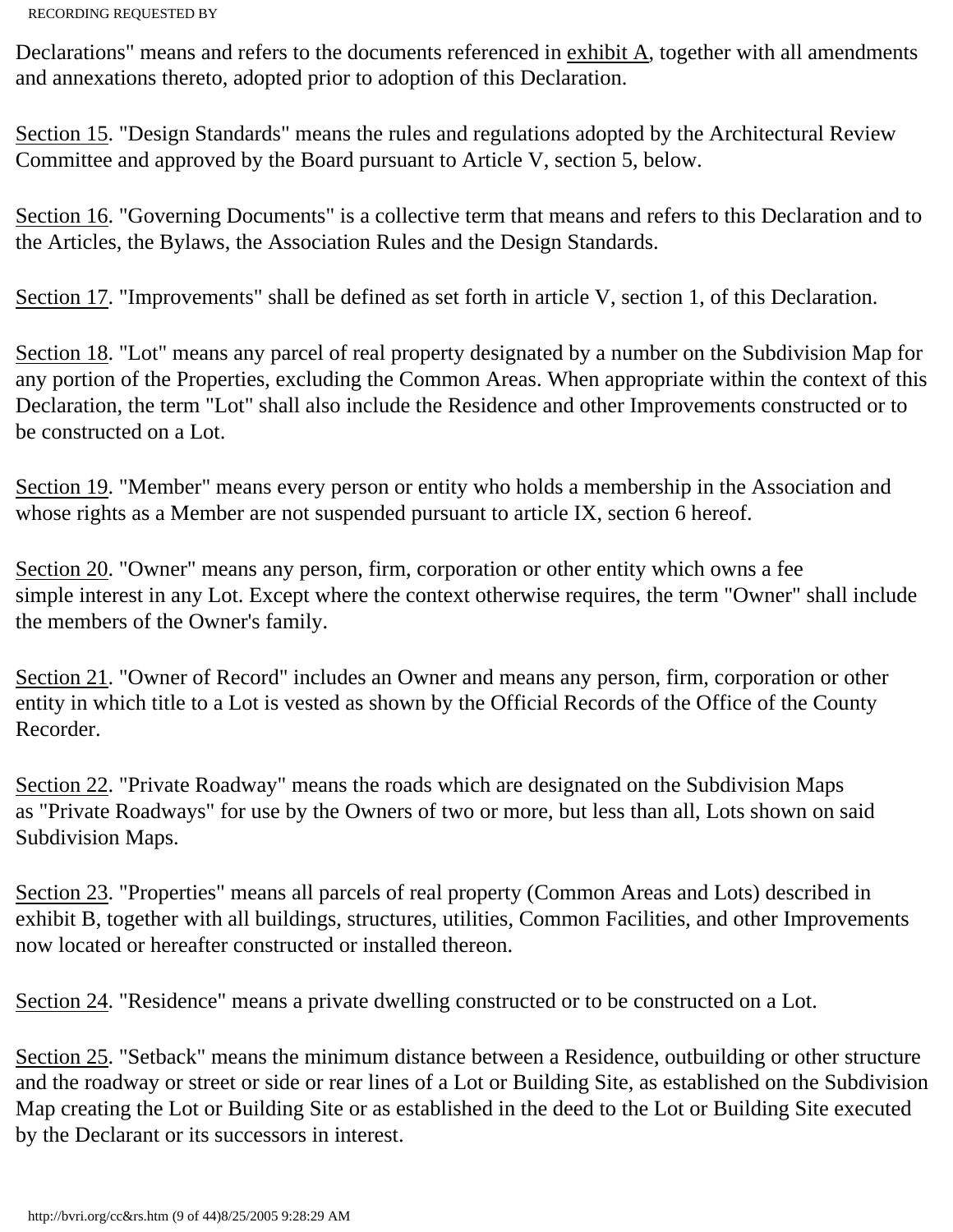Section 26. "Street" means and refers to any street, roadway (including a Private Roadway) or other thoroughfare shown on any Subdivision Map for the Properties, whether designated thereon as a street, avenue, boulevard, drive, place, court, road, terrace, way, circle, lane, walk, path or otherwise.

Section 27. "Subdivision Map" means the map for any portion of the Properties.

## **ARTICLE II**

### **Property Rights and Obligations of Owners**

Section 1. General Statement of Plan of Development. In addition to the objectives set forth in Recitals B and C, above, it is the purpose of this Declaration to subject the Properties to the protective covenants, conditions, restrictions, reservations, limitations, liens and charges set forth herein in order to:

(a) Ensure the best use and the most appropriate development and improvement of each Lot and Building Site;

(b) Create improvements which emphasize harmony of form, texture and color with the surrounding natural environment of the Properties so as to blend those improvements into the natural environment of the Building Site in an unobtrusive way;

(c) Protect the Owners of Building Sites against such improper use of surrounding Building Sites as will depreciate the value of their property;

(d) Preserve, so far as practicable, the natural beauty of Building Sites during and following Improvement project;

(e) Guard against construction or installation on Building Sites of poorly designed or proportioned structures, and structures built of improper and unsuitable materials;

(f) Ensure the best quality of development within the Properties;

(g) Encourage and secure the erection of attractive Residences, appropriately located on Building Sites;

(h) Prevent haphazard and inharmonious improvement of Building Sites;

(i) Secure and maintain proper Set Backs from Streets and roadways and to provide for and maintain adequate open spaces between structures; and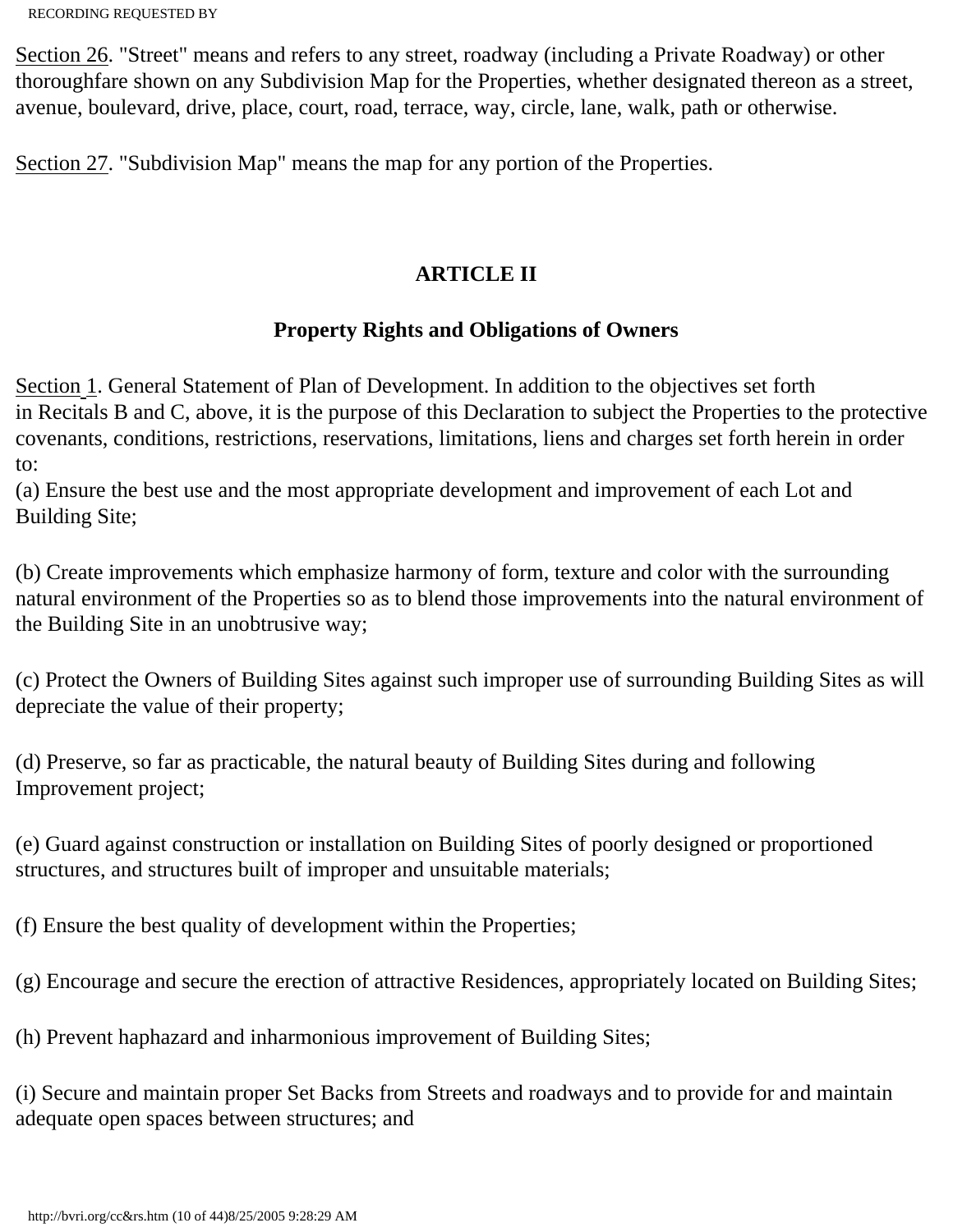(j) In general, to provide for a high type and quality of improvements within the Properties, and thereby to enhance the values of Improvements made by purchasers of Building Sites thereon.

In order to assure, to the greatest extent possible, that the plan of development for the Properties will be achieved, the criteria of the Bear Valley Design Standards will be strictly applied and followed in accordance with Article V, section 5, below.

Section 2. Owners' Nonexclusive Easements of Enjoyment in Common Areas. Every Owner shall have a nonexclusive easement and right of enjoyment in and to the Common Areas within the Properties, including ingress and egress to and from his or her Lot, which shall be appurtenant to and shall pass with the title to every Lot, subject to the following provisions:

(a) The right of the Association to charge reasonable admission and other fees or to limit the number of guests of Members who may use the Beach Common Areas.

(b) The right of the Association to adopt Association Rules as provided in article III, section 6 hereof, regulating the use and enjoyment of the Properties for the benefit and well-being of the Owners in common, and, in the event of the breach of such rules or any provision of any Governing Document by any Owner or lessee, to initiate disciplinary action against the violating Owner or tenant in accordance with article IX, section 6 of this Declaration. Such action may include the levying of fines and/or the temporary suspension of the voting rights and/or right to use any Association Common Facilities, other than roads, by any Owner and/or the Owner's tenants and guests.

Section 3. Persons Subject to Governing Documents. All present and future Owners, tenants and occupants of Lots within the Properties shall be subject to, and shall comply with, each and every provision of the Governing Documents, as the same or any of them shall be amended from time to time, unless a particular provision is specifically restricted in its application to one or more of such classes of persons (i.e. Owners, tenants, invitees, etc.). The acceptance of a deed to any Lot, the entering into a lease, sublease or contract of sale with respect to any Lot, or the occupancy of any Lot shall constitute the consent and agreement of such Owner, tenant or occupant that each and all of the provisions of this Declaration, as the same or any of them may be amended from time to time, shall be binding upon him or her and that he or she will observe and comply with the Governing Documents.

### Section 4. Delegation of Use.

(a) Delegation of Use and Leasing of Residences. Any Owner may delegate the Owner's rights to use and enjoy the Common Areas and Common Facilities to members of the Owner's family or to the Owner's tenants, lessees or contract purchasers who reside in the Owner's Residence. Any rental or lease of a Residence shall be subject to the provisions of the Governing Documents all of which shall be deemed incorporated by reference in the lease or rental agreement. Each Owner-lessor shall have available to any tenant or lessee a current copy of all Governing Documents or a summary of those Governing Document provisions most relevant to residency within the Properties if such a summary is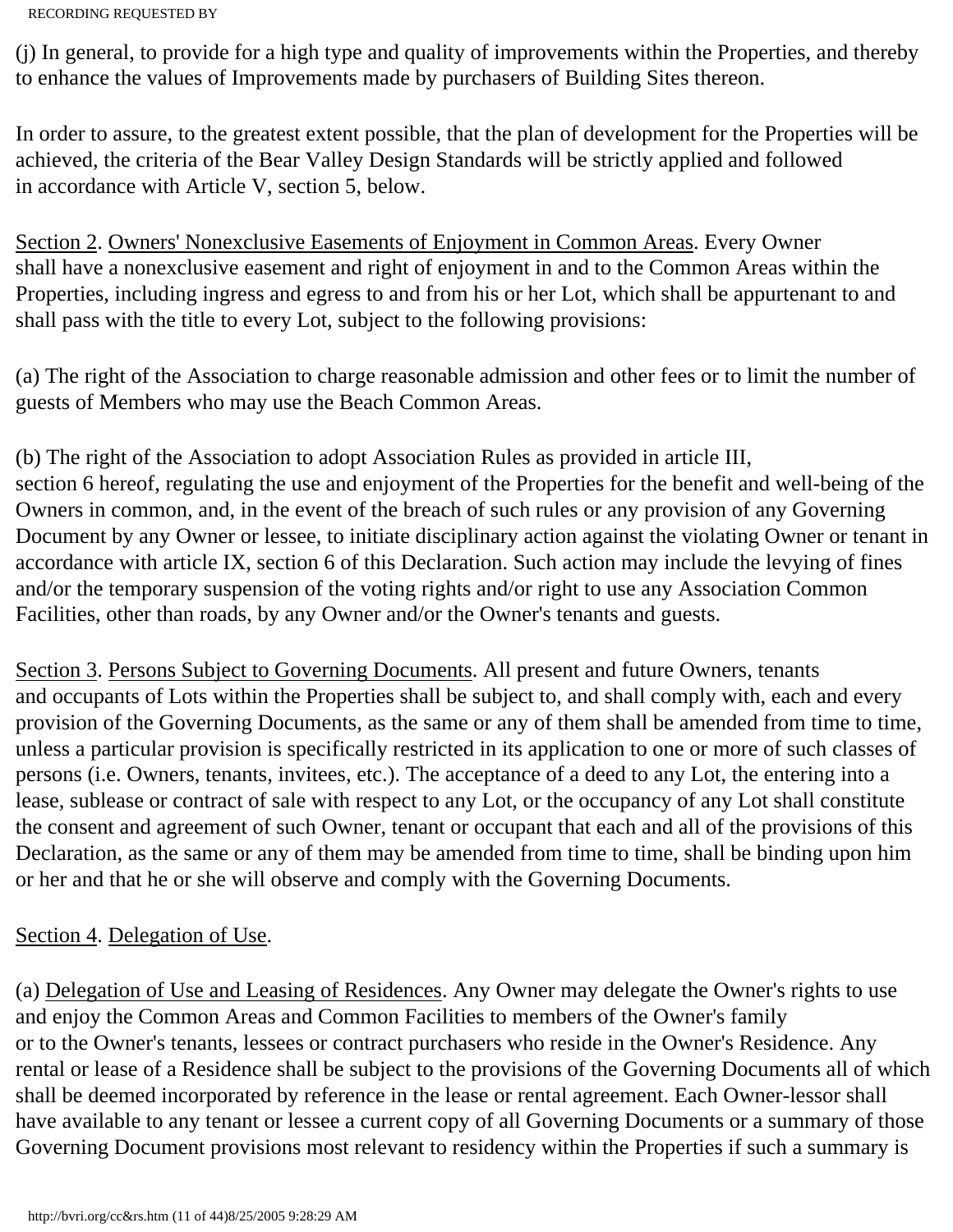produced by the Association. Owners who rent or lease their Residences shall be responsible for compliance by the Owner's tenant or lessee with all of the provisions of the Governing Documents during the tenant's/lessee's occupancy and use of the Residence.

(b) Discipline of Lessees. Subject to observance of the disciplinary procedures set forth in article IX, section 6 hereof, in the event that any tenant or lessee fails to honor the provisions of any Governing Document, the Association shall be entitled to take such corrective action as it deems necessary or appropriate under the circumstances which may include suspension of the tenant's privileges to use the Beach Area Common Facilities or the imposition of fines and penalties against the Owner-lessor or tenant.

## **ARTICLE III**

## **The Association**

Section 1. Association Membership. Every Owner of a Lot shall be entitled to become a member of Bear Valley Residents, Incorporated, a California nonprofit mutual benefit corporation (the "Association"). The Association owns and manages the Beach Common Areas, assists the County Service Area in managing the Open Space Common Areas; discharges the architectural and design review and approval responsibilities of this Declaration (see article V) and serves as a vehicle for the effective, uniform and consistent application and enforcement of the equitable servitudes imposed by this Declaration. Membership in the Association is voluntary.

Section 2. Classes of Membership. The Association has two classes of membership, namely "Class A Members" who own or lease for a period in excess of one year a Lot within the Properties (whether improved or unimproved) or a condominium unit and "Class B Members" who lease Lots or condominiums for lease terms of less than one year. The rights, duties, obligations and privileges of the Members shall be as set forth in this Declaration and the Association's Articles of Incorporation and Bylaws.

Section 3. Voting. Rights of Class A Members. Each person who joins the Association as a Class A Member shall be entitled to one vote with respect to each Lot owned for which the Owner has paid dues. When more than one person holds an interest in any Lot, all such persons shall be eligible for membership, although in no event shall more than one vote be cast with respect to any Lot. Voting rights may be temporarily suspended under those circumstances described in article IX, section 6 hereof.

Section 4. Association Dues. The Association shall have the power to establish, fix and levy dues against those persons who elect to become Members and to enforce payment of such dues in accordance with the Association's Bylaws.

Section 5. Powers and Authority of the Association. The Association shall have the responsibility of owning, managing and maintaining the Beach Common Areas and discharging the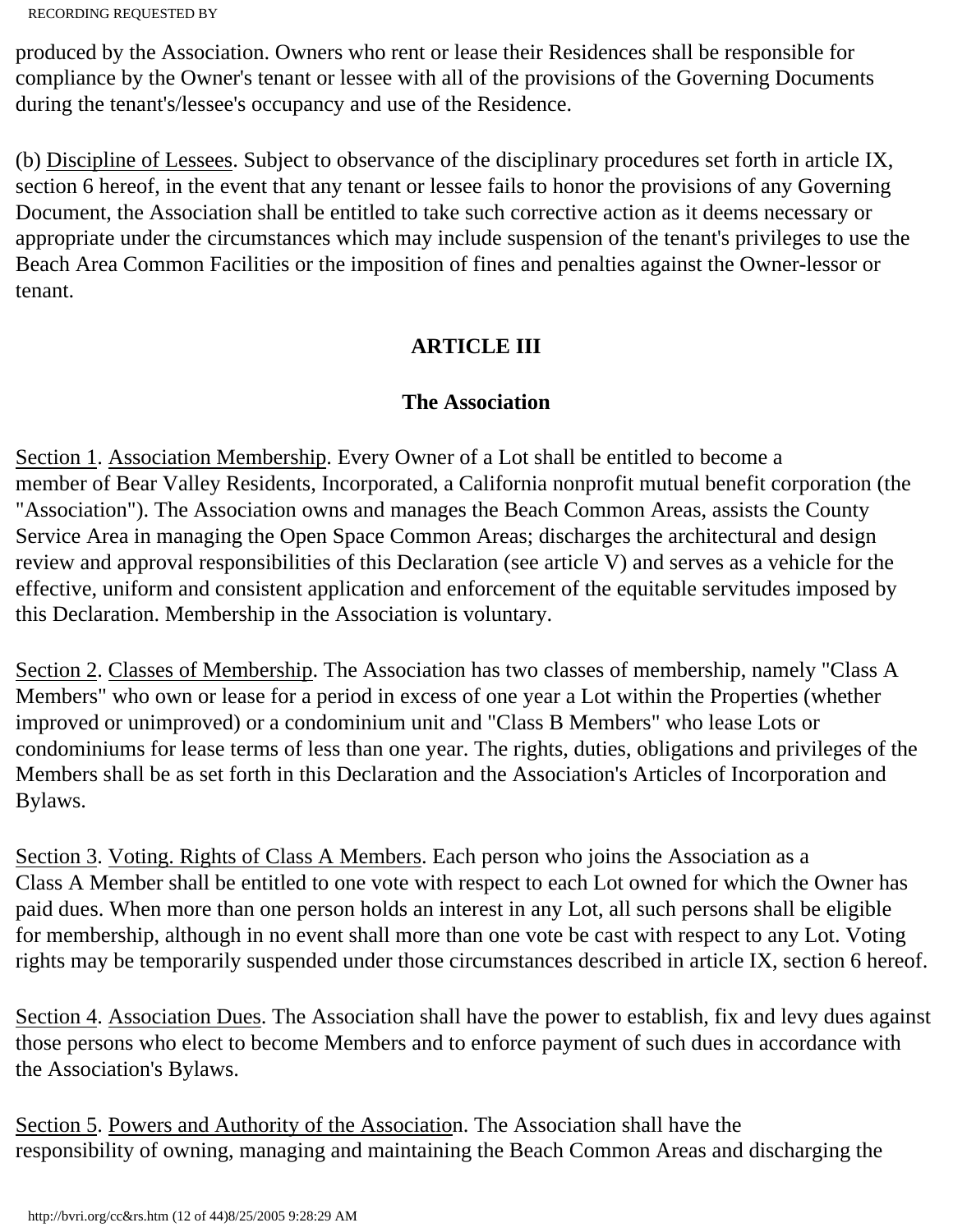other duties and responsibilities imposed on the Association by the Governing Documents. In the discharge

of such responsibilities and duties, the Association shall have all of the powers of a nonprofit mutual benefit corporation organized under the laws of the State of California in the ownership and management of its properties and the discharge of its responsibilities hereunder for the benefit of its Members, subject only to such limitations upon the exercise of such powers as are expressly set forth in the Governing Documents. The Association and its Board of Directors shall have the power to do any and all lawful things which may be authorized, required or permitted) to be done under and by virtue of the Governing Documents, and to do and perform any and all acts which may be necessary or proper for, or incidental

to, the exercise of any of the express powers of the Association for the peace, health, comfort, safety or general welfare of all Lot Owners. The specific powers of the Association and the limitations thereon shall be as set forth in the Bylaws.

### Section 6. Association Rules.

(a) Rule Making Power. The Board may, from time to time and subject to the provisions of this Declaration, propose, enact and amend rules and regulations of general application to the Owners of Lots within the Properties. Such rules may concern, but need not be limited to: (i) matters pertaining to the maintenance, repair, management and use of the Beach Common Areas by Owners, their tenants, guests and invitees, or any other person(s) who have rights of use and enjoyment of the Beach Common Areas; (ii) architectural control and the design standards of the Architectural Review Committee under article V, section 5, hereof; (iii) the conduct of disciplinary proceedings in accordance with article IX, section 6 hereof; (iv) interpretation and application of the property use restrictions to regulation and restriction under article IV, hereof; (v) minimum standards for the maintenance of landscaping or other Improvements on any Lot; and (vi) any other subject or matter within the jurisdiction of the Association as provided in the Governing Documents.

Notwithstanding the foregoing grant of authority, the Association Rules shall not be inconsistent with or materially alter any provision of the other Governing Documents or the rights, preferences and privileges of Owners thereunder. In the event of any material conflict between any Association Rule and any provision of the other Governing Documents, the conflicting provisions contained in the other Governing Documents shall be deemed to prevail.

(b) Distribution of Rules. A copy of the Association Rules, as they may from time to time be adopted, amended or repealed, shall be mailed or otherwise delivered to each Owner. A copy of the Association Rules shall also be available for inspection during normal business hours at the principal office of the Association.

(c) Adoption and Amendment of Rules. Association Rules may be adopted or amended from time to time by majority vote of the Board, provided, however, that no Association Rules or amendments thereto shall be adopted by the Board until at least 30 days after the proposed rule or rule amendment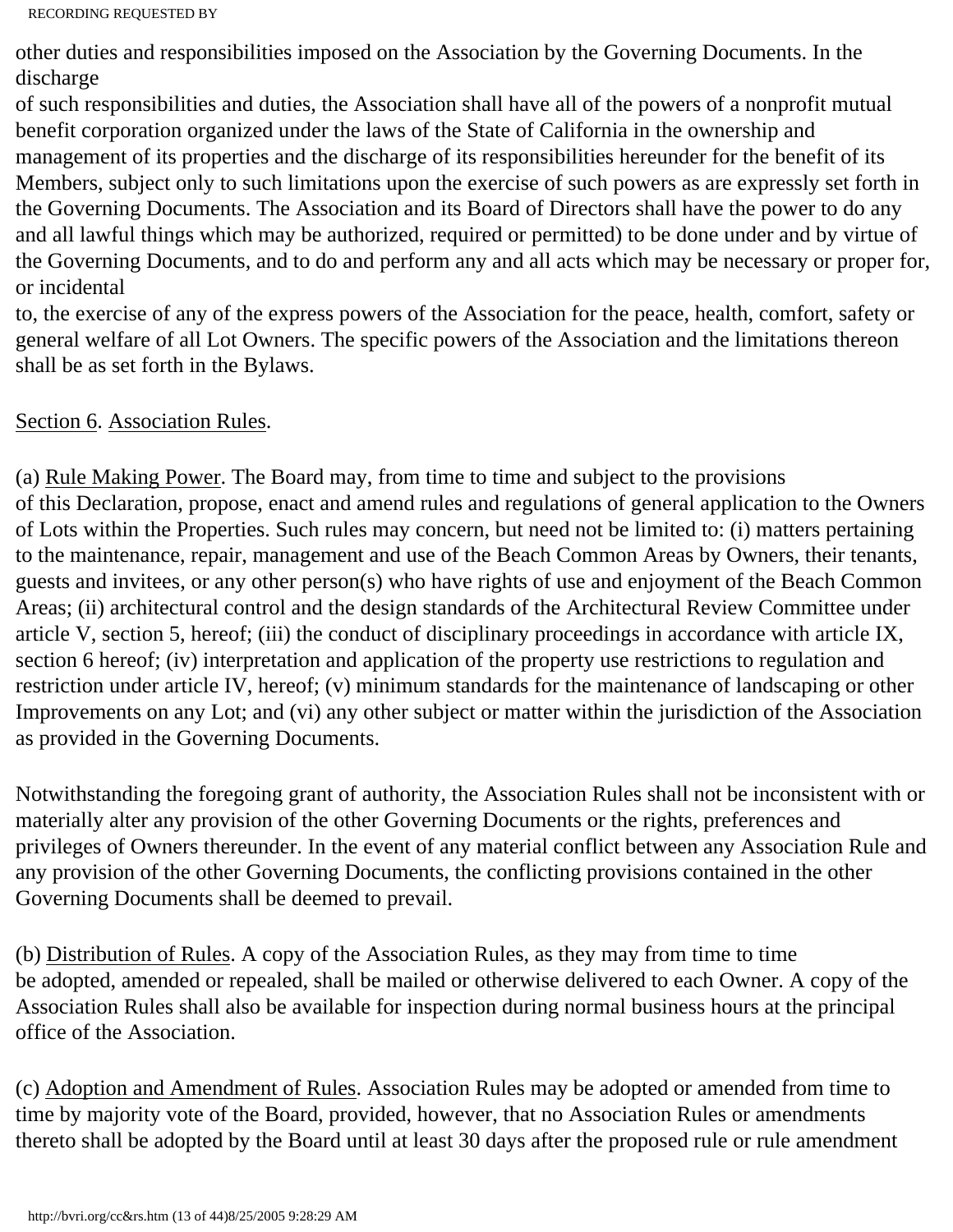has been: (i) published in the Association newsletter, if any, or otherwise communicated to the Owners in writing or at a general membership meeting; and (ii) posted on the Association's bulletin board adjacent to the Bear Valley General Store. The notice describing the proposed rule or amendment shall also set forth the date, time and location of the membership and Board meetings at which the proposed rule is scheduled for discussion or at which action on the proposal is scheduled to be taken. Any rule which pertains to internal Association governance or membership issues need only be communicated to Association Members.

Any duly adopted rule or amendment to the Rules shall become effective immediately following the date of adoption thereof by the Board, or at such later date as the Board may deem appropriate. Any duly adopted rule or rule amendment shall be distributed to all Owners by mail.

Section 7. Breach of Rules or Restrictions. Any breach of the Association Rules or of any other Governing Document provision shall give rise to the rights and remedies set forth in article IX hereof.

# **ARTICLE IV**

# **Prohibited and Permitted Uses of Properties**

In addition to the restrictions established by law or by the Association Rules, the following restrictions are hereby imposed on the use of Lots, Common Areas and other parcels of real property within the Properties:

Section 1. Use of Lots and Building Sites.

(a) All Lots and Building Sites within the Properties shall be used solely for the construction of Residences whose occupancy and use shall be restricted to private residential purposes (including rentals which are consistent with the residential atmosphere within the Properties). In no event shall a Residence be occupied by more individuals than permitted by applicable law, zoning or other local governmental regulation. This residential use restriction is not intended to preclude construction of a "second-family dwelling" in accordance with Alpine County Ordinance section 18.08.270 or comparable superseding ordinance or regulation.

(b) All Residence and related structures erected on any Lot shall conform to the minimum construction standards set forth in article VI hereof and the Design Standards, unless a variance has been granted by the Architectural Review Committee in accordance with article V, section 12 hereof.

(c) Each Lot shall be conveyed as a separately designated and legally described fee simple estate, subject to this Declaration. All Lots and the Residences and other Improvements erected or placed thereon (including, without limitation, landscaping) shall at all times be maintained in such a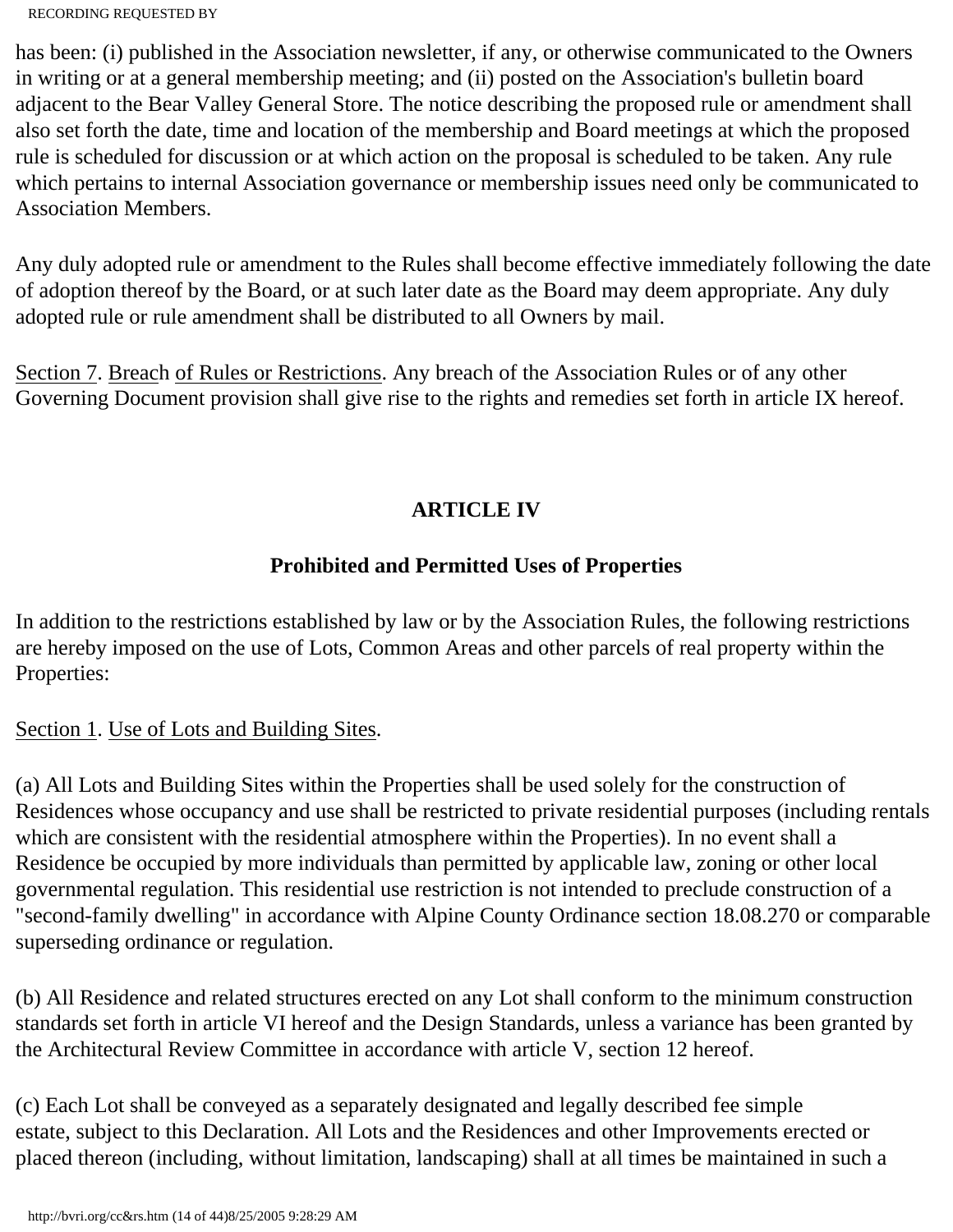manner as to prevent their becoming unsightly.

(d) The vegetation and landscaping on any Lot shall be planted or maintained by the Owner or resident in such a manner as to reduce the risk of fire, prevent or retard shifting or erosion of soils, encourage the growth of indigenous ground cover and to cause the proper diversion of water into streets and natural drainage channels. Only native vegetation, shrubs and growth shall be permitted and each Lot shall be kept and maintained in a natural, neat and attractive condition. Fallen branches and trees, shrubs, vines and plants which die, shall be promptly removed.

(e) No camping, whether temporary or permanent, and no temporary structures of any kind shall be permitted on any Lot.

(f) No Improvement (as defined in article V, section 1(b)) shall be constructed, erected, or placed on any Lot without the prior approval of the Architectural Review Committee.

(g) No drilling, refining, quarrying or mining operations of any kind shall be permitted on any Lot.

(h) No existing trees with a diameter greater than six inches (measured four feet above grade at the base of the tree) shall be destroyed, uprooted, cut down, topped or removed from any Lot unless and until such action has been approved by the Architectural Review Committee unless the Owner can prove to the reasonable satisfaction of the Committee that the tree presents an immediate hazard to life or property.

(i) No noxious weeds, rubbish, debris, garbage, objects, waste materials or materials of any kind whatsoever shall be placed or permitted to accumulate upon any portion of a Lot, which would render it unsanitary, unsightly, offensive or detrimental to any property in the vicinity thereof or to the occupants of any such property in such vicinity.

(j) No building material of any kind or character shall be placed or stored upon any Lot so as to be open to view by the public or neighbors, unless such material will be used and is used within three months for the construction of buildings or structures upon the Lot upon which the material is stored. Building materials will be stored in such a way as to preclude damage to the natural environment. Any damaged or disrupted habitats (trees, shrubs, rocks, ground cover, etc.) must be restored in such a way that after a period of two years after completion of construction no apparent damage or alteration is objectionably obvious or apparent to an observer viewing it from outside the property line of the Owner's Lot or Building site.

Section 2. Open Space Common Areas. The Open Space Common Areas shall be preserved as open space and used for recreational purposes and other purposes incidental and ancillary to the use of Lots. Such use shall be limited to the private use for aesthetic and recreational purposes by the Owners, their tenants, families and guests, subject to the provisions of the Governing Documents and all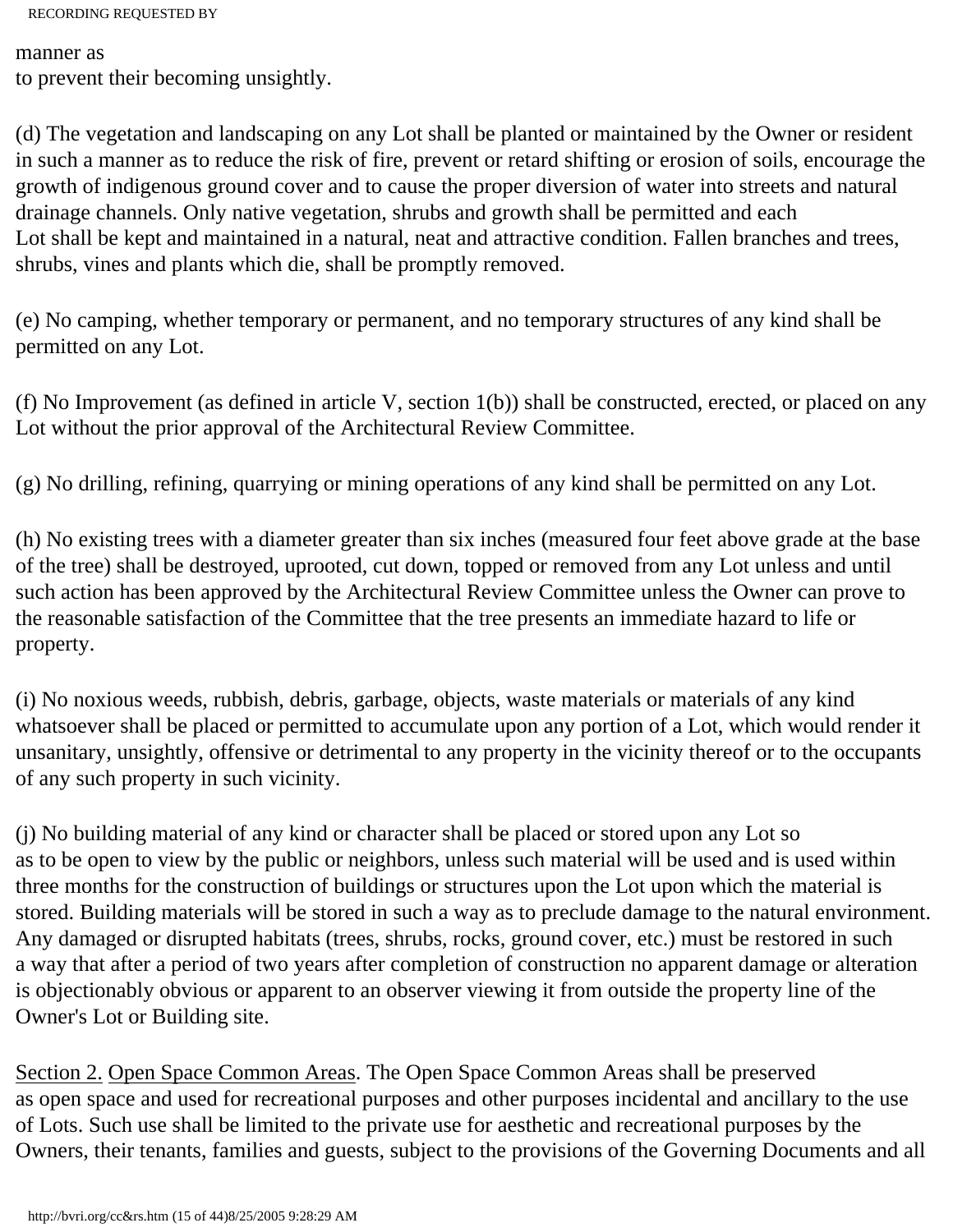applicable local ordinances. No Improvement, excavation or work which in any way alters any Common Area or Common Facility from its natural or existing state shall be made or done except by the Association and then only in strict compliance with the provisions of this Declaration and any applicable County ordinances or regulations of the County Service Area. Use of snowmobiles on Open Space Common Areas shall only be permitted in strict conformity with Chapter 10.24 of the Alpine County Codes or comparable superseding County ordinance or regulation.

Section 3. Prohibition of Noxious Activities. No illegal, noxious or offensive activities shall be carried out or conducted upon any Lot or Common Area nor shall anything be done within the Properties which is or could become an unreasonable annoyance or nuisance to neighboring property Owners. Without limiting the foregoing, no Owner shall permit noise, including, but not limited to barking dogs, the operation of excessive noisy air conditioners, stereo amplifier systems, television systems, motor vehicles, snowmobiles, power tools or machinery to emanate from an Owner's Lot or from activities within the Common Area, which would unreasonably disturb any other Owner's or tenant's quiet enjoyment of his or her Lot or the Common Areas.

Section 4. Temporary Structures. No structure of a temporary character, trailer, mobile home, camper, tent, shack, garage or other outbuilding shall be used on any Lot at any time as a Residence, either temporarily or permanently.

Section 5. Pets. The following restrictions regarding the care and maintenance of pets within the Properties shall be observed by each Owner and resident:

(a) A reasonable number of dogs, cats and other common household pets may be kept on each Lot so long as the same are not kept, bred or maintained for commercial purposes. No other animals, livestock, or poultry of any kind shall be kept, bred or, raised on any Lot or in any Residence.

(b) Dogs shall only be allowed on the Common Area when they are leashed or otherwise under the immediate supervision and restraint of their Owners. In no circumstances shall dogs be allowed on the Beach Common Areas.

(c) No household pet shall be left chained or otherwise tethered outside of any enclosed yard areas on any Lot or on any portion of the Common Areas.

(d) Each person bringing or keeping a pet on the Properties shall be solely responsible for the conduct of the owner's pets. The Association, its Board, officers, employees and agents shall have no liability (whether by virtue of this Declaration or otherwise) to any Owners, their family members, guests, invitees, tenants and contract purchasers for any damage or injury to persons or property caused by any pet.

(e) The Board of Directors shall have the right to establish and enforce additional rules and regulations defining in a uniform and nondiscriminatory manner, what constitutes a "reasonable number" of pets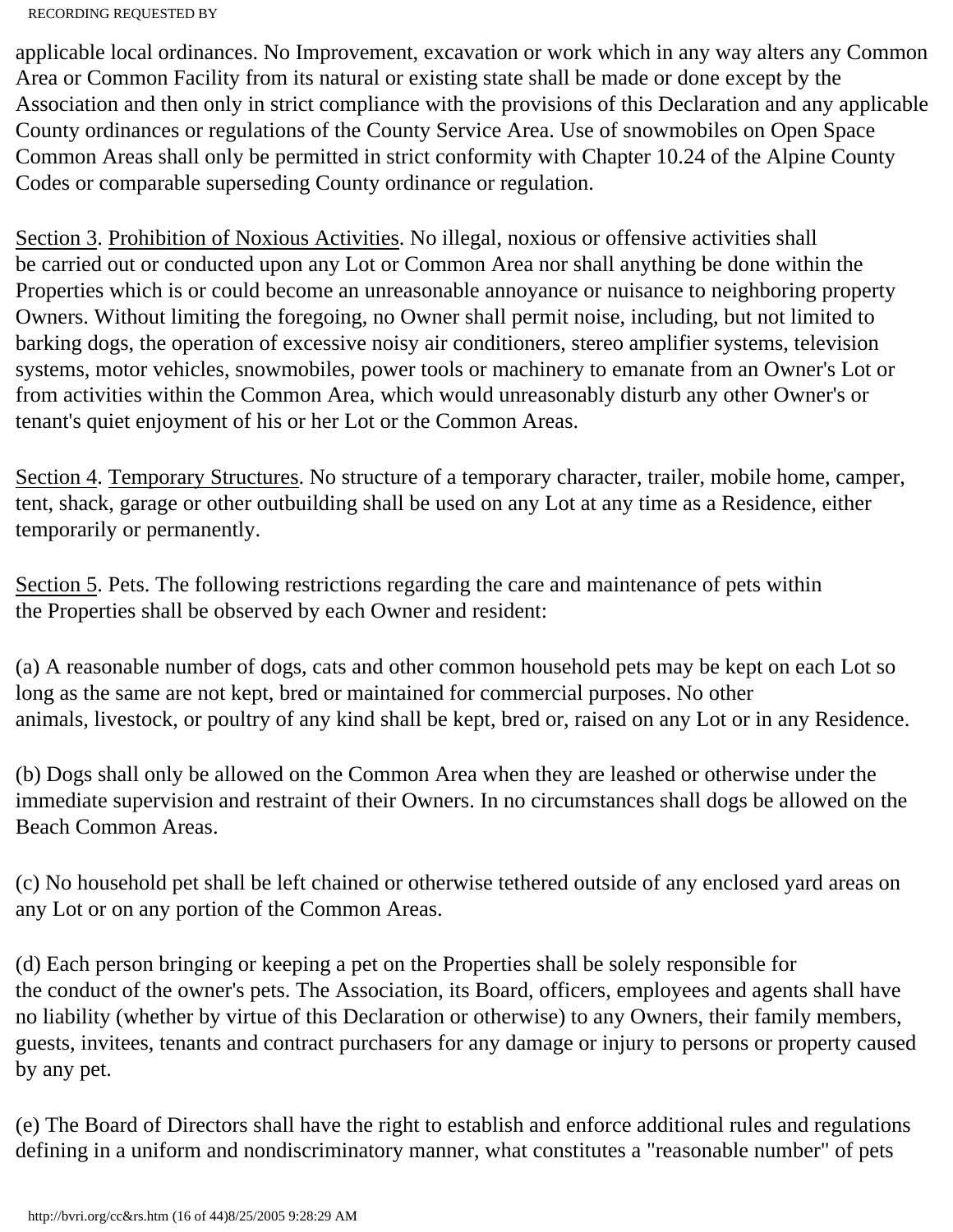depending on their size, disposition and/or maintenance requirements and imposing standards for the reasonable control and keeping of household pets in, upon and around the Properties to ensure that the same do not interfere with the quiet and peaceful enjoyment of the Properties by the other Owners and residents.

Section 6. Signs. No signs or billboards of any kind shall be displayed on any Lot or posted within or upon any portion of the Common Area except that Owners may post on their Lots any signs required by legal proceedings and a single "For Rent," "For Lease" or "For Sale" sign of reasonable dimensions. The Architectural Review Committee, in its discretion, shall be entitled to regulate or prevent altogether, the erection and maintenance of Owner's, agents or broker's directional signs along roadways or on any Common Areas within the Properties.

Section 7. Business Activities. No business or commercial activities of any kind whatsoever shall be conducted in any Residence, garage or out building or in any portion of any Lot without the prior written approval of the Board; provided, however, the foregoing restriction shall not apply to the activities, signs or activities of the Association in the discharge of its responsibilities under the Governing Documents. Furthermore, no restrictions contained in this section shall be construed in such a manner so as to prohibit any Owner from: (a) maintaining his or her personal library in his or her Residence; (b) keeping his or her personal business records or accounts therein; (c) handling his or her personal or professional telephone calls or correspondence therefrom; (d) leasing or renting his or her Residence in accordance with article II, section 4, hereof; or (e) conducting any other activities on the Owner's Lot otherwise compatible with residential use and the provisions of this Declaration which are permitted under applicable zoning laws or regulations without the necessity of first obtaining a special use permit or specific governmental authorization. The uses described in (a) through (e) of this section 7 are expressly declared to be customarily incidental to the principal residential use and not in violation of this section.

Section 8. Garbage. No rubbish, trash, or garbage shall be allowed to accumulate on Lots. Any trash that is accumulated by an Owner outside the interior walls of a Residence shall be stored entirely within appropriate covered disposal containers and facilities which shall be screened from view from any street, neighboring Lot or Common Areas. Trash placed adjacent to roadways for collection purposes shall be entirely contained within a covered container which cannot be accessed by dogs, raccoons or other similar local animals. Any extraordinary accumulation of rubbish, trash, garbage or debris (such as debris generated upon vacating of premises or during the construction of modifications and Improvements) shall be removed from the Properties to a public dump or trash collection area by the Owner or tenant at his or her expense. No tree cuttings, brush, trimmings, rubbish, debris or garbage of any kind shall be placed on any street, easement, drain or gutter within the Properties, except with the prior approval of the Association. The use of incinerators and garbage cans will also be subject to regulation and control by the Association. The Association shall be entitled to impose reasonable fines and penalties for the collection of garbage and refuse disposed in a manner inconsistent with this section.

Section 9. Storage. Storage of personal property on any Lot shall be entirely within the Owner's Residence, garage or other appropriate enclosed or screened storage areas.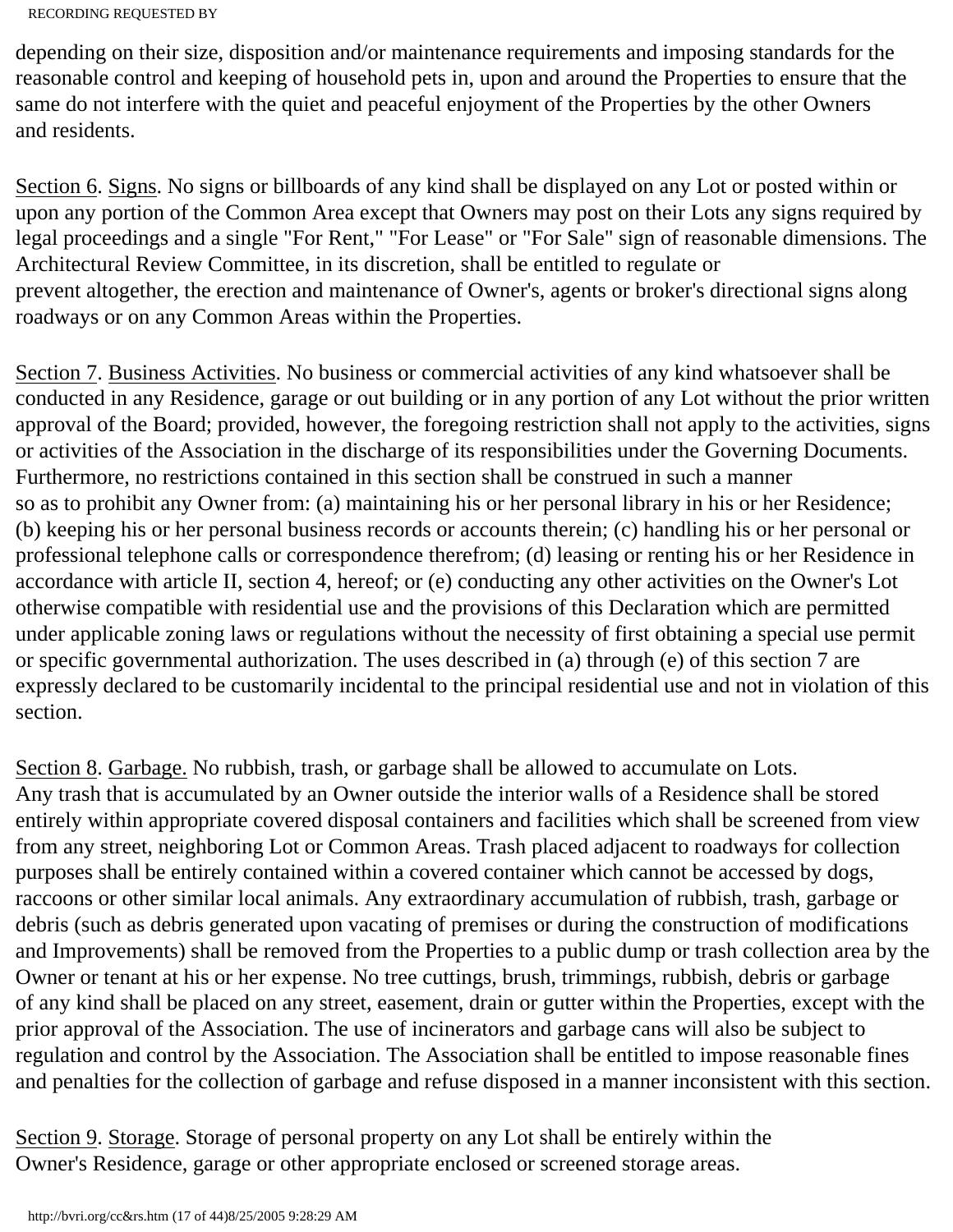Section 10. Antennas and Similar Devices. Owners are entitled to maintain antennas on their Residences which are designed for customary television and radio broadcast reception so long as the aerial or antenna is placed under the eaves of the Residence or other outbuilding or entirely within the Residence or building, Nevertheless, in order to ensure adequate aesthetic controls and to maintain the general attractive appearance of the Properties, no Owner, resident or lessee shall, at his or her expense or otherwise, place or maintain any objects, such as roasts, towers, poles, television and radio antennas, or television satellite reception dishes on or about the exterior of any building within the Properties or any portion of a Lot which is visible from any street or neighboring lot unless approval is first obtained in accordance with article V, hereof. Furthermore, no activity shall be conducted on any Lot which causes an unreasonable broadcast interference with television or radio reception on any neighboring Lot.

Section 11. Burning. Burning is permitted on Lots subject to compliance with all local governmental fire safety and permit regulations. No Owner or resident shall permit any condition to exist on his or her Lot, including, without limitation, trash piles, or weeds, which create a fire hazard or is in violation of local fire regulations.

### Section 12. Vehicle and Parking Restrictions.

(a) No large commercial truck, tractor, truck larger than three-quarter tons of carry capacity or trailer, farm machine, road roller, commercial vehicle exceeding 15 feet in length, house trailer, mobile home, detached camper top, motor boat, or any unsightly or offensive vehicle or machinery shall be parked at the edge of any street, Private Roadway or on the Owners' Lot or portion thereof, except temporarily for the purpose of loading or unloading. Notwithstanding the foregoing, the Architectural Review Committee may grant variances to permit the parking of boats and trailers on the Owner's Lot in areas which are screened from view from neighboring Lots, streets and Private Roadways.

(b) In no event shall the parking of vehicles on private or public roadways by an Owner or resident limit or impede access or egress of adjacent of nearby property Owners to their properties, nor immediate access to any Lot by emergency vehicles at all times.

(c) The use of a Private Roadway for parking by a single Owner, or his/her tenants, shall bear a reasonable relationship to that Owner's undivided ownership interest in the Private Roadway. In any event, an aggregation of vehicles shall not constitute a nuisance or be objectionably obvious or apparent to a neighbor or off-site observer viewing it from outside the property line of the Owner's Lot or Building Site.

Section 13. Exterior Light Fixtures. No exterior lighting fixtures shall be installed without adequate and proper shielding to provide a projection of the light which is primarily downward, so as to prevent creating a nuisance, hazard or glare to neighbors, passing pedestrians or vehicle traffic.

Section 14. Restriction on Further Subdivision and Severability. No Lot shall be further subdivided nor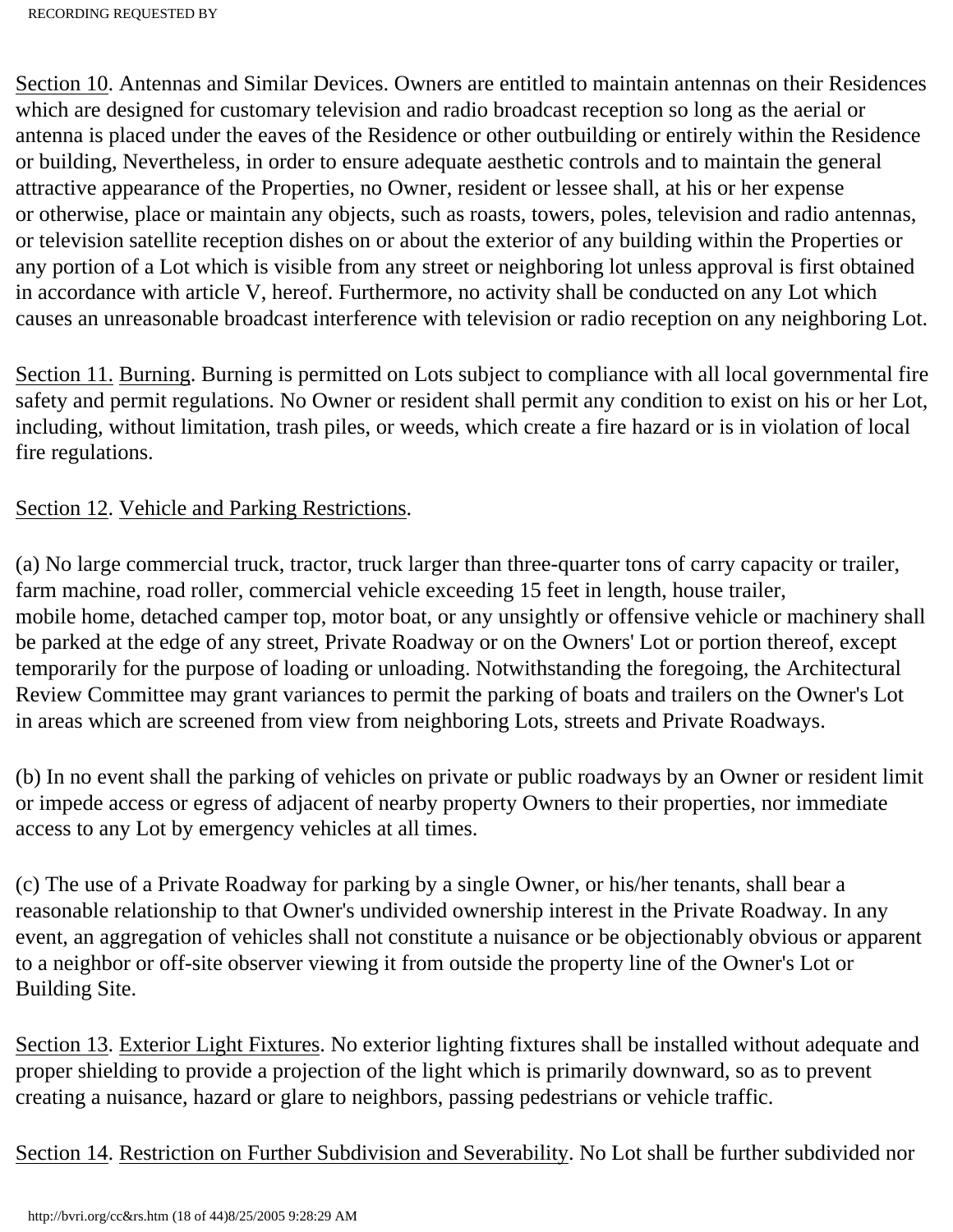shall less than all of any such Lot be conveyed by an Owner thereof; provided, however, that Lot combinations and boundary line adjustments between adjoining Lots shall be permitted so long as the prior approval of the Architectural Review Committee and any County agencies with jurisdiction over such matters are first obtained.

Section 15. Variances. Upon application by any Owner, the Board of Directors shall be authorized and empowered to grant reasonable variances from the property use restrictions set forth in this article, if specific application of the restriction will, in the sole discretion of the Board, either cause an undue hardship to the affected Owner or fail to further or preserve the common plan and scheme of development contemplated by this Declaration. In considering and acting upon any request for a variance, the Board shall follow the procedures set forth in article V, section 12 for the granting of architectural variances.

Section 16. Enforcement of Property Use Restrictions. The objective of this Declaration shall be to promote and seek voluntary compliance by Owners and tenants with the environmental standards and property use restrictions contained herein. Accordingly, in the event that the Association becomes aware of an architectural or property use infraction that does not necessitate immediate corrective action under article IX, section 6 hereof, the Owner or Tenant responsible for the violation shall receive written notice thereof and shall be given a reasonable opportunity to comply voluntarily with the pertinent Governing Document provision(s). Such notice shall describe the noncomplying condition, request that the Owner or tenant correct the condition within a reasonable time specified in the notice, and advise the Owner or tenant of his or her appeal rights.

# **ARTICLE V**

# **Architectural Control**

# Section 1. Approval of Improvements by Architectural Review Committee.

(a) Approval Generally. By virtue of that certain document referenced in Recital D, above, the Association has jurisdiction over all Owners and their Lots with respect to matters pertaining to architectural control and supervision. Accordingly, before commencing construction or installation of any Improvement within the Properties, the Owner planning such Improvement must submit a written request for approval to the Association's Architectural Review Committee, established pursuant to section 2, below, and article VI of the Bylaws. The Owner's request shall include plans and specifications satisfying the requirements of the Design Standards promulgated pursuant to section 5 of this article. Unless the Committee's approval of the proposal is first obtained, no work on the Improvement shall be undertaken. The Committee shall base its decision to approve, disapprove or conditionally approve the proposed Improvement on the criteria described in section 6 of this article.

(b) Definition of "Improvement". The term "Improvement" as used herein includes, without limitation, the construction, installation, alteration or remodeling of any buildings, walls, decks, fences,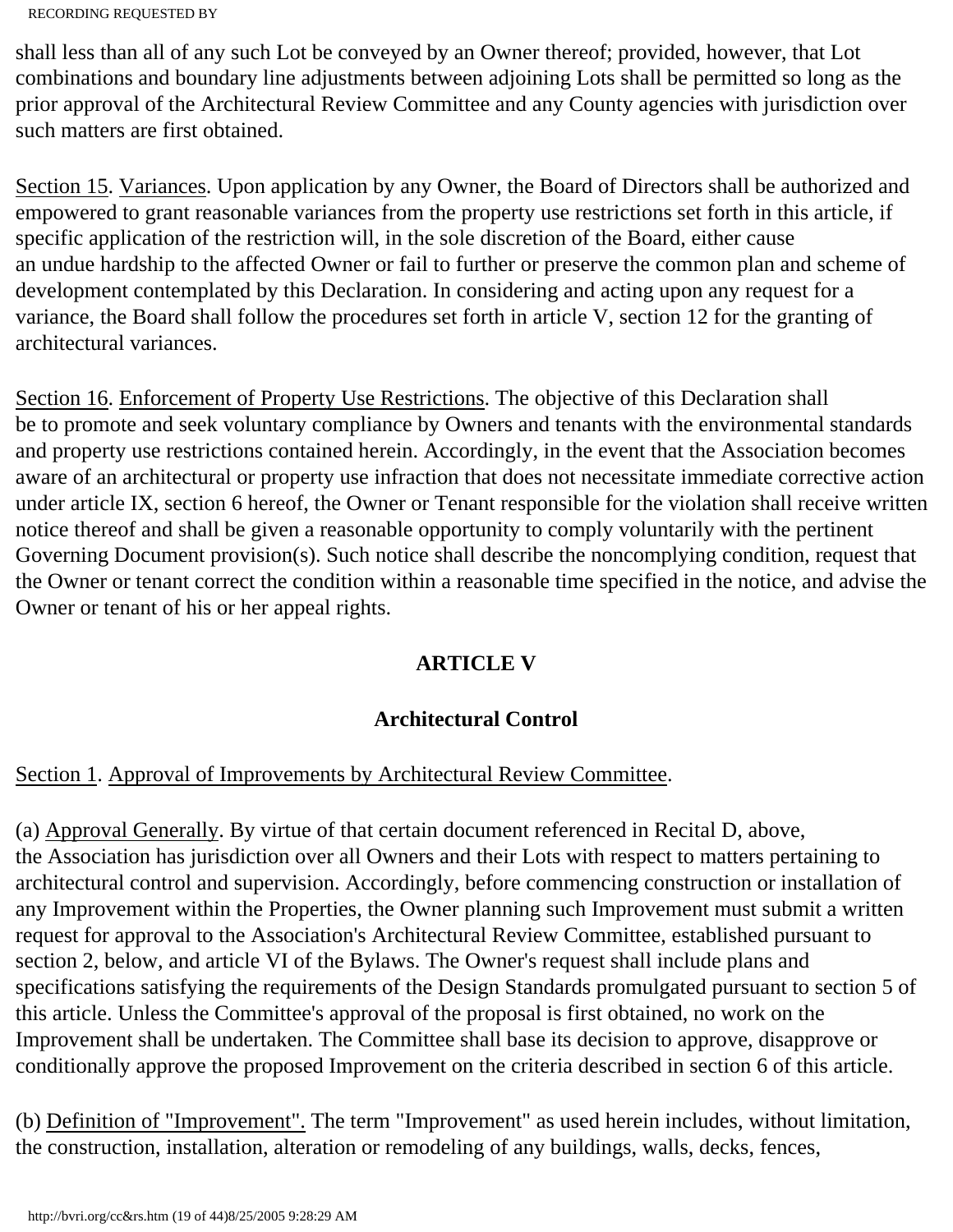landscaping, landscape structures, skylights, solar heating equipment, hot tubs, spas, antennas, propane tanks, decking, utility lines or any structure of any kind; provided, however, that Improvements to the interior of any Residence shall not be considered an Improvement, as defined herein. In order to preserve the open, natural appearance of the Properties, fences and landscape walls are not favored and the Architectural Review Committee reserves the right to deny, entirely, an Owner's request to erect a fence or wall if, in the opinion of the Committee the proposed location detracts from the natural environment in the area of the Lot. Any grading, excavation, fill, change in existing drainage and/or landscaping shall also be considered an "Improvement" subject to the review and approval requirements of this Article V.

(c) Modifications to Approved Plans Must Also Be Approved. Once a work of Improvement has been duly approved by the Architectural Review Committee, no material modifications shall be made in the approved plans and specifications therefore and no subsequent alteration, relocation, addition or modification shall be made to the work of Improvement, as approved, without a separate submittal to, and review and approval by, the Committee. If the proposed modification will have, or is likely to have, a material affect on other aspects or components of the work, the Committee, in its discretion, may order the Owner, his or her contractors and agents to cease working not only on the modified component of the Improvement, but also on any other affected component. The restrictions of this subparagraph (c) shall also apply to any proposed modification of any Residence, fence or other structure from its appearance or location as originally constructed.

In the event that it comes to the knowledge and attention of the Association, its Board of Directors or duly appointed Architectural Review Committee, or the agents or employees of either that a work of Improvement, or any modification thereof, is proceeding without proper approval, the Association shall be entitled to exercise the enforcement remedies specified in section 11 of this article, including, without limitation, ordering an immediate cessation and abatement of all aspects of the work of Improvement until such time as proper architectural review and approval is obtained.

Section 2. Composition of the Architectural Review Committee. The Architectural Review Committee, pursuant to Article VI of the Bylaws, shall be composed of five Members appointed by the Board. In selecting Members for the Committee, the Board shall endeavor to select individuals whose occupations or education will provide technical knowledge and expertise relevant to matters within the Committee's jurisdiction. Committee members shall serve three-year terms subject to the Board's power to remove any Committee member and to appoint his or her successor. Neither the members of the Committee nor its designated representatives shall be entitled to any compensation for services performed pursuant hereto. The Committee shall have those powers which are specifically designated by the Board in the resolution establishing the Committee as well as those powers described in this Declaration and the Design Standards.

Section 3. Duties. The Architectural Review Committee shall have the duty to consider and act upon the proposals and plans submitted to it pursuant to this Declaration, to adopt Design Standards pursuant to section 5 hereof, and to carry out all other architectural review duties imposed upon it by this Declaration.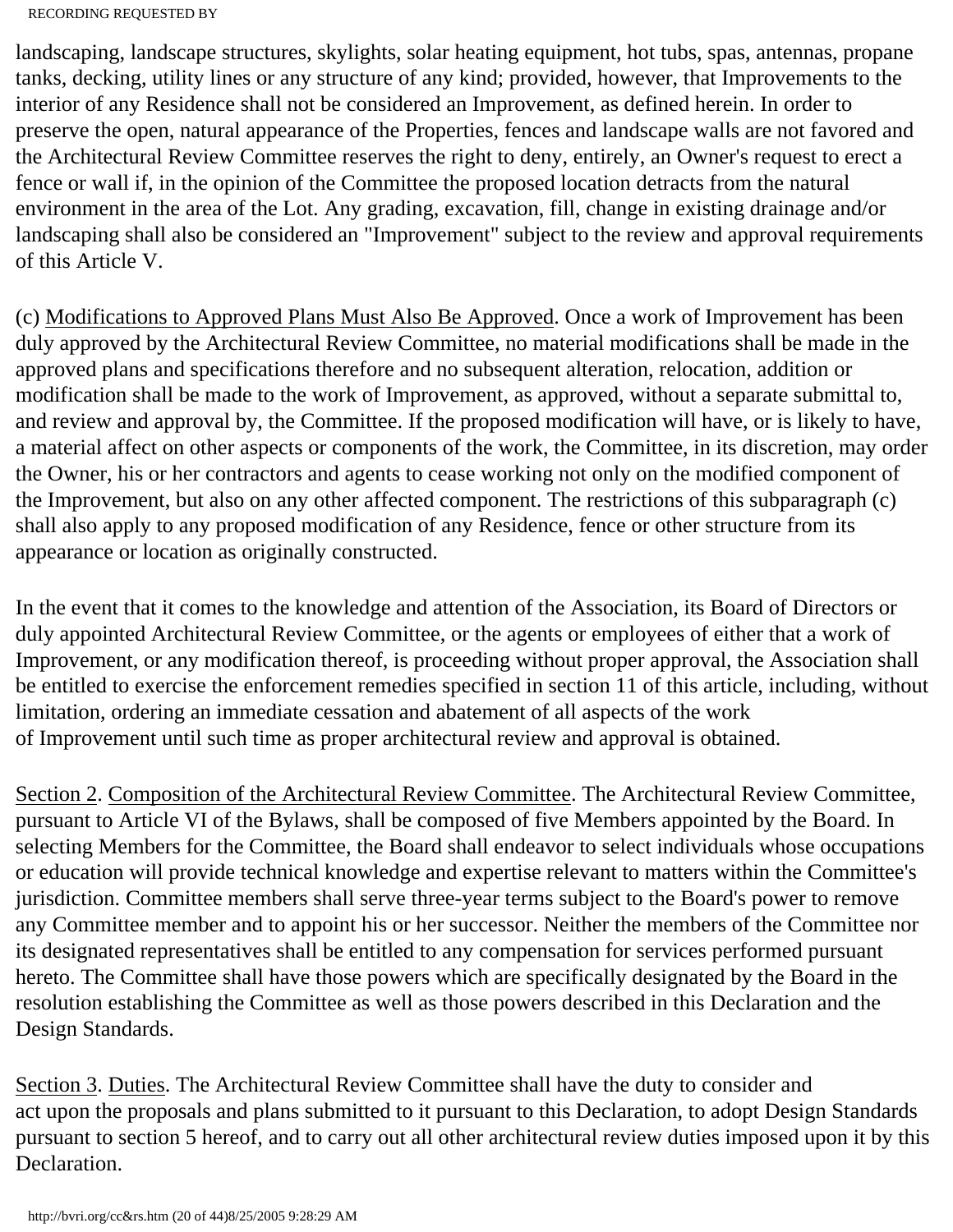Section 4. Meetings. The Committee shall meet from time to time as necessary to properly perform the architectural review functions described herein. The vote or written consent of a majority of the Committee shall constitute the action of the Association. The Committee shall keep and maintain a written record of all actions taken.

The Applicant shall be entitled to appear at any meeting of the Committee at which his or her proposal has been scheduled for review and consideration. The Applicant shall be entitled to be heard on the matter and may be accompanied by his or her architect, engineer and/or contractor, if any. Other Owners whose Lots may be affected by the proposed Improvement (in terms of the view or solar access of their Lot, noise or other considerations) shall also be entitled to attend the meeting and shall be notified by the Committee.

Reasonable notice of the time, place and proposed agenda for the review of architectural matters shall be communicated before the date of the meeting to any Applicant whose application is scheduled to be heard.

Section 5. Bear Valley Design Standards. The Architectural Review Committee, with ratification by the Board of Directors, may, from time to time, adopt, amend and repeal rules and regulations pertaining to architectural, landscape and construction projects which shall be known as the "Bear Valley Design Standards." The Design Standards shall interpret and implement the provisions hereof by setting forth: (a) the standards and procedures for architectural review, including the required content of Improvement plans and specifications; (b) guidelines for architectural design, placement of any work of Improvement, or color schemes, exterior finishes and materials and similar features which are recommended or required for use within the Properties; (c) the criteria and procedures for requesting variances from any property use restrictions that would otherwise apply to the proposed Improvement under the Governing Documents (see section 12, below); and (d) the amount of any fees imposed by the Committee to offset actual expenses incurred in administering the architectural and design review functions of this Article V and the amount of any deposits which may be required to assure the Owner's faithful performance of approved Improvement projects. Any deposits, if imposed, shall be refundable if the Owner complies with this Declaration and the completed project passes inspection pursuant to section 10, below. Notwithstanding the foregoing, no Design Standard shall be in derogation of the minimum standards required by this Declaration. In the event of any conflict between the Design Standards and this Declaration, the provisions of this Declaration shall prevail.

Section 6. Basis for Approval of Improvements. When a proposed work of Improvement is submitted to the Committee for review, the Committee shall grant the requested approval only if, in its sole discretion, the Committee finds that all of the following provisions have been satisfied:

(a) The Owner's plans and specifications: (i) conform to this Declaration and to the Design Standards in effect at the time such plans are submitted to the Committee; (ii) will result in the construction of an Improvement that is in harmony with the external design of other structures and/or landscaping within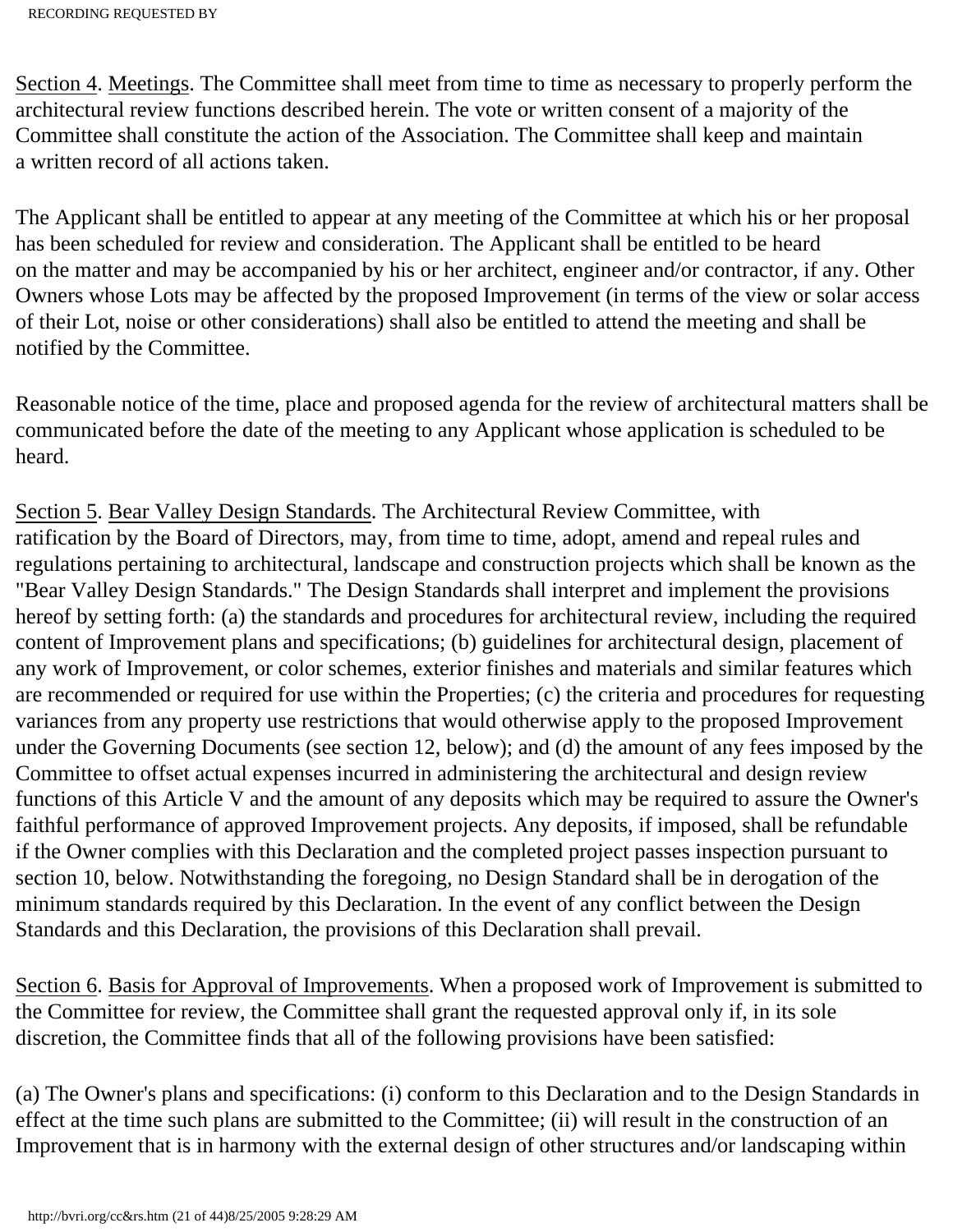the Properties; and (iii) will not interfere with the reasonable enjoyment of any other Owner of his or her property, including, without limitation, the other Owner's rights to scenic and solar access free of unreasonable obstructions; and

(b) The proposed Improvement(s), if approved, will otherwise be consistent with the architectural and aesthetic standards prevailing within the Properties and with the overall plan and scheme of development and the purposes of this Declaration.

The Committee shall be entitled to determine that a proposed Improvement or component thereof is unacceptable when proposed on a particular Lot, even if the same or a similar Improvement/component has previously been approved for use at another location within the Properties if factors such as drainage, topography or visibility from roads, Common Areas or other Lots or prior adverse experience with the product or components used in construction of the Improvement, design of the Improvement or its use at other locations within the Properties mitigate against erection of the Improvement or use of a particular component thereof on the Lot involved in the Owner's submittal.

In approving a request for construction of an Improvement, the Committee may condition approval upon the adoption of modifications in the plans and specifications or observance of restrictions as to location, noise abatement or similar mitigating conditions. As a condition of approval, the Committee may require that all work described in the plans and specifications submitted be prepared by a licensed architect and be performed only by a licensed general contractor.

The Committee shall be entitled to request that the Owner-applicant submit an adequate number of sets of plans to enable the Committee to make a prompt determination of the application. Approval of such plans, specifications and location of buildings by the Architectural Review Committee shall be endorsed on all sets of said plans and specifications, and if four sets are requested and submitted, one set shall be returned to the applicant, two sets shall be retained by the Association in its permanent records, and the fourth set shall be forwarded to the County.

Section 7. Time Limits for Approval or Rejection. Within 30 days after submission of plans and specifications satisfying the requirements of the Architectural Rules, the Architectural Review Committee shall return one set of such plans to the Applicant, with either written notice of approval or disapproval or with written suggestions of changes required for approval accompanying the returned set of plans. If the Committee recommends that the plans and specifications be modified, the Applicant may implement such changes to the plans and within 30 days resubmit plans incorporating such changes for approval to the Committee, which shall not unreasonably withhold its approval so long as the Applicant has complied in all material respects with the requested changes. If no written notice of approval or disapproval is received by the Applicant within 30 days after the Owner's plans and specifications (or revisions thereto) are submitted to the Committee, the plans shall be deemed to have been approved as submitted.

If the Committee denies approval to any plans and specifications or any portion or component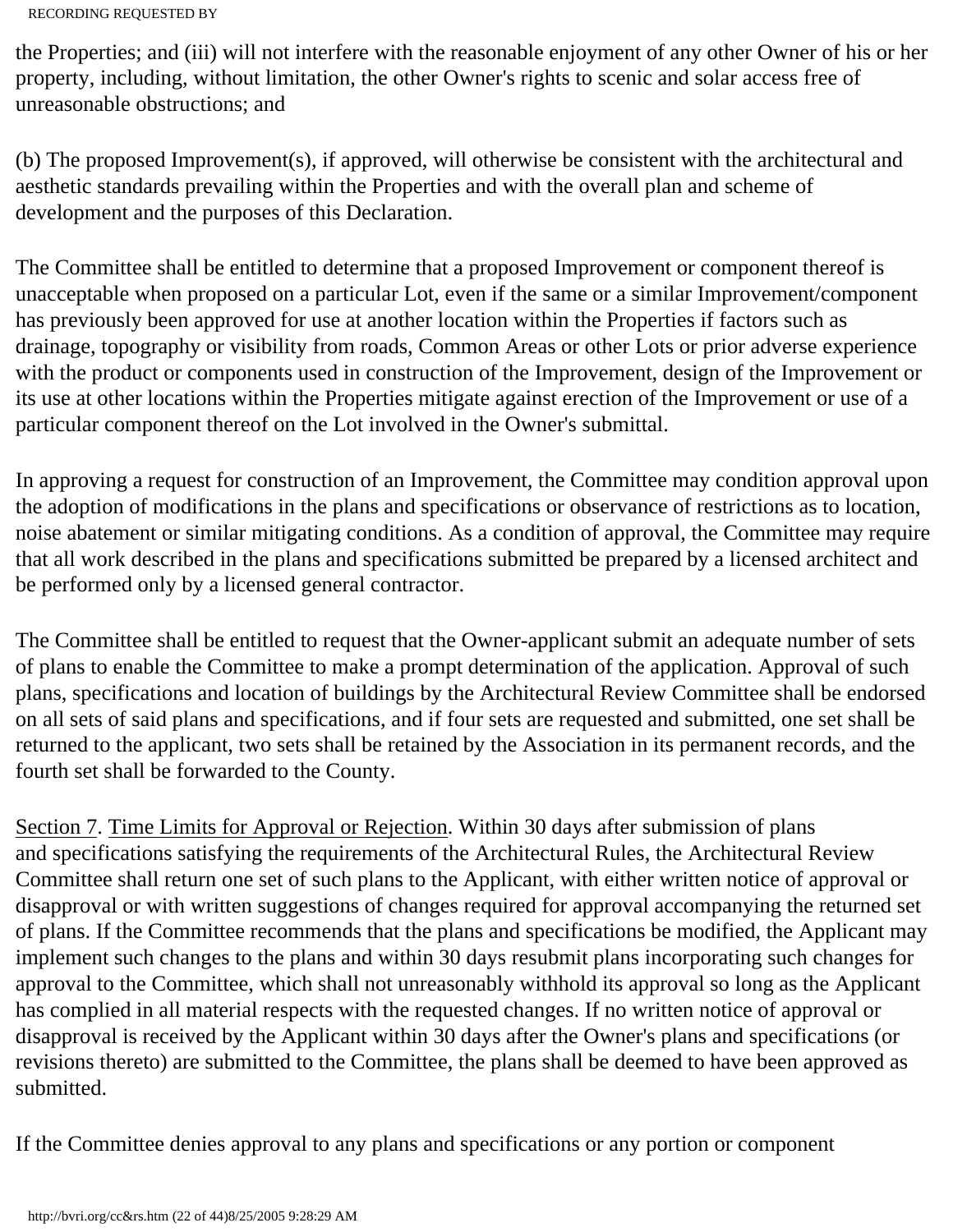of a proposed Improvement, the person submitting same may appeal the decision to the Board of Directors in writing within 30 days of being notified of said disapproval, stating all reasons for the appeal and justifying its position. The Board of Directors shall have the right to review the matter de novo and shall either confirm, modify or reverse the Committee's decision. The decision of the Board of Directors shall be final and conclusive, and not subject to further discussion or appeal to higher authority.

Section 8. Proceeding With Work. Upon receipt of approval of an Improvement project from the Architectural Review Committee (or Board approval upon appeal), the Owner shall, as soon as practicable, satisfy all conditions thereof and diligently proceed with the commencement of construction pursuant to the approval. In all cases, work on an Improvement project shall commence within one year from the date of such approval. If the Owner fails to comply with this paragraph, any approval given pursuant to this article shall be deemed revoked unless the Board, upon written request of the Owner prior to the expiration of the initial one-year period, extends the time for commencement of the project. No such extension shall be granted except upon a finding by the Board that there has been no change in the circumstances upon which the original approval was granted and that the Owner has a bona fide intention and ability to proceed with the Improvement project within the time specified in the extension request.

Section 9. Failure to Complete Work. Unless the Owner has been granted an extension of time to complete the project by the Board, construction, reconstruction, refinishing or alteration of any such Improvement must be completed within one year after construction has commenced, except and for so long as such completion is rendered impossible or would result in great hardship to the Owner because of snow, strikes, fires, national emergencies, natural calamities or other supervening forces beyond the control of the Owner or his or her agents. If construction shall cease on any Improvement for the period of 11 months without the permission of the Association, the part or portion of such Improvement which remains unfinished shall be deemed to be a nuisance and forthwith removed at the cost of the Owner and the Association, among other remedies, is hereby accorded the right of removal and charge to owner, 30 days after written notice of intent to remove is mailed to the Owner of record of the Lot Record on which the Improvement is located or personal delivery of notice in lieu of mailing.

If the Owner fails to comply with this section, the Board shall proceed in accordance with the provisions of section 10(c) and (d) below as though the failure to complete the Improvement was a noncompliance with approved plans.

Section 10. Inspection of Work by the Architectural Review Committee. Inspection of the work relating to any approved Improvement and correction of defects therein shall proceed as follows:

(a) During the course of construction, representatives of the Architectural Review Committee shall have the right to, inspect the job site at a time mutually agreed upon to review the improvement to confirm that it is proceeding in accordance with the approved plans and specifications.

(b) Upon the completion of any work of Improvement for which architectural approval is required under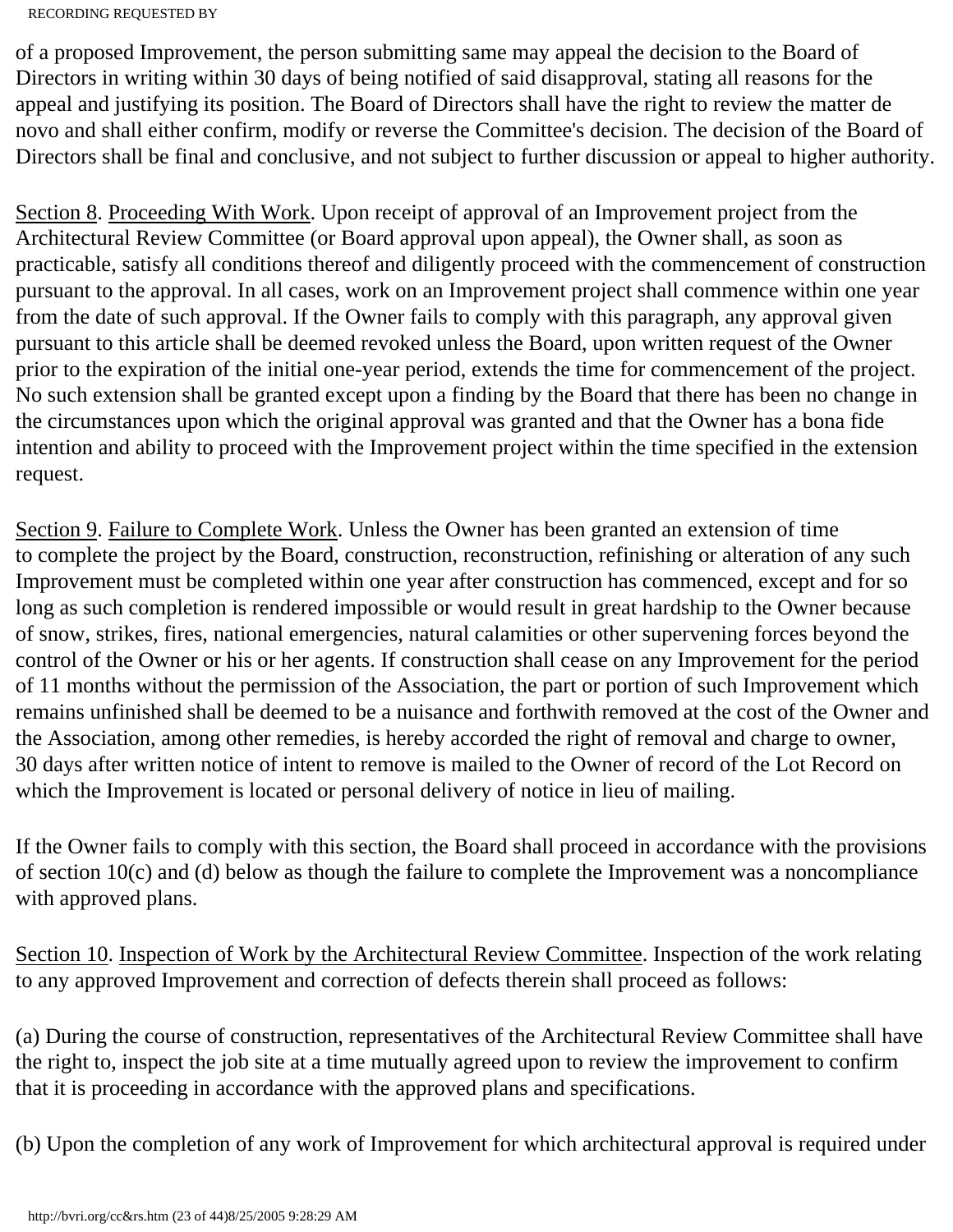```
RECORDING REQUESTED BY
```
this article, the Owner shall give the Committee a written notice of completion.

(c) Within 30 days thereafter, the Committee or its duly appointed agents may inspect the Improvement to determine whether it was constructed, reconstructed, altered or refinished in substantial compliance with the approved plans. If the Committee finds that the Improvement was not erected, constructed or installed in substantial compliance with the Owner's approved plans, then within the 30-day inspection period the Committee shall give the Owner a written notice of noncompliance detailing those aspects of the project that must be modified, completed or corrected. If the violation or nonconforming work is not corrected within a 60-day period, the Improvement shall be deemed to have been constructed without approval of the Association and the Committee shall have the enforcement rights and remedies set forth in section 11 below.

(d) If for any reason the Committee fails to notify the Owner of any noncompliance within 30 days after receipt of the Owner's notice of completion, the Improvement shall be deemed to have been constructed in accordance with the approved plans for the project, unless it can be demonstrated that the Owner knew of the noncompliance and intentionally misled the Committee with respect thereto.

## Section 11. Enforcement of Architectural Compliance Matters.

(a) In addition to other enforcement remedies set forth in this Declaration, the Architectural Review Committee shall have enforcement rights with respect to any matters required to be submitted to and approved by it, and with the prior authorization of the Board may enforce such architectural control by any proceeding at law or in equity. In addition, the Committee shall have the authority to order an abatement of any construction, alteration or other matter for which approval is required, to the extent that it has not been approved by the Committee or if it does not conform to the plans and specifications submitted to and approved by the Committee. No work for which approval is required shall be deemed to be approved simply because it has been completed without a complaint, notice of violation, or commencement of a suit to enjoin such work. If any legal proceeding is initiated by the Association to enforce any of the provisions hereof, the prevailing party shall be entitled to recover reasonable attorneys' fees in addition to the costs of such proceeding.

(b) If the Owner fails to remedy any noncompliance of which notice has been given within 30 days from the date of such notification, the Architectural Review Committee shall set a date on which a hearing before the Committee shall be held regarding the alleged noncompliance. The hearing date shall not be more than 30 days nor less than 15 days after the second notice of the noncompliance is issued by the Committee to the Owner, and in the discretion of the Committee, to any other interested party.

(c) At the hearing, the Owner, a representative(s) of the Architectural Review Committee and, in the Committee's discretion, any other interested person may present information relevant to the question of the alleged noncompliance. After considering all such information, the Committee shall determine whether there is a noncompliance and, if so, the nature thereof and the estimated cost of correcting or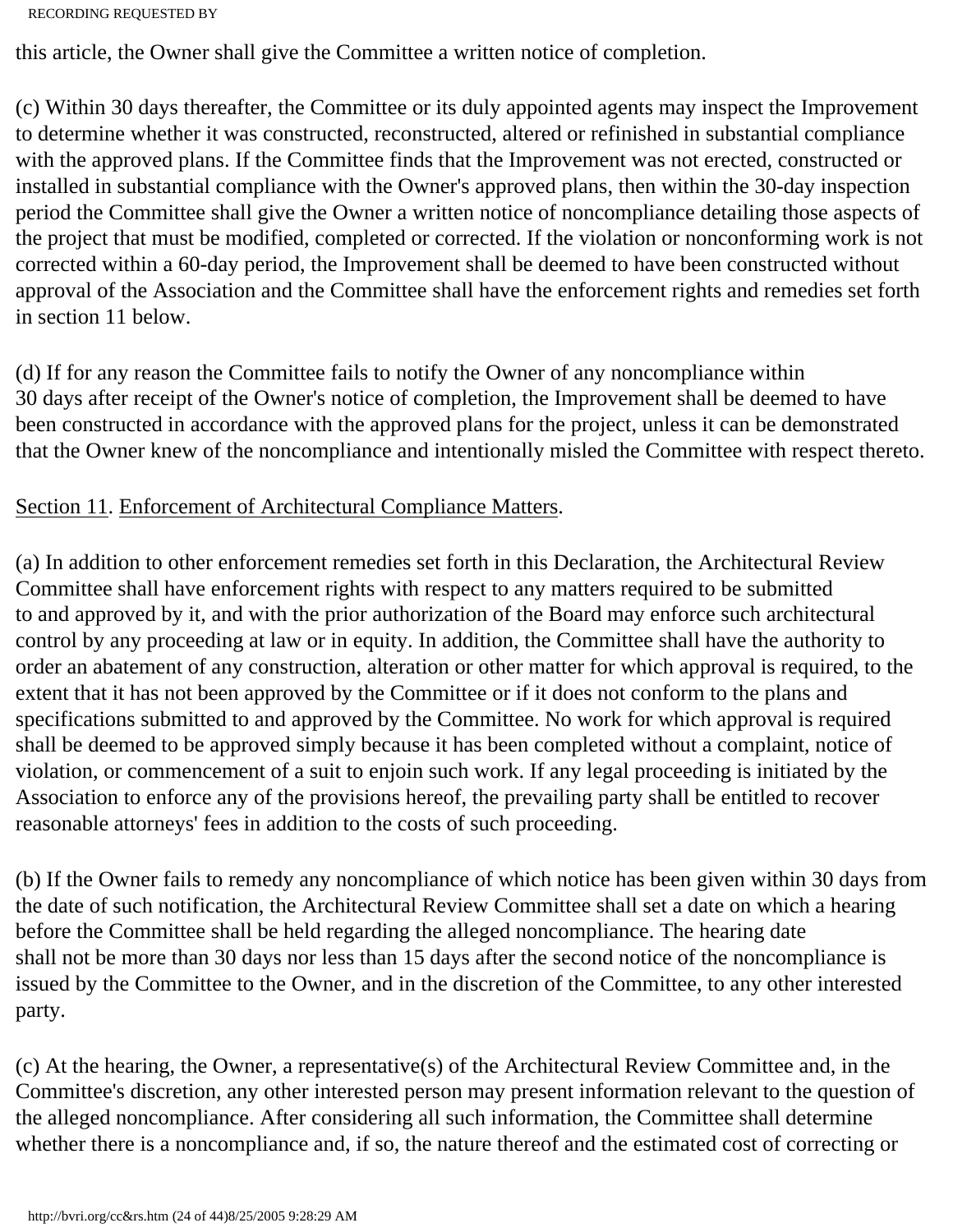removing the same. If a noncompliance is determined to exist, the Architectural Review Committee shall require the Owner to remedy or remove the same within such period or within any extension of such period as the Committee, at its discretion, may grant. If the Owner fails to take corrective action after having a reasonable opportunity to do so, the Committee, at its option, may either remove the noncomplying Improvement or remedy the noncompliance and the Owner shall reimburse the Association for all expenses incurred in connection therewith upon demand. If such expenses are not properly repaid by the Owner to the Association., the Board shall be entitled to recover its costs in an action at law and if the Association is the prevailing party in such action, it shall have a lien against the Owner's Lot for the judgment amount, court costs and reasonable attorneys' fees, as awarded by the court, which lien may be enforced by foreclosure by the Association pursuant to a power of sale in accordance with Civil Code sections 2924, 2924(b) and 2924(c).

(d) The approval by the Committee of any plans, drawings or specifications for any work of Improvement done or proposed, or for any other matter requiring the Committee's approval under this Declaration, or any waiver thereof, shall not be deemed to constitute a waiver of any right to withhold approval of any similar plan, drawing, specification or, matter subsequently submitted for approval by the same or some other Owner. Different locations for Improvements, the size of the structure, proximity to other Residences or Common Facilities and other factors may be taken into consideration by the Committee in reviewing a particular submittal.

(e) Any other provision in this Article V to the contrary notwithstanding, upon the expiration of one year from the date of completion of any Improvement, or alteration, the Improvement or alteration shall be deemed to comply with all of the provisions of this article V, unless notice to the contrary shall have been recorded in the office of the County Recorder of Alpine County, or such other place as may then be prescribed by law, or legal proceedings shall have been instituted to enforce such compliance.

Section 12. Variances. The Architectural Review Committee, with concurrence of the Board of Directors, shall be entitled to allow reasonable variances in any procedures specified in this article, or in any land use restrictions specified in article IV to overcome practical difficulties, avoid unnecessary expense or prevent unnecessary hardship to Applicants, provided all of the following conditions are met:

(a) If the requested variance will necessitate deviation from, or modification of, a property use restriction that would otherwise be applicable under this Declaration, the Committee must conduct a public hearing on the proposed variance after giving prior written notice to the Board and to all Owners residing within the lesser of 150 feet or two Lots away from the Lot where the Improvement is proposed to be erected. The notice shall be posted and mailed to the interested Owners at least 15 days prior to the date when the Committee is scheduled to act on the requested variance. No decision shall be made with respect to the proposed variance until the 15-day comment period has elapsed.

(b) If the requested variance pertains to any material Improvement or project, the Committee must make a good faith written determination that the variance is consistent with one or more of the following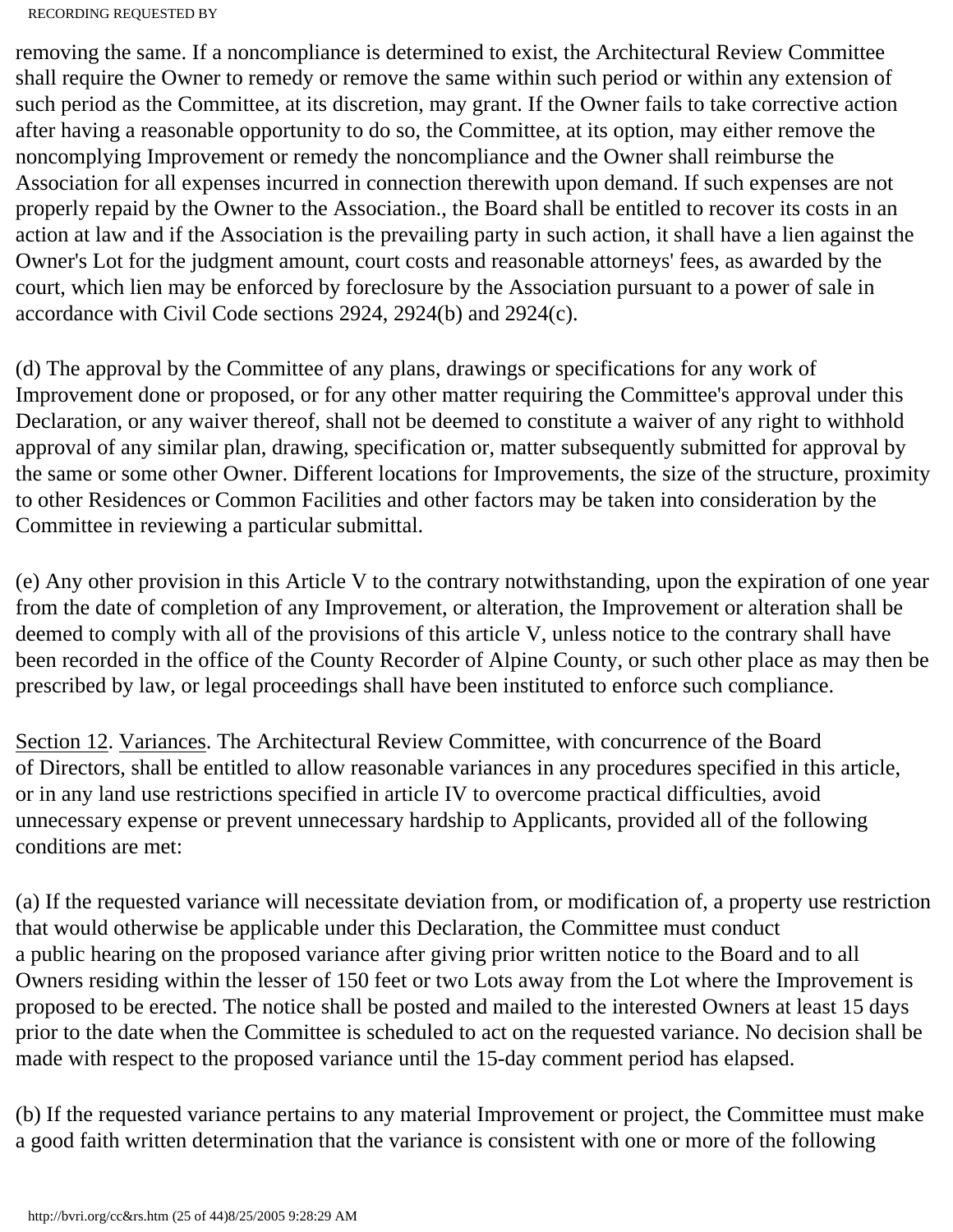criteria: (i) the requested variance will not constitute a material deviation from any restriction contained herein or that the proposal allows the objectives of the violated requirement(s) to be substantially achieved despite noncompliance; or (ii) that the variance relates to a required land use restriction or minimum construction standard otherwise applicable hereunder that is unnecessary or burdensome under the circumstances; or (iii) that the variance, if granted, will not result in a material detriment, or create an unreasonable nuisance with respect to any other Lot or Common Area within the Properties.

Section 13. Estoppel Certificate. Within 30 days after written demand is delivered to the Architectural Review Committee by any Owner, and upon payment to the Association of a reasonable fee (as established from time to time by the Board), the Committee shall deliver to the Owner an estoppel certificate, executed by any two of its members, certifying that as of the date thereof, either: (a) all Improvements made and other work completed by the Owner comply with this Declaration; or (b) such Improvements or work do not so comply, in which event the certificate shall also identify the noncomplying Improvements or work and set forth with particularity the basis of such noncompliance. Any purchaser from the Owner, or from anyone deriving any interest in the Lot through the Owner, shall be entitled to rely on the Association's estoppel certificate with respect to the matters therein set forth, such matters being conclusive as between the Association, all Owners and any persons deriving any interest through them.

Section 14. Limitation on Liability. Neither the Association, nor the Board or the Architectural Review Committee or any member thereof, shall be liable to any Owner for any damage, loss or prejudice suffered or claimed on account of any mistakes in judgment, negligence or nonfeasance arising out of: (a) the approval or disapproval of any plans, drawings and specifications, whether or not defective; (b) the construction or performance of any work, whether or not pursuant to approved plans, drawings or specifications; or (c) the execution and filing of an estoppel certificate pursuant to section 13 above, whether or not the facts therein are correct; provided, however, that such member has acted in good faith on the basis of such information as he or she may possess.

Section 15. Compliance With Governmental Regulations. Review and approval by the Architectural Review Committee of any proposals, plans or other submittals pertaining to Improvements shall in no way be deemed to constitute satisfaction of, or compliance with, any building permit process or any other governmental requirements, the responsibility for which shall lie solely with the Owner who desires to construct, install or modify the Improvement.

# **ARTICLE VI**

# **Minimum Construction Standards**

Unless a variance is requested from, and granted by the Architectural Review Committee in accordance with article V section 12, hereof, Improvements constructed on any Lot shall conform to the following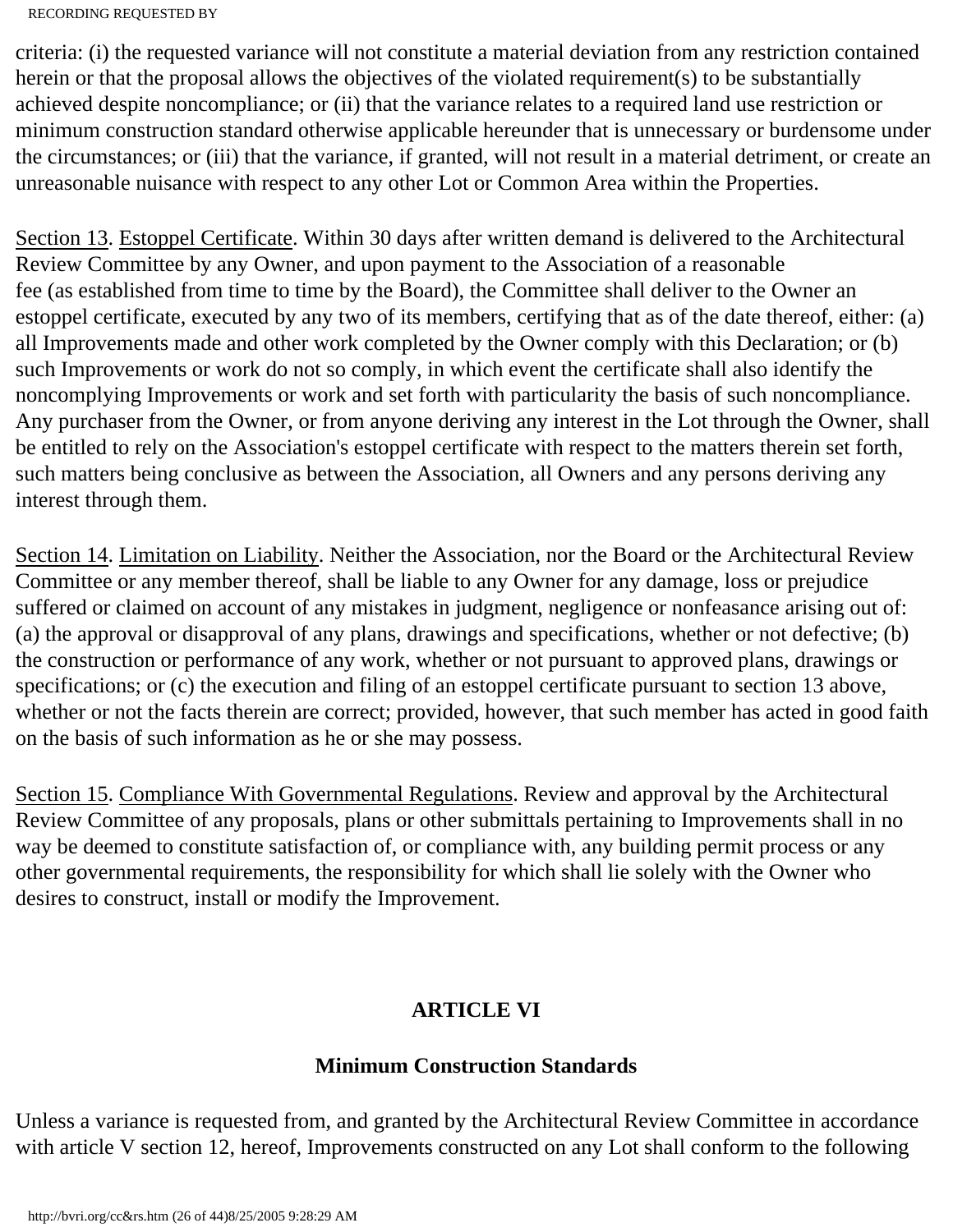minimum construction standards:

Section 1. Approval by Architectural Review Committee. No building, fence, wall or other permanent structure or Improvement shall be erected, altered or placed on any Lot until building plans, specifications and a plot plan showing the location of structures on the Lots have been submitted to the Architectural Review Committee for review and approval as described in article V hereof.

Section 2. Minimum Square Footage Requirements. The ground floor area of the main Residence structure, exclusive of open or roofed porches, decks, terraces, carports, garages and other outbuildings, shall be not less than 800 square feet for Lots in Tracts 1 and 2, and 900 square feet for Lots in Tracts 3-7, inclusive.

The Architectural Review Committee may waive the above-specified minimum square footage requirements in specific cases where the proposed Residence has two or more stories and the total square foot area contained in all stories together with features of design and site compensate for lack of such minimum area.

Section 3. Setback and Location of Structure. Setbacks for any Residence or other permanent structure (whether or not attached to the Residence) shall be at least:

(i) 30 feet from the front Lot line;

(ii) 20 feet from the rear Lot line, or as established by Association Rule; and

(iii) 20 feet from the side Lot lines.

Roof overhangs, decks, railings and stairs should not project over or encroach upon any setback area or easement.

Section 4. Limitation on Number of Residence Structures. Except for guest quarters or "second family dwellings" constructed in accordance with Alpine County ordinance section 18.08.270, not more than one Residence shall be erected, constructed or maintained on any single Building Site.

Section 5. No Temporary Structures. No recreational vehicle, trailer, mobile home, camper, tent, shack, used structures, structures of a temporary character, or other outbuildings shall be used on any Lot at any time as a Residence.

Section 6. No Used Materials. No used buildings or structures, intended for use as a Residence shall be placed on any Lot.

Section 7. Exterior Finishes. No reflective finishes (other than glass) shall be used on exterior surfaces (other than surfaces of hardware fixtures), including but without limitation, the exterior surfaces of any of the following: roofs, all projections above roofs, retaining walls, doors, trim, fences, pipes, equipment, mailboxes and newspaper tubes. Wood siding and surfacing materials, such as redwood or cedar, are preferred. Natural rock, native to the area, may be permitted. No exterior finishes shall be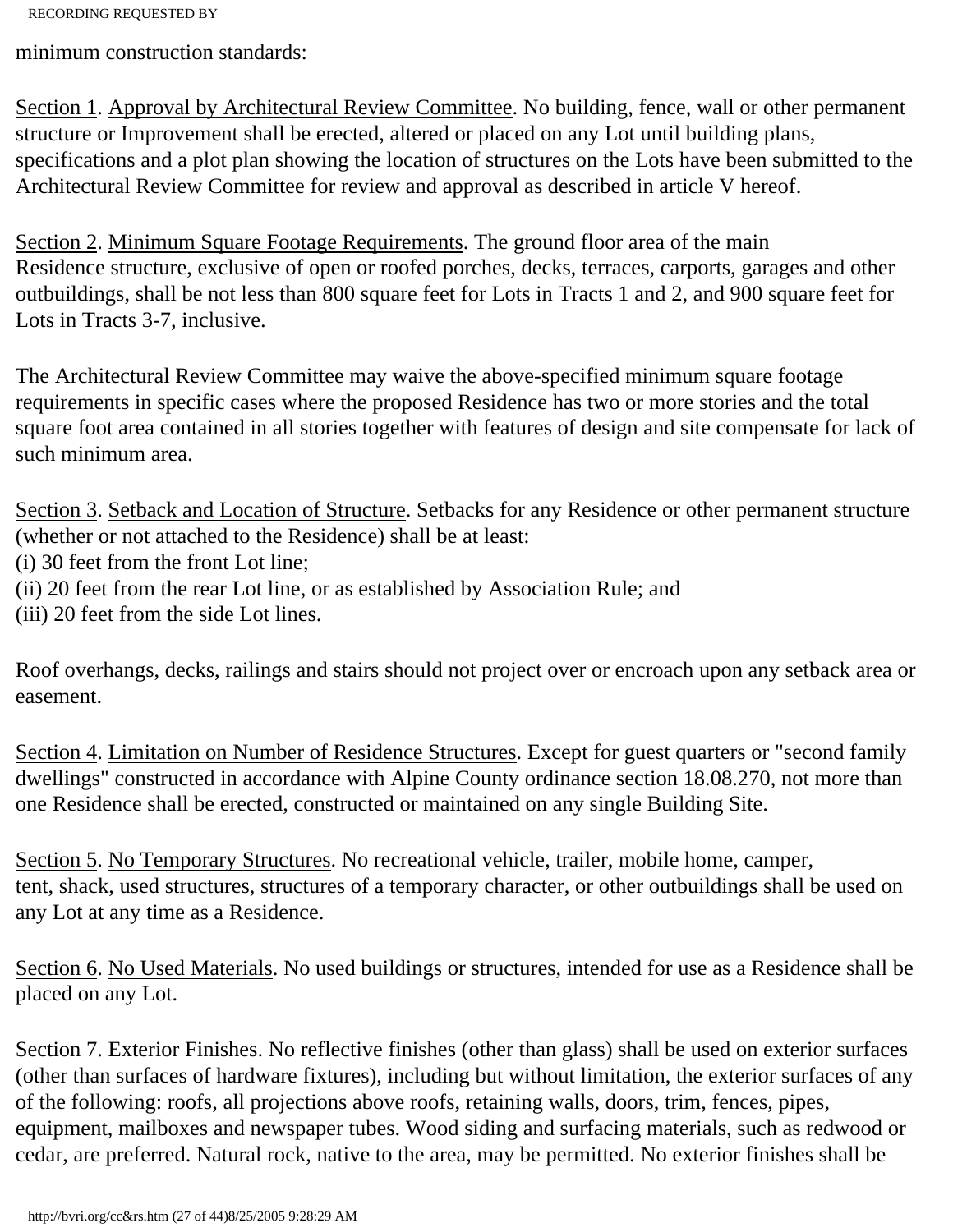used without approval of the Architectural Review Committee and in no event shall manufactured materials, such as asphalt or metal siding, concrete block or imitation brick be permitted.

Section 8. Exterior Colors. Exterior siding and roof colors shall be chosen to provide for attractive homes that harmonize and blend in with the natural setting so as to be unobtrusive and have minimum visual contrast with the surrounding forest and meadows. Exterior and roof colors shall be selected so that the Residence blends in with the predominant background earth or forest colors. Colors will be considered on a Lot-by-Lot basis with a view to minimize visual impact. The Committee may, at its discretion, adopt a chart of approved colors and stains for exterior finishes as part of the Design Standards.

Section 9. Drainage. No Owner shall do any work, construct any Improvement, place any landscaping or suffer the existence of any condition whatsoever which shall alter or interfere with the drainage pattern for the Owner's or any adjacent Lots or parcels or Common Area as established in connection with the approval of the final subdivision and parcel maps applicable to the Properties by the County except to the extent such alteration in drainage pattern is approved in writing by the Architectural Review Committee, the County and all other public authorities having jurisdiction. Plans and specifications submitted by an Owner to the Architectural Review Committee in connection with the construction of a Residence or other major structural Improvement shall include a drainage plan in sufficient detail to permit the Committee to assess the impacts, if any, of the Improvement on natural drainage courses.

Section 10. Parking Spaces. Suitable off-street parking shall be provided on the Owner's Lot for at least two cars. Each space shall have minimum dimensions of 10 feet by 22 feet per car.

Section 11. Roof Materials. The Committee considers two design objectives to be paramount in evaluating proposed rooting materials: (a) compatibility with the natural surroundings and with the neighboring properties; and (b) reduced fire risk. Noncombustible (Class A fire rated) composition shingles and metal roofing best satisfy these criteria.

(a) Composition Shingles. The composition shingles shall be a dimensional shingle weighing a minimum of 290 pounds per square.

(b) Metal Roofing. Metal roofing must satisfy the following criteria to be considered:

- (i) Permanent non-glaring flat finish;
- (ii) Closed-fastener, minimum 26--gauge steel roof system with matching facia and accessories;

(iii) Factory-applied resin coating in a muted earth or forest tone color;

(iv) Manufacturer's warranty of 20 years or more for the durability of the coating (including color retention) and of the hardware;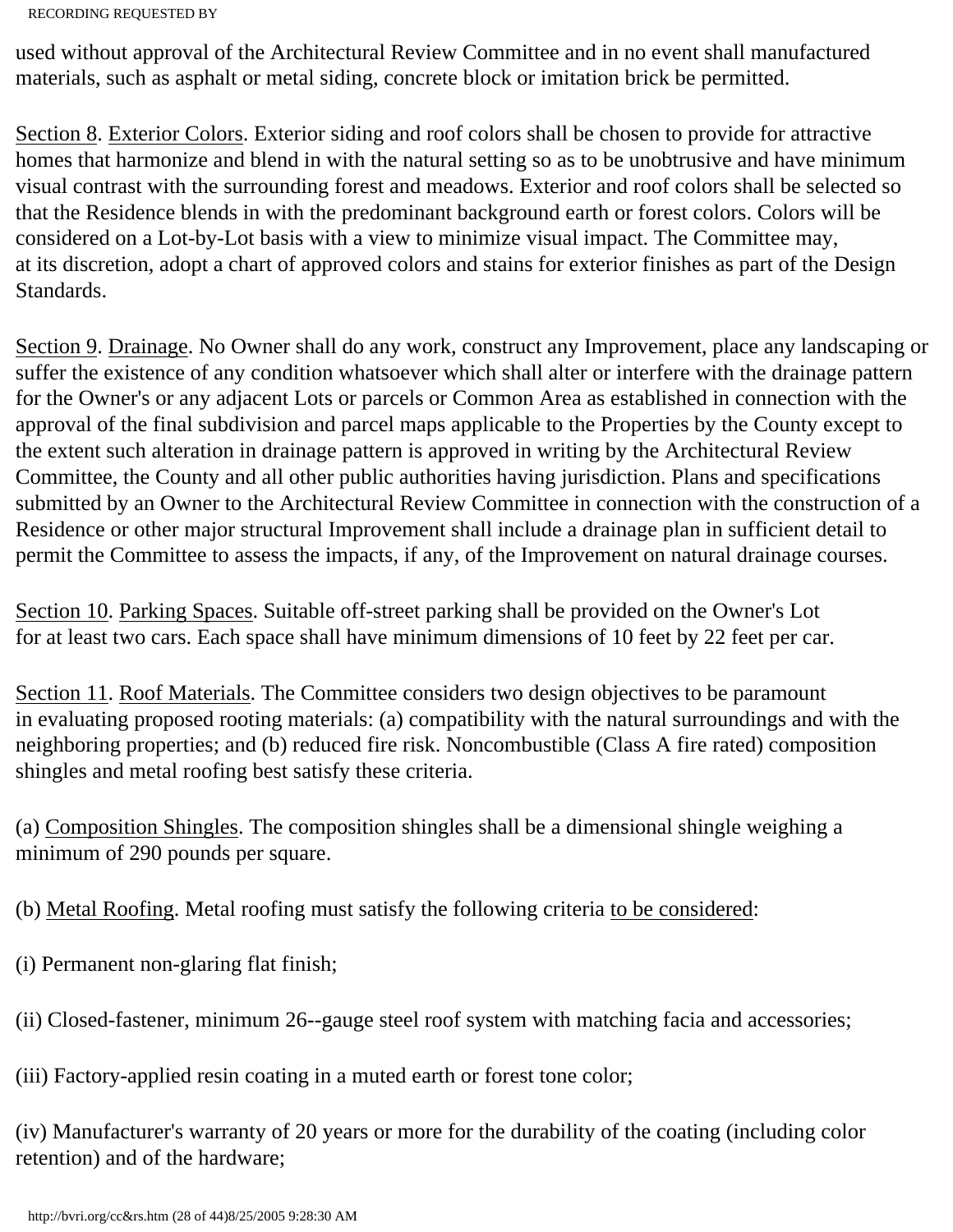(v) No unreasonable glare to either near or distant properties; and

(vi) Explicit provisions for maintenance and repair.

(c) Tar and Gravel. Tar and gravel will be permitted only when a dark, harmonizing aggregate is used in sufficient thickness to assure full covering of the base coats.

(d) Concrete or Clay Tile Shingles. Concrete or clay tile shingles or mission tile are not approved roofing materials.

Section 12. Metal Components. Other structural components of metal, such as pickets and handrails, may be incorporated into a predominantly wood design, provided they are not obtrusive, create no glare problems and are consistent with the overall appearance and tone of the structure. Their finish must be kept well maintained.

Aluminum windows and screens shall be color anodized (dark bronze) or factory finished in permanent, flat colors. Foundations, vents, chimneys, stacks, flues, flashing or other exposed metal shall be painted in non-reflective earth tones. Metal garage doors are unacceptable unless they are compatible with the total design and color scheme of the structure.

Section 13. Skylights and Solar Panels. Flat skylights, solar panels and other solar heat exterior devices must be an integral part of the architectural design. Exposed metal should have a color anodized or factory applied earth tone finish. Skylights should not protrude more than six inches above the adjacent roof surface.

Section 14. Lighting. Exterior lighting fixtures and locations must be approved by the Committee. No exterior lighting fixtures shall be installed without adequate and proper shielding to provide a primarily downward projection of the light source, so as to prevent creating a nuisance, hazard or glare to neighbors, passing pedestrians or vehicle traffic. Interior lights should be screened or located to avoid intruding on the view from the outside.

Section 15. Decking Substructures. Dimensions and/or facings of deck posts and beams should be selected to relate proportionately to the rest of the structure. Cross bracing should be done with "shear walls" or metal tie rods painted in a muted tone. Exposed undersides of decks should be stained or painted a dark color.

Section 16. Fuel Tank. The location should be inconspicuous and readily serviceable without damage to the environment. Slope and drainage under the tank should not be directed toward inhabited buildings. The separation between tank and buildings must be at least ten feet. The tank shall be painted in an earth tone to blend with its surroundings. Landscaping is encouraged and may be required to make the tank less obtrusive.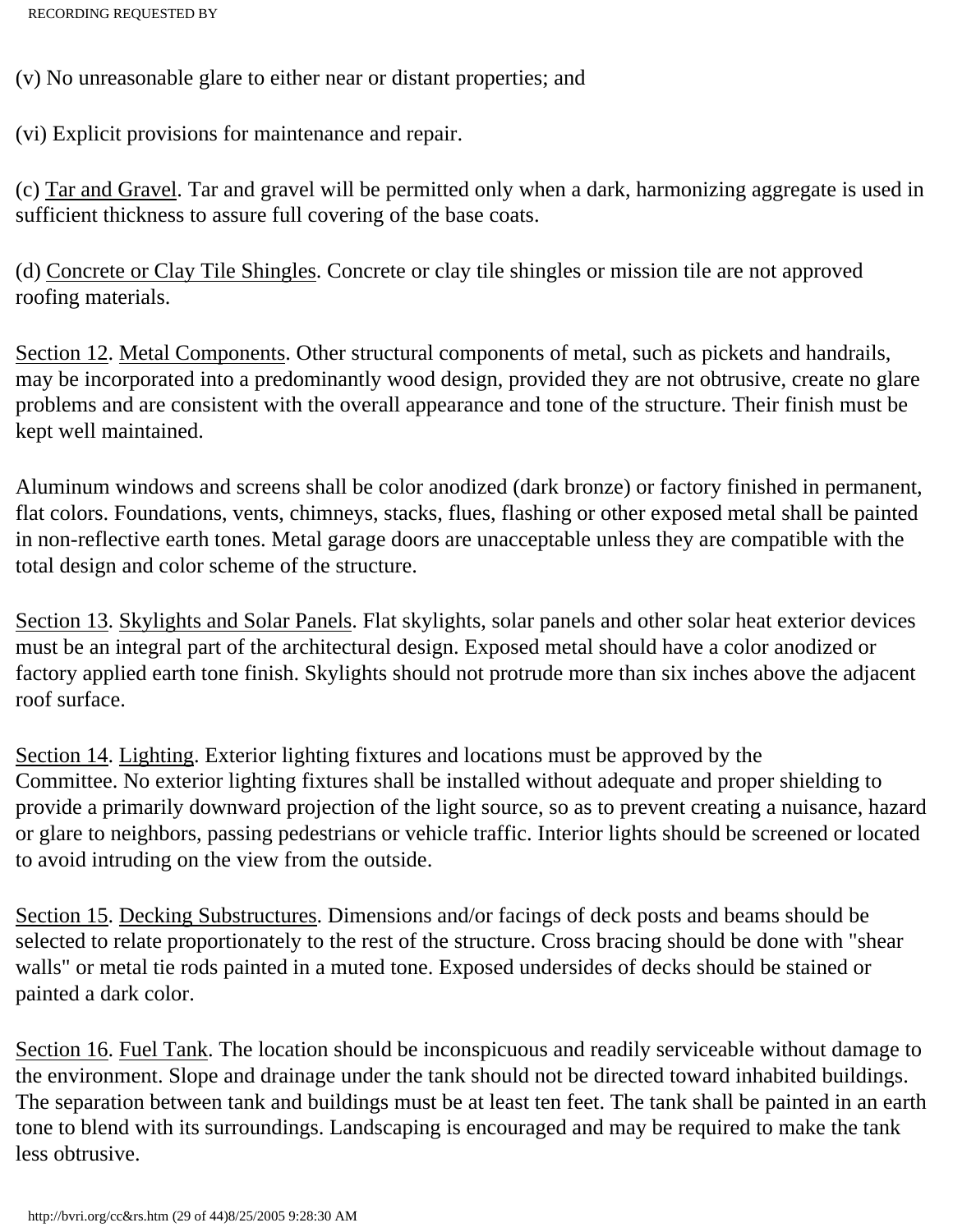Section 17. Aerials and Antennas. No radio, television or other aerial, antenna, satellite antenna, tower or support thereof shall be erected, installed, placed or maintained upon any Lot or upon any building or structure, except those devices which may be erected, installed, placed or maintained and used under eaves or entirely within the enclosed portion of a Residence or are otherwise enclosed, camouflaged or concealed.

Section 18. Exposed Facilities. All appliances and any exposed facilities (including but not limited to water heaters, tanks and containers) shall be enclosed or camouflaged.

Section 19. Hot Tubs. Hot tubs and spas should be screened and located so as not to intrude upon any neighbor's privacy and solitude. Pump motors and filter systems should not be audible beyond the boundaries of the Owner's Lot.

Section 20. Fences. Fences are prohibited.

Section 21. Electrical Fixtures. Electrical, telephone and cable TV wiring shall be enclosed within structural walls. Exterior electrical panels, junction boxes and meters shall be recessed or enclosed with exterior siding. Electrical equipment, such as air conditioners and generators, shall be housed to avoid disturbance to neighboring properties from either their sight or their sound.

Section 22. Construction Access. Neighboring Lots and Common Areas cannot be used to gain access to a Building Site.

Section 23. Additional Standards. The Committee's Design Standards may impose additional minimum construction standards relating to other components of Improvements so long as said additional standards are consistent with this Declaration.

## **ARTICLE VII**

### **Repair and Maintenance Responsibilities**

Section 1. Beach Common Areas and County Common Areas. The Association shall be solely responsible for all maintenance, repair, upkeep and replacement within the Beach Common Areas. No person other than the Association or its duly authorized agents shall construct, reconstruct, refinish, alter or maintain any Improvement upon, or shall create any excavation or fill or change the natural or existing drainage of any portion of the Beach Common Areas. In addition, no person shall remove any tree,

shrub or other vegetation from, or plant any tree, shrub, or other vegetation upon any Common Area parcels without express approval of the Association or the County, as the case may be (based on ownership of the Common Area property). Use and enjoyment of all Common Areas owned by the County shall be in accordance with all applicable local ordinances.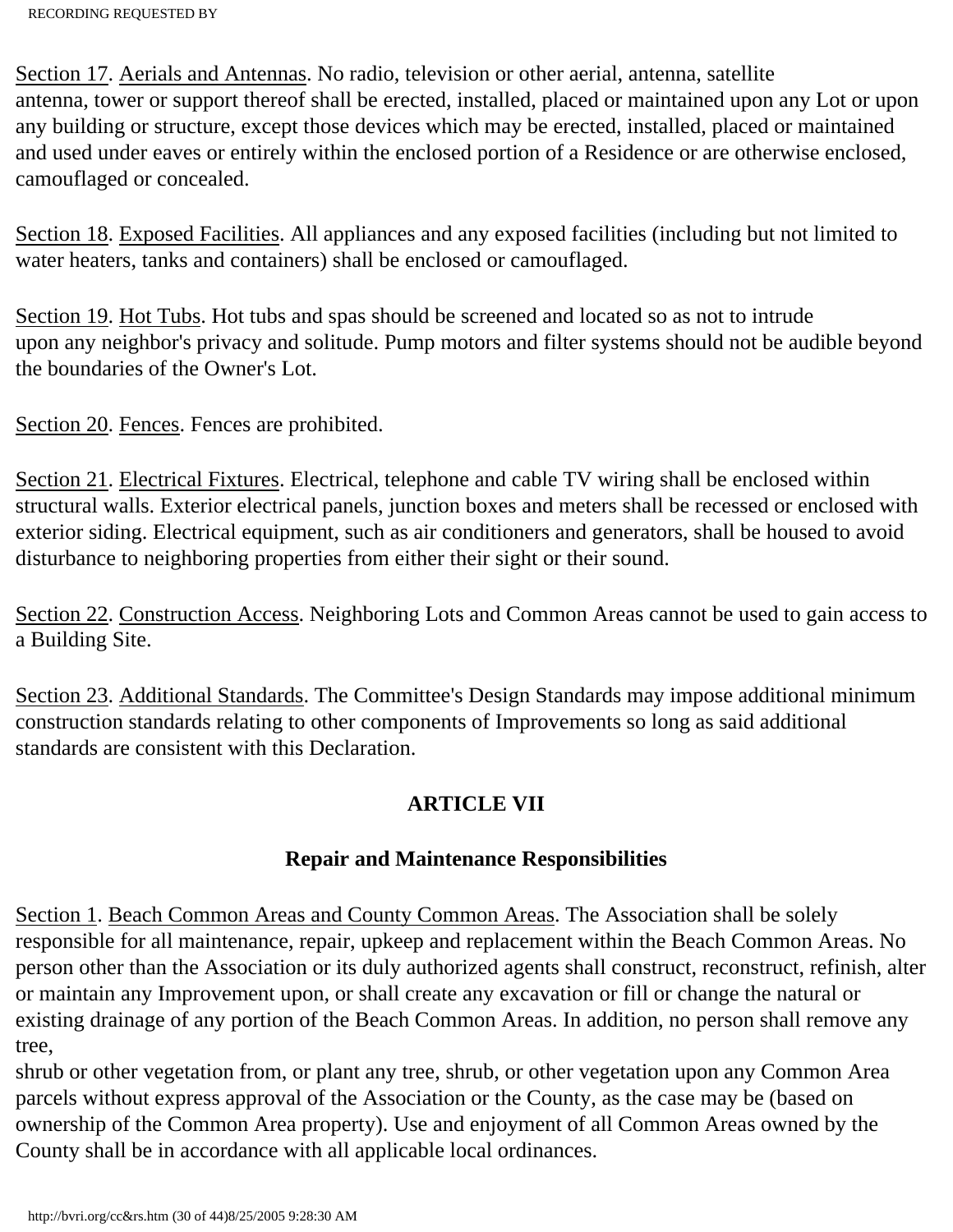### Section 2. Owner Maintenance and Repair Responsibilities.

(a) The Owner of any Lot within the Properties shall maintain the Lot and all landscaping and Improvements located thereon in a good, neat and attractive condition. The Owner shall promptly repair any damage to any Improvement.

(b) The Owner of each Lot having an undivided interest in common with other Owners in a Private road shall have the responsibility to repair and maintain such Private road at such Owner's cost and expense. As among the Owners who share ownership of a Private road, they shall share the expense of maintenance and repairs equally. In the event such Owners cannot agree upon the need or extent of repair and maintenance, the matter can be submitted by any of such Owners to the Association's Board of Directors as an arbitrator for arbitration and the decision of the Board shall be final and binding on all of such Owners.

### Section 3. Drainage Structures. Ditches and Swales.

(a) All drainage structures, culverts and canals improved by the Association for the major collection of storm runoff and any natural drainage courses within the Open Space Common Areas shall be maintained regularly by the Association.

(b) Except as provided in subparagraph (a), above, each Owner shall keep drainage courses, ditches and swales on his or her Lot free and clear of all obstructions, and shall, in cooperation with contiguous property Owners (including the Association as to any contiguous parcels it owns or maintains), maintain all such drainage ditches, swales and culverts common to their Lots in good order.

(c) No Owner or resident shall alter or obstruct a natural drainage course, or materially add to the natural water volume of the drainage course without making adequate provisions with respect to neighboring Lots and Common Areas. Any such alterations, obstructions, or additions to water volume shall be considered a work of Improvement that is subject to prior review and approval by the Association pursuant to article V, above.

# **ARTICLE VIII**

## **Easements**

Section 1. Utility and Road Maintenance Easements Affecting the Properties. Easements, reservations and rights-of-way are hereby reserved on, in and across the Properties as follows:

(a) An easement beneath the surface of the ground for the erection, construction and maintenance of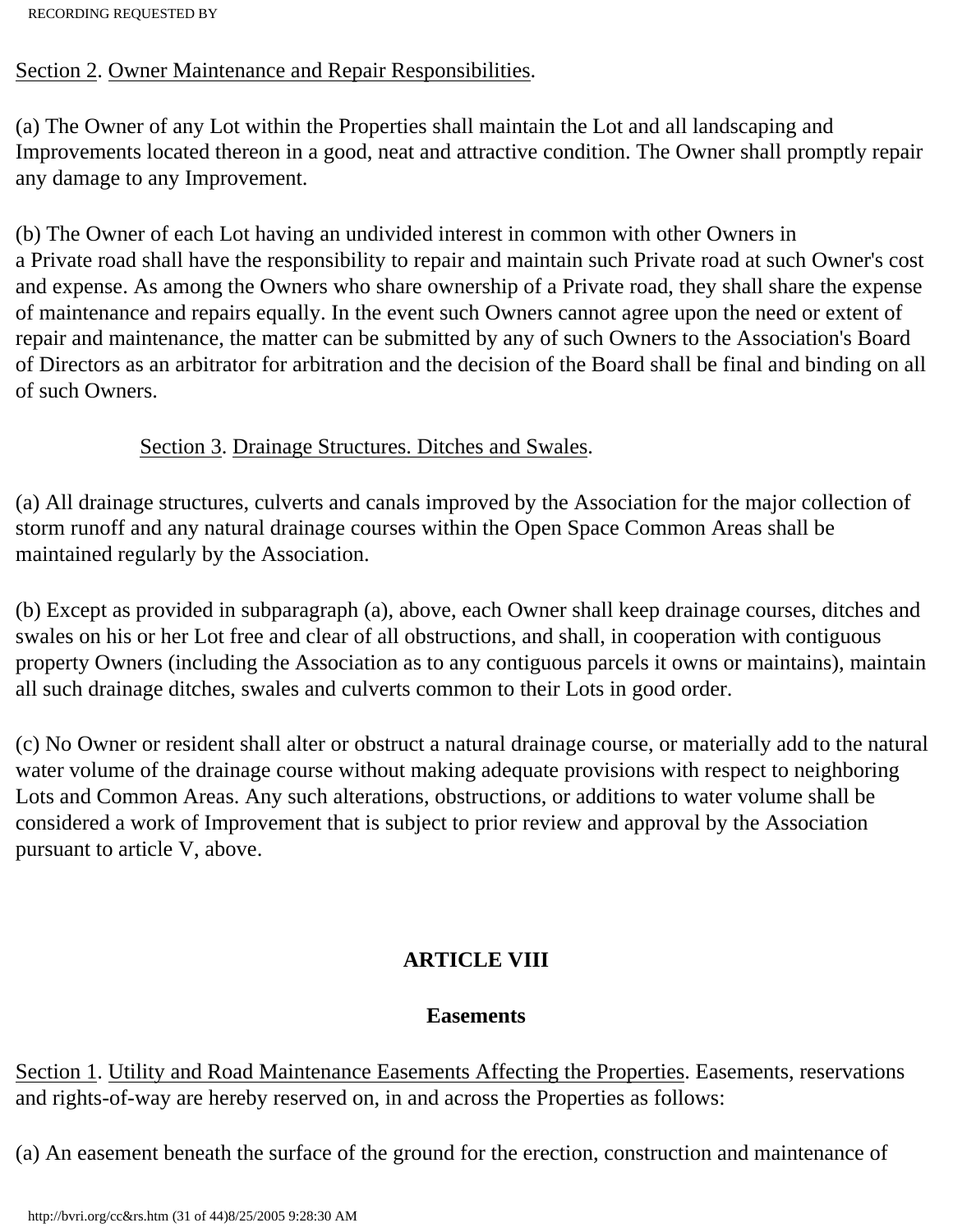lines, wires and conduits for the transmission of electricity, power, lighting, telephone, television and other purposes, pipes and mains for water, gas and heating, and for necessary attachments in connection therewith.

(b) An easement beneath the surface of the ground for the erection, construction and maintenance of public and private sewers, storm drains and land drains.

(c) An easement on and across the real property for snow removal and the deposit of cleared snow.

(d) An easement beneath the surface of the ground for any other method not mentioned above of conducting or performing any public function of a public authority or any other or quasi-public function.

Section 2. Common Area Easements. Easements, reservations and rights- of-way are hereby reserved on, in or across all of the Common Areas and on, in or across all of the Private roads as follows:

(a) An easement for each and all of the uses, purposes and facilities described in each of the subparagraphs described in section 1 of this article VIII.

(b) An easement for ski trails, ski lifts and general skiing purposes including construction, reconstruction, relocation, repair, improvement, maintenance and replacement of ski lifts and related facilities.

(c) An easement for the passage of snowmobiles and other over-the-snow vehicles and means of conveyance to and from the Owner's Residence, but not for recreation.

By way of clarification, and not as an amendment or modification of the foregoing provisions of section 2, it is expressly stated that the easements, reservations and rights-of-way pertaining to Common Areas and Private roadways are reserved for the express benefit of the Properties and for each Owner of a Lot located within the Properties. Said easements, reservations and rights-of-way shall inure to the benefit of each successor and assign of any Owner who acquires an interest in the Owner's Lot to which the easements are appurtenant.

Section 3. Easements Appearing on Subdivision Maps. The Properties shall be subject to all easements, reservations and rights-of-way designated on the Subdivision Maps for the Properties.

Section 4. Prohibition Against Obstruction of Easements. No Residence and, except with the prior approval of the Association pursuant to article; V, no outbuilding or other structure of any kind shall be built, erected or maintained upon any such easement, reservation or right-of-way, and said easements, reservations and right-of-way shall, at all times, be open and accessible to public authorities and to the Association, its successors and assigns, all of whom shall have the right of ingress and egress thereto and therefrom, and the right and privilege of doing whatever may be necessary in, under and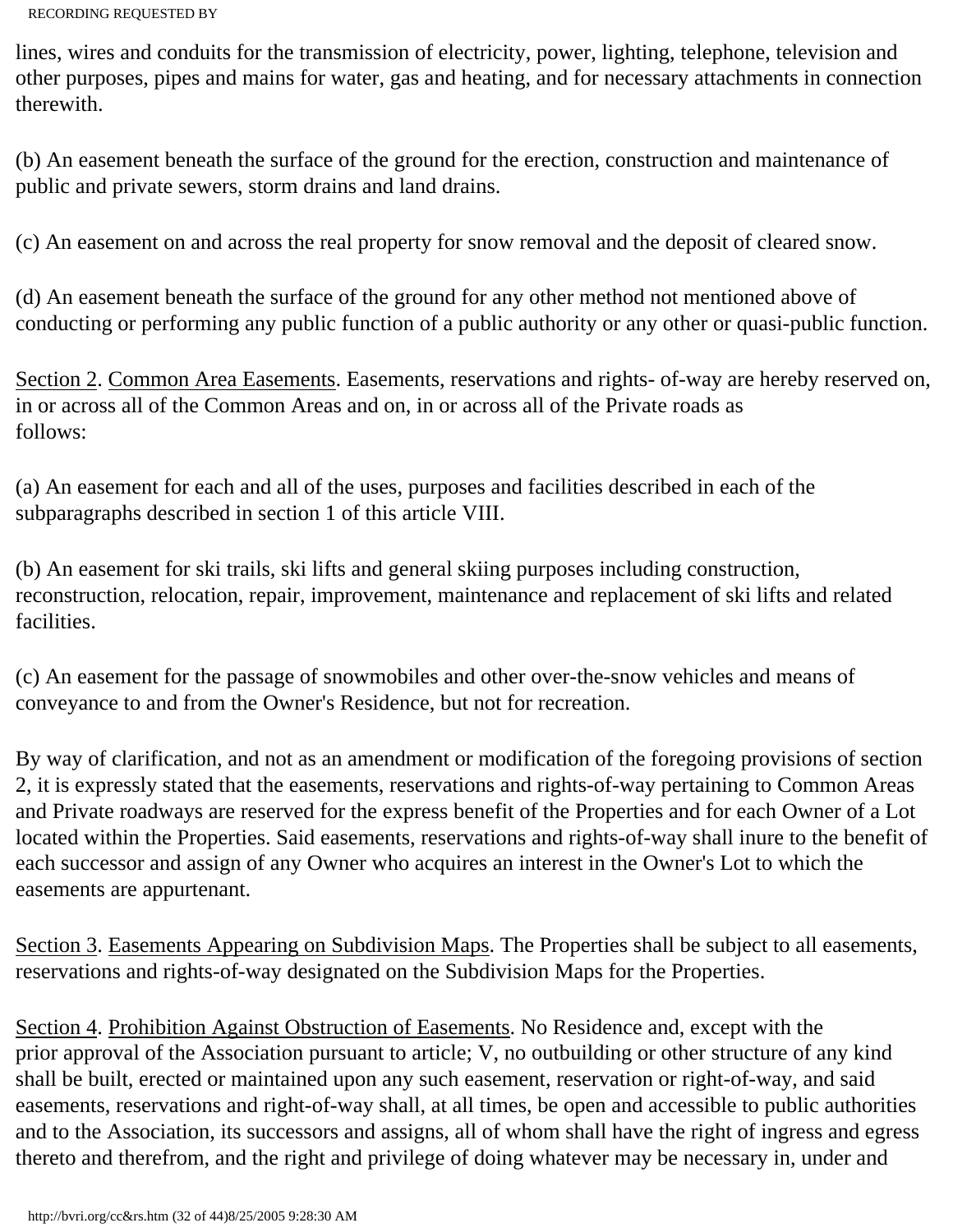upon said locations for the carrying out of any of the purposes for which said easements, reservations and right-of-way are hereby reserved, or may hereafter be reserved.

Section 5. Association's Right to Maintain Easements. The Association shall have the right at any time to cut and remove trees, branches or other unapproved obstructions of any easement, reservation or right-of-way described in sections 1 through 3, above.

Section 6. Priority of Easements. Wherever easements granted to the County are, in whole or in part, coterminous with any other easements, the easements of the County shall have and are hereby granted priority over the other easements in all respects.

# **ARTICLE IX**

# **Breach and Default**

Section 1. Remedy at Law Inadequate. Except for the nonpayment of any Assessment, it is hereby expressly declared and agreed that the remedy at law to recover damages for the breach, default or violation of any of the covenants, conditions, restrictions, limitations, reservations, grants of easements, rights, rights-of-way, liens, charges or equitable servitudes contained in this Declaration are inadequate and that the failure of any Owner, tenant, occupant or user of any Lot, or any portion of the Common Area or Common Facilities, to comply with any provision of the Governing Documents may be enjoined by appropriate legal proceedings instituted by any Owner, the Association, its officers or Board of Directors, or by their respective successors in interest.

Section 2. Nuisance. Without limiting the generality of the foregoing section 1, the result of every act or omission whereby any covenant contained in this Declaration is violated in whole or in part is hereby declared to be a nuisance, and every remedy against nuisance, either public or private, shall be applicable against every such act or omission.

Section 3. Costs and Attorneys' Fees. In any action brought because of any alleged breach or default of any Owner or other party hereto under this Declaration, the court may award to any party to such action such attorneys' fees and other costs as it may deem just and reasonable.

Section 4. Cumulative Remedies. The respective rights and remedies provided by this Declaration or by law shall be cumulative, and the exercise of any one or more of such rights or remedies shall not preclude or affect the exercise, at the same or at different times, of any other such rights or remedies for the same or any different default or breach or for the same or any different failure of any Owner or others to perform or observe any provision of this Declaration.

Section 5. Failure Not a Waiver. The failure of any Owner, the Board of Directors, the Association or its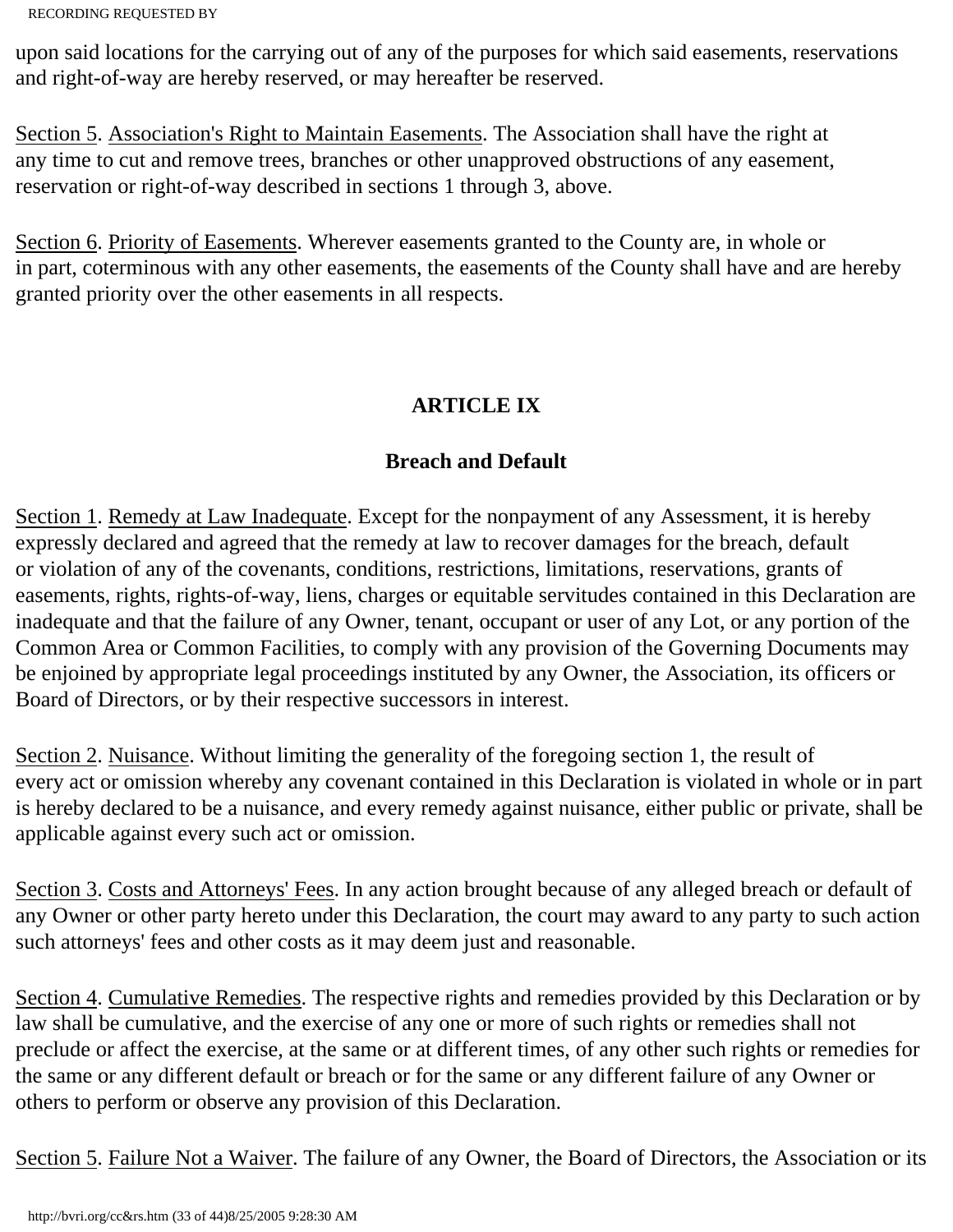officers or agents to enforce any of the covenants, conditions, restrictions, limitations, reservations, grants or easements, rights, rights-of-way, liens, charges or equitable servitudes contained in this Declaration shall not constitute a waiver of the right to enforce the same thereafter, nor shall such failure result in or impose any liability upon the Association or the Board, or any of its officers or agents.

## Section 6. Rights and Remedies of the Association.

(a) Rights Generally. In the event of a breach or violation of any Association Rule or of any of the restrictions contained in any Governing Document by an Owner, his or her family, or the Owner's guests, employees, invitees, licensees, or tenants, the Board, for and on behalf of all other Owners, may enforce the obligations of each Owner to obey such Rules, covenants, or restrictions through the use of such remedies as are deemed appropriate by the Board and available in law or in equity, including but not limited to the hiring of legal counsel, the imposition of fines and monetary penalties, the pursuit of legal action, or the suspension of the Owner's right to use recreation Common Facilities or suspension of the Owner's voting rights as a Member; provided, however, the Association's right to undertake disciplinary action against its Members shall be subject to the conditions set forth in this Article IX.

The decision of whether it is appropriate or necessary for the Association to take enforcement or disciplinary action in any particular instance shall be within the sole discretion of the Board or its duly authorized enforcement committee. If the Association declines to take action in any instance, any Owner shall have such rights of enforcement as exist by virtue of section 1354 of the California Civil Code or otherwise by law. Owners may also act independently of the Association to enforce their rights and the obligations of other Owners under this Declaration.

(b) Schedule of Fines. The Board may implement a schedule of reasonable fines and penalties for particular offenses that are common or recurring in nature and for which a uniform fine schedule is appropriate (such as fines for late payment of Assessments or illegally parked vehicles).

(c) Definition of "Violation". A violation of the Governing Documents shall be defined as a single act or omission occurring on a single day. If the detrimental effect of a violation continues for additional days, discipline imposed by the Board may include one component for the violation and, according to the Board's discretion, a per diem component for so long as the detrimental effect continues. Similar violations on different days shall justify cumulative imposition of disciplinary measures. The Association shall take reasonable and prompt action to repair or avoid the continuing damaging effects of a violation or nuisance occurring within the Properties at the cost of the responsible Owner.

## (d) Limitations of Disciplinary Rights.

(i) Loss of Rights; Forfeitures. The Association shall have no power to cause a forfeiture or abridgment of an Owner's right to the full use and enjoyment of his or her Lot due to the failure by the Owner (or his or her family members, tenants, guests or invitees) to comply with any provision of the Governing Documents or of any duly enacted Association Rule except where the loss or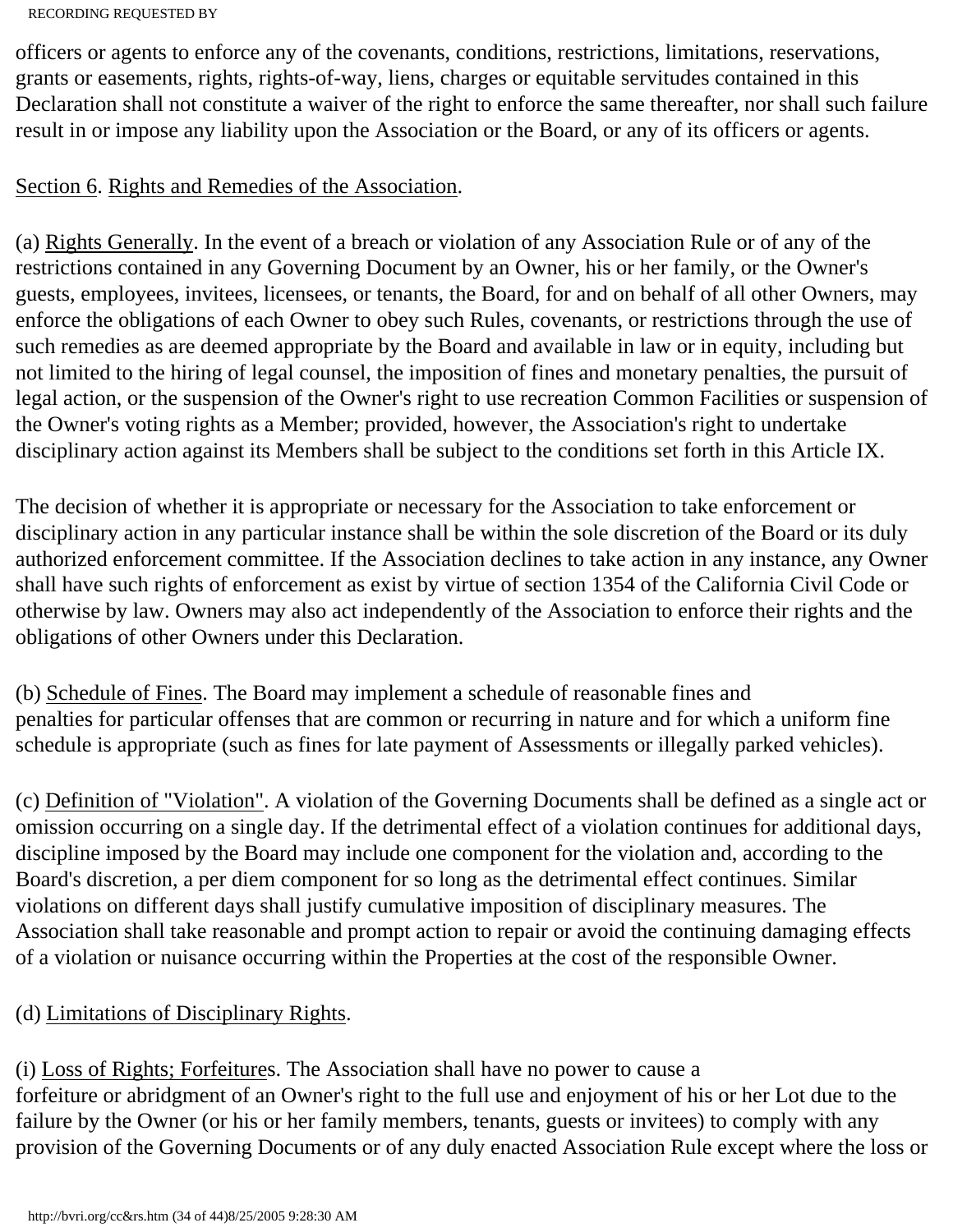```
RECORDING REQUESTED BY
```
forfeiture is the result of the judgment of a court of competent jurisdiction, or where the loss or forfeiture is limited to a temporary suspension of an Owner's rights as a Member or the imposition of monetary penalties for failure to pay dues or otherwise comply with any Governing Documents so long as the Association's actions satisfy the due process requirements of subparagraph (ii) below.

(ii) Hearings. No penalty or temporary suspension of rights shall be imposed pursuant to this article unless the Owner alleged to be in violation is given at least 15 days prior notice of the proposed penalty or temporary suspension and is given an opportunity to be heard before the Board of Directors or appropriate committee established by the Board with respect to the alleged violation(s) at a hearing conducted at least 5 days before the effective date of the proposed disciplinary action.

Notwithstanding the foregoing, under circumstances involving conduct that constitutes: (A) an immediate and unreasonable infringement of, or threat to, the safety or quiet enjoyment of neighboring Owners; (B) a traffic or fire hazard; (C) a threat of material damage to, or destruction of, any Common Areas or Common Facilities; or (D) a violation of the Governing Documents that is of such a nature that there is no material question regarding the identity of the violator or whether a violation has occurred (such as late payment of Assessments), the Board of Directors, or its duly authorized agents, may undertake immediate corrective or disciplinary action and, upon request of the offending Owner (which request must be received by the Association, in writing, within five days following the Association's disciplinary action), or on its own initiative, conduct a hearing as soon thereafter as reasonably possible.

If the Association acts on its own initiative to schedule a hearing, notice of the date, time and location of the hearing shall accompany the notice of disciplinary action. If the accused Owner desires a hearing, a written request therefore shall be delivered to the Association no later than five days following the date when the fine is levied. The hearing shall be held no more than 15 days following the date of the disciplinary action or 15 days following receipt of the accused Owner's request for a hearing, whichever is later. Under such circumstances, any fine or other disciplinary action shall be held in abeyance and shall only become effective if affirmed at the hearing.

(e) Notices. Any notice required by this article shall, at a minimum, set forth the date and time for the hearing, a brief description of the action or inaction constituting the alleged violation of the Governing Documents and a reference to the specific Governing Document provision alleged to have been violated. The notice shall be in writing and may be given by any method reasonably calculated to give actual notice; provided, however, that if notice is given by mail it shall be sent by first-class or certified mail sent to the last address of the Owner shown on the records of the Association.

(f) Rules Regarding Disciplinary Proceedings. The Board, or a Covenants Committee appointed by the Board to conduct and administer disciplinary hearings and related proceedings pursuant to section 7, below, shall be entitled to adopt rules that further elaborate and refine the procedures for conducting disciplinary proceedings. Such rules, when approved and adopted by the Board, shall become a part of the Association Rules.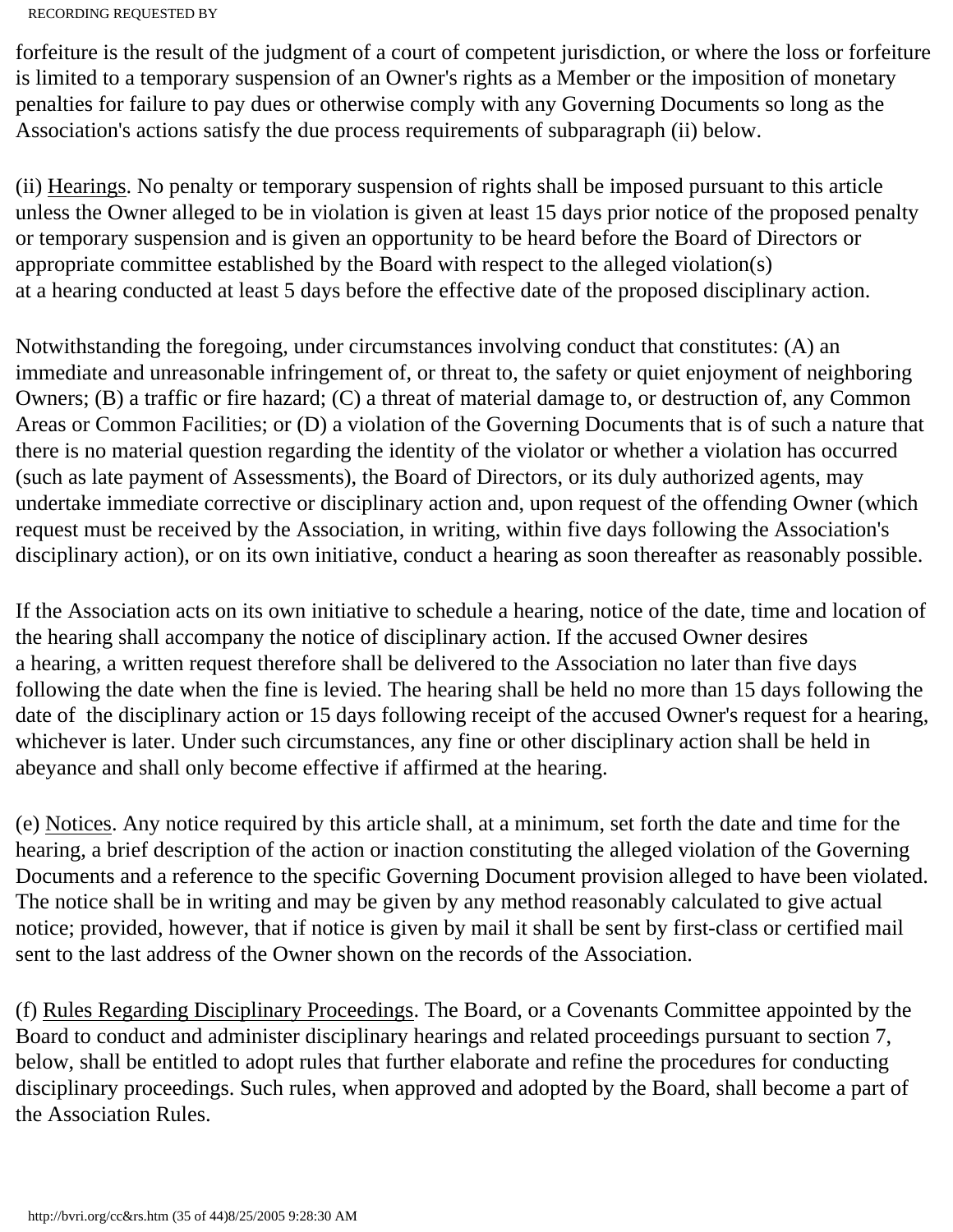Section 7. Covenants Committee.

(a) Appointment of Committee. Acting pursuant to the Bylaws, the Board of Directors may establish a Covenants Committee to hear and decide cases involving alleged violations of the Governing Documents. If no committee is established, the Board shall perform this function.

(b) Jurisdiction and Hearing Procedures of the Committee. The Covenants Committee shall review written complaints from Owners, or the Architectural Review Committee (for violations other than those relating to specific Improvement projects within the jurisdiction of the Architectural Review Committee) regarding alleged violations of the Governing Documents or Association Rules, and, when determined appropriate, conduct hearings and make findings regarding the alleged violation(s). The Covenants Committee may levy penalties and/or fines (pursuant to a Board-approved fine schedule) in the event the allegations regarding such violations are found to be true. To perform the foregoing, the Covenants Committee shall adopt rules of procedure for enforcement hearings and shall conduct its hearings in accordance with such rules after they have been approved by the Board. Notwithstanding the foregoing, enforcement of specific violations of architectural requirements relating to Improvement projects submitted to, and reviewed by, the Architectural Review Committee shall remain the jurisdiction of the Committee pursuant to article V, section 13.

(c) Appeals. The decisions of the Covenants Committee, if established, shall be appealable to the Board of Directors within 10 calendar days following receipt of the committee's decision. The Board shall have the discretion to hear any appealed matter or decline to take the appeal and thus affirm the decision of the Covenants Committee. Any decision to decline an appeal shall be based on a reasonable determination from the record that the appeal lacks merit. Decisions of the Board shall be final. Procedures for appeal and the hearing of appeals shall be set forth in the Association Rules.

(d) Court Actions. Court actions to enforce the Governing Documents may only be initiated on behalf of the Association upon approval of the Board.

# **ARTICLE X**

## **Subordination of Conditions, Covenants,**

## **Reservations, Restrictions and Charges**

All of the conditions, covenants, reservations, restrictions, liens and charges set forth in this Declaration shall be subject to and subordinate to any recorded Mortgage or deed of trust in good faith and for value at any time executed covering any part of said property, and the breach of any such conditions, covenants, restrictions, reservations, liens or charges shall not defeat the lien of any such Mortgage or deed of trust, and in case of entry the title shall remain subject to such mortgage or deed of trust; provided, however, that the purchaser at any foreclosure sale under any such Mortgage or deed of trust and any trustee's sale under any such deed of trust, or the grantee under any deed in lieu of foreclosure,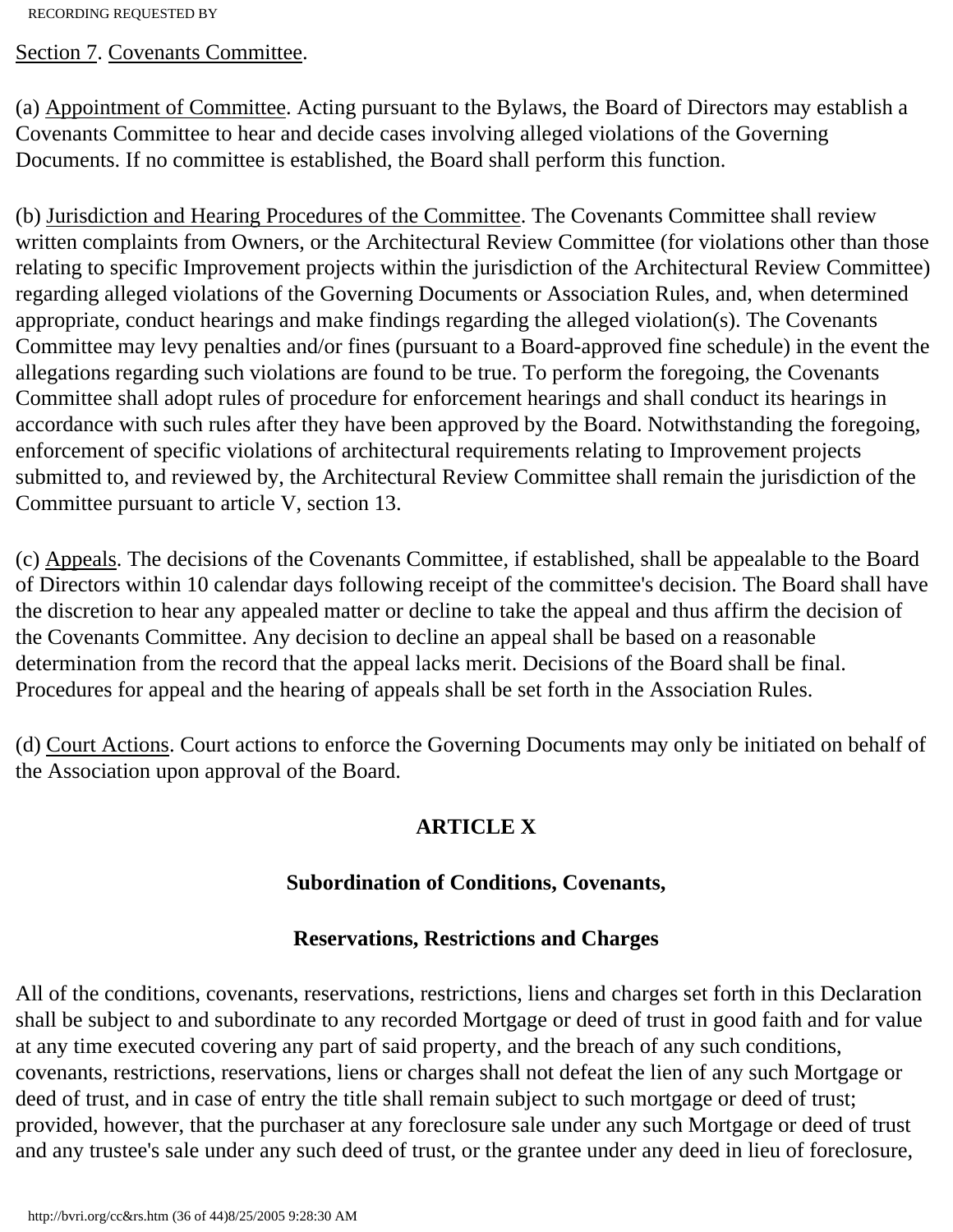his or its successors and assigns shall take and thereafter hold the title subject to all of the conditions, covenants, restrictions, reservations, liens and charges set forth in this Declaration.

## **ARTICLE XI**

### **Notices**

Section 1. Mailing Addresses. Any communication or notice of any kind permitted or required herein shall be in writing and may be served, as an alternative to personal service, by mailing the same as follows:

If to any owner:

To the street address of his or her Lot or to such other address as he or she may from time to time designate in writing to the Association.

If to the Association:

Bear Valley Residents, Incorporated, at the principal office of the Association (or to such other address as the Association may from time to time designate in writing to the Owners)

Section 2. Personal Service Upon Co-Owners and Others. Personal service of a notice or demand to one of the co-Owners of any Lot, to any general partner of a partnership which is the Owner of Record of the Lot, or to any officer or agent for service of process of a corporation which is the Owner of Record of the Lot, shall be deemed delivered to all such co-Owners, to such partnership, or to such corporation, as the case may be.

Section 3. Deposit in United States Mails. All notices and demands served by mail shall be by first-class or certified mail, with postage prepaid, and shall be deemed delivered four days after deposit in the United States mail in the County.

# **ARTICLE XII**

### **No Public Rights in the Properties**

Nothing contained in this Declaration shall be deemed to be gift or dedication of all or any portion of the Properties to the general public or for any public use or purpose whatsoever.

# **ARTICLE XIII**

### **Amendment of Declaration**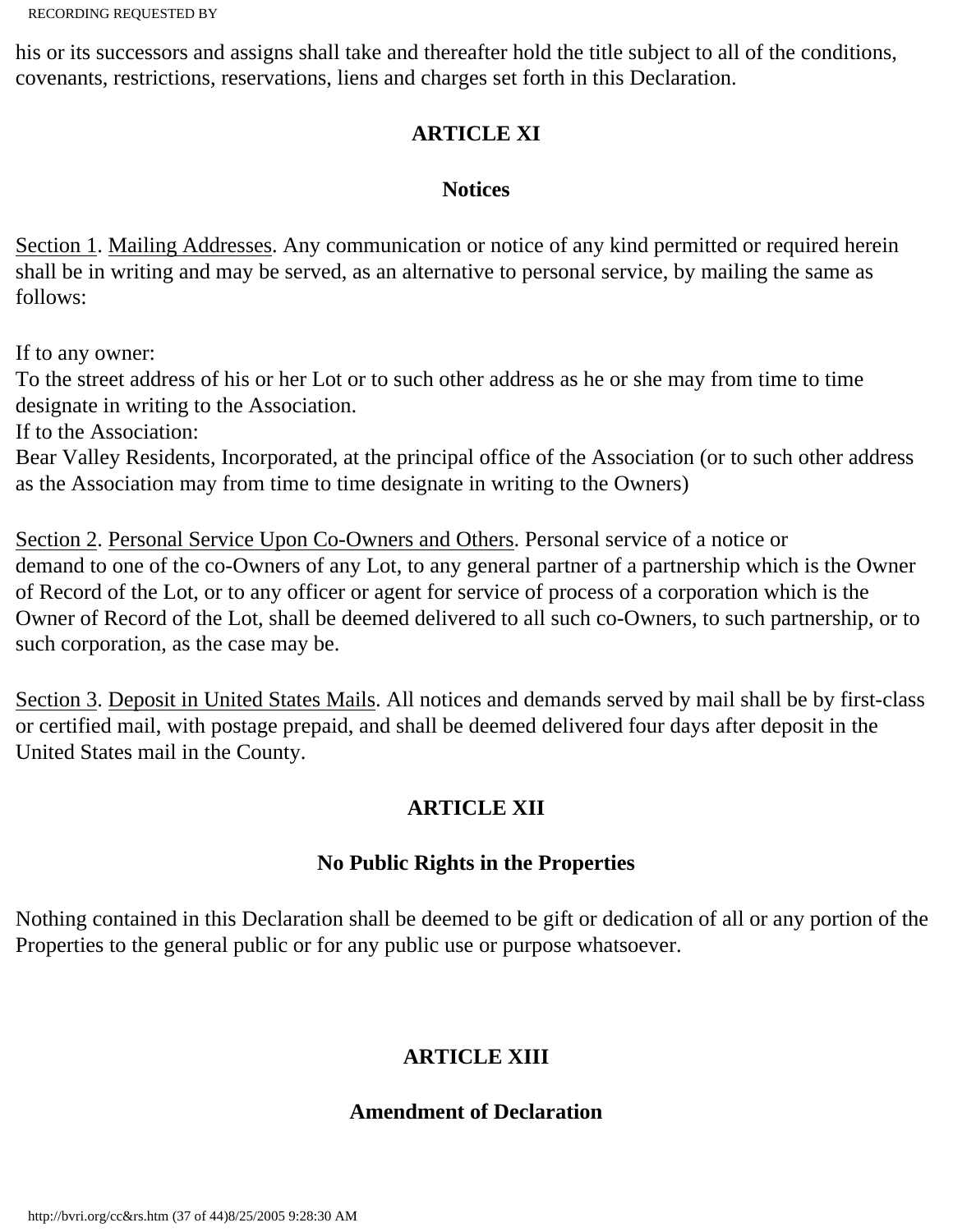Section 1. Amendment in General. This Declaration may be amended or revoked in any respect by the vote or assent by written ballot of not less than a majority of the Owners of Lots within the Properties and a majority of the Owners of Lots improved by a Residence.

Section 2. Effective Date of Amendment. The amendment will be effective upon the Recording a Certificate of Amendment, duly executed and certified by the president and secretary of the Association, setting forth in full the amendment so approved and that the approval requirements of section 1 above have been duly met. Notwithstanding anything to the contrary herein contained, no such amendment shall affect the rights of the holder of any first deed of trust or Mortgage Recorded prior to the Recording of such amendment. If the consent or approval of any governmental authority, Mortgagee, or other entity is required under this Declaration to amend or revoke any provision of this Declaration, no such amendment or revocation shall become effective unless such consent or approval is obtained.

Section 3. Reliance on Amendments. Any amendments made in accordance with the terms of this Declaration shall be presumed valid by anyone relying on them in good faith.

# **ARTICLE XIV**

# **Restrictions Applicable to Lot 6 of Tract 1**

Section 1. Exemption From Specified Restrictions. Lot 6 of Tract 1 ("Lot 6") upon which the telephone company maintains a building shall not be subject to and is expressly excepted from the covenants, conditions, restrictions, reservations, easements, liens and/or servitudes contained in the following provisions of this Declaration: Article IV, section 1(a), article VI, sections 2, 3 and 4, and article VIII, section 1.

Section 2. Special Restrictions Applicable to Lot 6. The following conditions, covenants, restrictions, easements and liens are hereby declared to pertain to Lot 6 of Bear Valley Tract No. 1:

(a) Lot 6 shall not be used nor shall any portion of said Lot be used for any purpose other than public utility purposes for a public utility engaged in the telephone, telegraph or other communications public utility business.

(b) No buildings other than buildings approved as provided in section V of said Conditions and which are necessary for such public utility use shall be constructed or erected on Lot 6 nor shall any building constructed or erected on said property be used for any other purpose, and more particularly and without the intent of limiting the foregoing restriction, no flat, duplex, double house, apartment house, bungalow court or multiple family dwelling structure, no hotel, motel, public boarding or rooming house, shall be erected, operated, carried on, permitted, conducted or maintained on Lot 6 or any part thereof.

(c) Notwithstanding the provisions of article IV, section 10, subject to the provisions of article V of this Declaration, an aerial or antenna may be erected upon Lot 6 if the same is reasonably required in the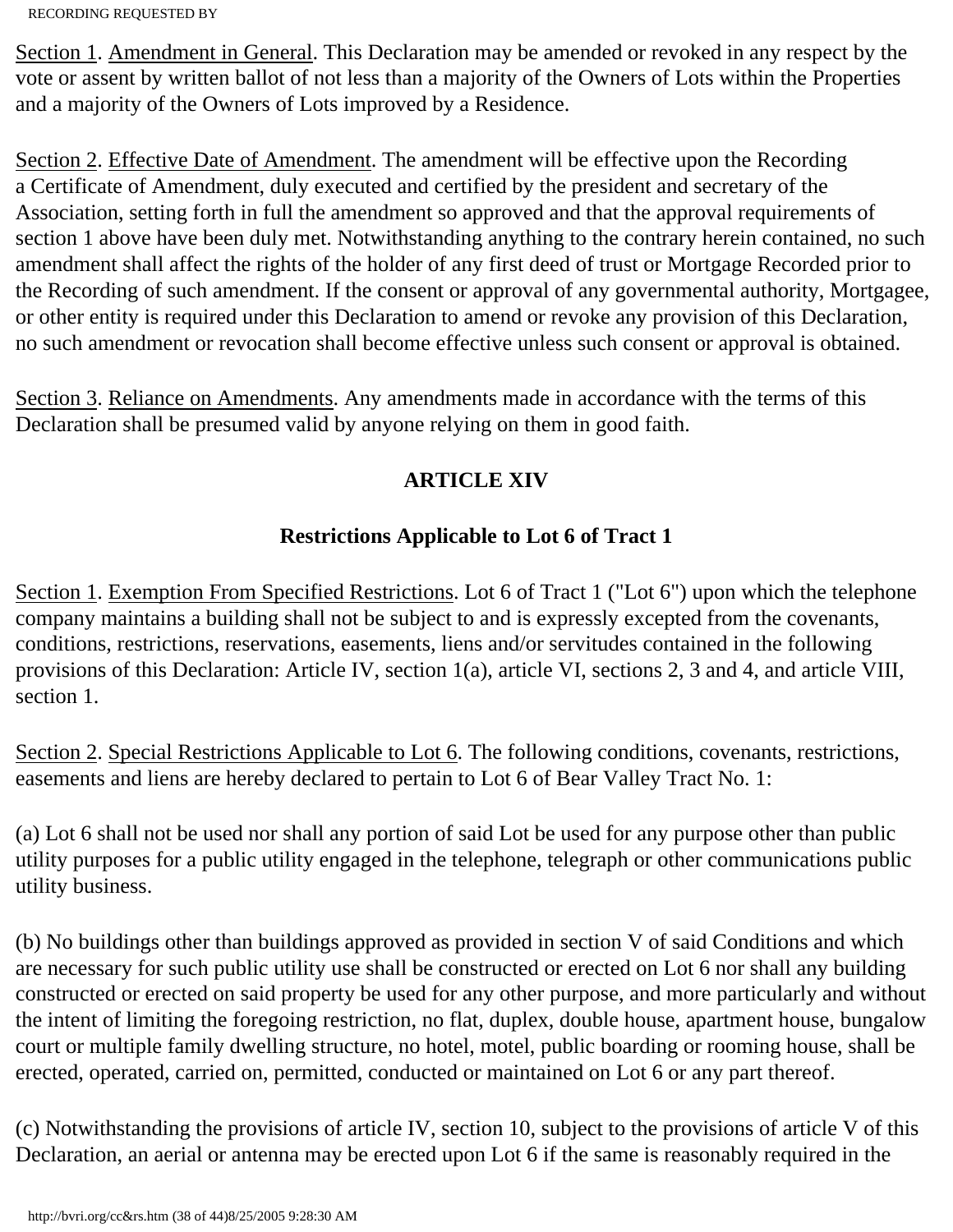```
RECORDING REQUESTED BY
```
conduct of the public utility use permitted thereon.

(d) Notwithstanding the provisions of article V, section 1(b), a fence or wall enclosing the improvements constructed for public utility purposes on Lot 6 may be constructed subject to the provisions of article V of this Declaration if such fence or wall is deemed necessary to secure the property and its improvements from unauthorized access or vandalism.

(e) Article V, section 10(a) of this Declaration, as it pertains to Lot 6, is hereby amended as follows:

> "Any agent or officer of the Association may at any reasonable time enter upon the unenclosed portion of said real property and inspect the exterior of any building or improvement under construction or on or in which such agent or officer may believe that a violation of the conditions, covenants, restrictions or reservations is occurring or has occurred."

(f) Lot 6 shall be subject to all easements and rights-of-way now of record.

# **ARTICLE XV**

## **General Provisions**

Section 1. Term. The covenants, conditions, restrictions, limitations, reservations, grants of easement, rights, rights-of-way, liens, charges and equitable servitudes contained in this Declaration shall run with, and shall benefit and burden the Lots and the Common Area as herein provided, and shall inure to the benefit of and be binding upon the Owners, the Association, its Board of Directors, and its officers and agents, and their respective successors in interest, until January 1, 2000, after which time the same shall be automatically extended for successive periods of 10 years each unless, within 6 months prior to the expiration of the initial 60-year term or any such 10-year extension period, a recordable written instrument, approved by Owners of at least a majority of the Lots and Owners of at least a majority of the Lots improved by a Residence terminating the effectiveness of this Declaration shall be Recorded. This Declaration is subject to amendment during its term, including any extension thereof, in accordance with Article X111 above.

## Section 2. Annexation of Additional Property.

(a) Membership Approval Required. Additional real property may be annexed to the Properties and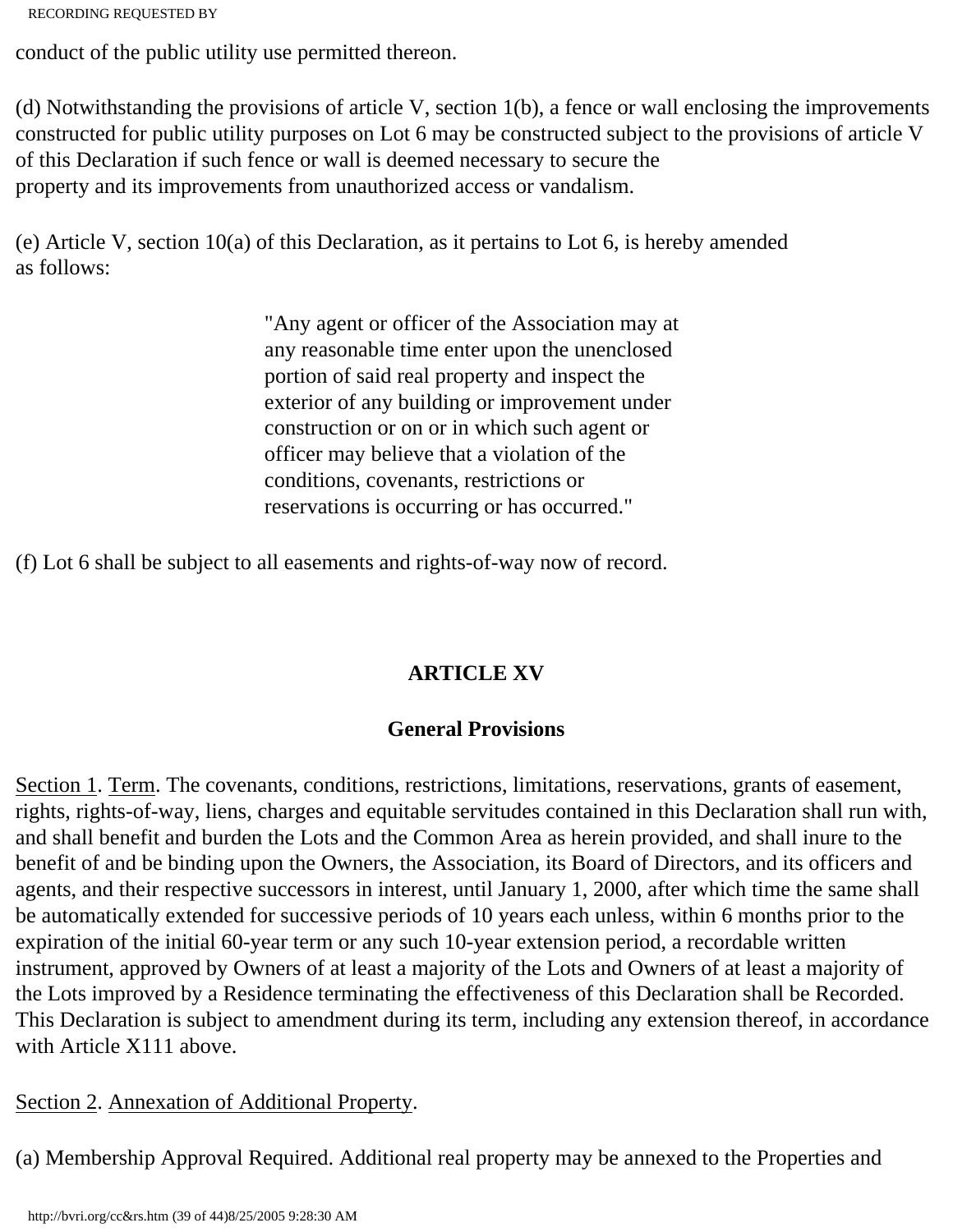brought within the general plan and scheme of this Declaration upon the approval by vote or written consent of Owners of 66 2/3 percent of the Lots included within the Properties. Upon obtaining the requisite approval pursuant to this section, the owner of any real property who desires to annex such property to the Properties and add it to the general plan and scheme of this Declaration and subject the property to the jurisdiction of the Association, shall Record a Declaration of Annexation as more particularly described in subsection (b) below.

(b) Declaration of Annexation. Any annexations of real property to the Properties authorized under subparagraph (a), above, shall be effected by Recording a Declaration of Annexation, or other similar instrument, with respect to the additional real property. The Declaration of Annexation: (i) shall be executed by the owner(s) of the subject property; (ii) shall extend the general plan and scheme of this Declaration to such real property; and (iii) may contain such additions to, and modifications of, the covenants, conditions and restrictions contained in this Declaration as may be necessary to reflect the different character, if any, of the added real property, so long as the supplemental restrictions are approved by the Association's Board of Directors and is otherwise consistent with the general plan and scheme of this Declaration and all applicable laws and governmental regulations. Any such supplemental declaration shall be distributed to all Owners at their principal residence address at least 60 days before any vote of the Owners is solicited pursuant to section 2(a) above. The supplemental declaration may set forth use restrictions and the design and building standards which shall apply to the annexed parcel in question or may give blanket approval for development of that parcel in accordance with specific architectural plans and drawings which are signed, dated and incorporated by reference in the supplemental declaration.

The filing of a Declaration of Annexation shall constitute and effectuate the annexation of the additional real property described therein, and thereupon that real property shall become and constitute a part of the Properties, and be subject to, and encompassed within, the general plan and scheme of this Declaration. The Owners of Lots within the annexed real property shall be entitled to become Members of the Association upon payment of dues and compliance with other requirements for membership, if any, imposed by the Association's Bylaws.

## Section 3. Construction.

(a) Restrictions Construed Together. All of the covenants, conditions and restrictions of this Declaration shall be liberally construed together to promote and effectuate the fundamental concepts of the development of the Properties as set forth in the Recitals of this Declaration. Failure to enforce any provision hereof shall not constitute a waiver of the right to enforce that provision in a subsequent application or any other provision hereof.

(b) Restrictions Severable. Notwithstanding the provisions of subparagraph (a) above, the covenants, conditions and restrictions of this Declaration shall be deemed independent and severable, and the invalidity or partial invalidity of any provision or portion thereof shall not affect the validity or enforceability of any other provision.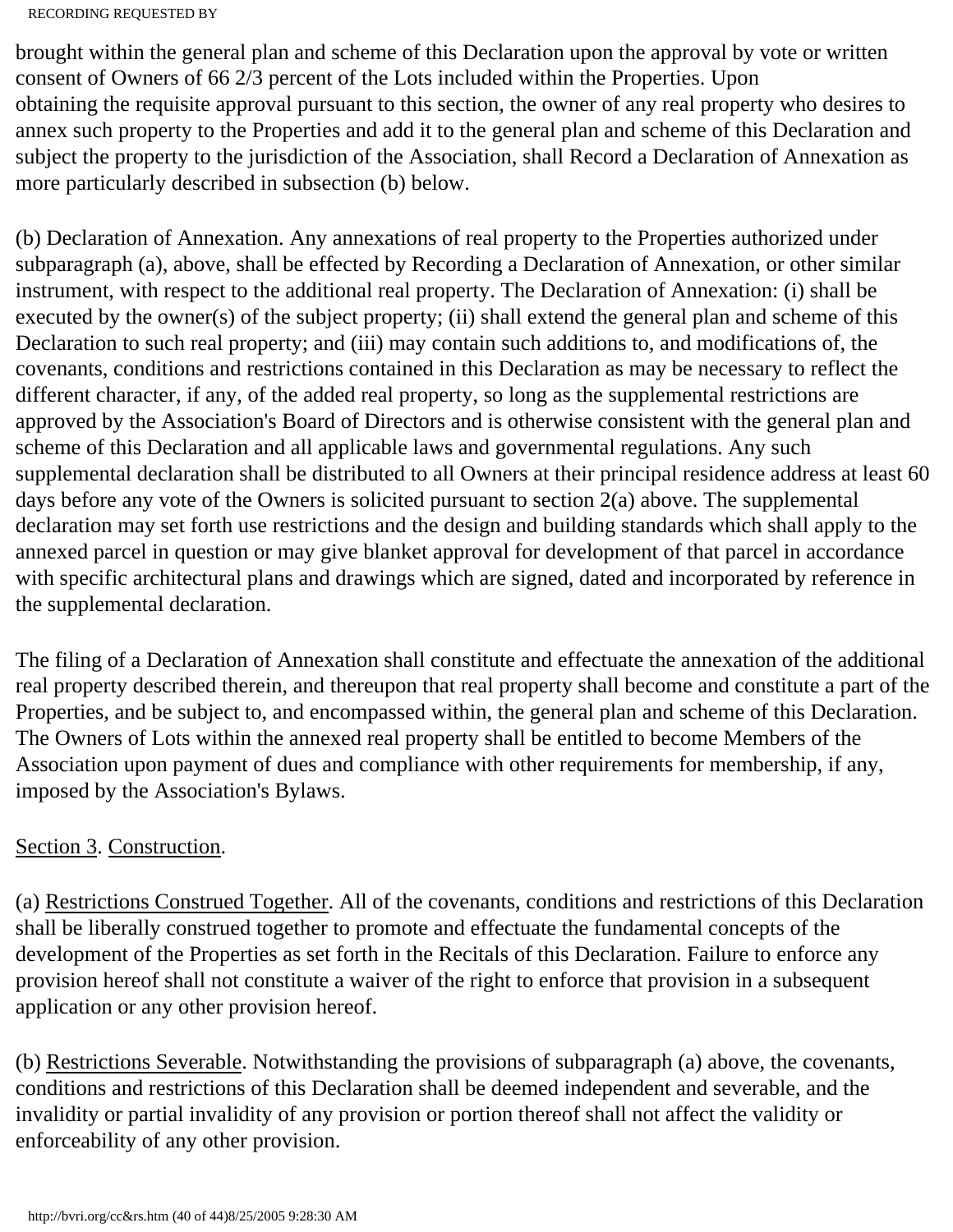(c) Singular Includes Plural. The singular shall include the plural and the plural the singular unless the context requires the contrary, and the masculine, feminine or neuter shall each include the masculine, feminine and neuter, as the context requires.

(d) Captions. All captions or titles used in this Declaration are intended solely for convenience of reference and shall not affect the interpretation or application of any of the substantive terms or provisions of this Declaration.

(e) Exhibits. All exhibits to which reference is made herein are attached hereto and are deemed to be incorporated herein by reference.

DATED: Feb 12 , 1993

BEAR VALLEY RESIDENTS, INCORPORATED

By. \_\_\_\_ s/s David R. Morley\_\_\_\_\_\_\_

(President)

By. \_\_\_\_\_\_\_ s/s Dale Olson

(Secretary)

## **EXHIBIT A**

### **Declarations Constituting the Original Declaration**

1. Declaration of Covenants, Conditions and Restrictions for Bear Valley Tracts 1, 2, 3 and 4,

recorded on October 21, 1970, in Volume 13, pages 263 through 283, in the Official Records of Alpine County, California;

> la. First Amendment to Declaration of Covenants, Conditions and Restrictions for Bear Valley Tracts 1, 2, 3 and 4, recorded on January 19, 1971, in Volume 13, page 527, in the Official Records of Alpine County, California;

lb. Second Amendment to Declaration of Covenants,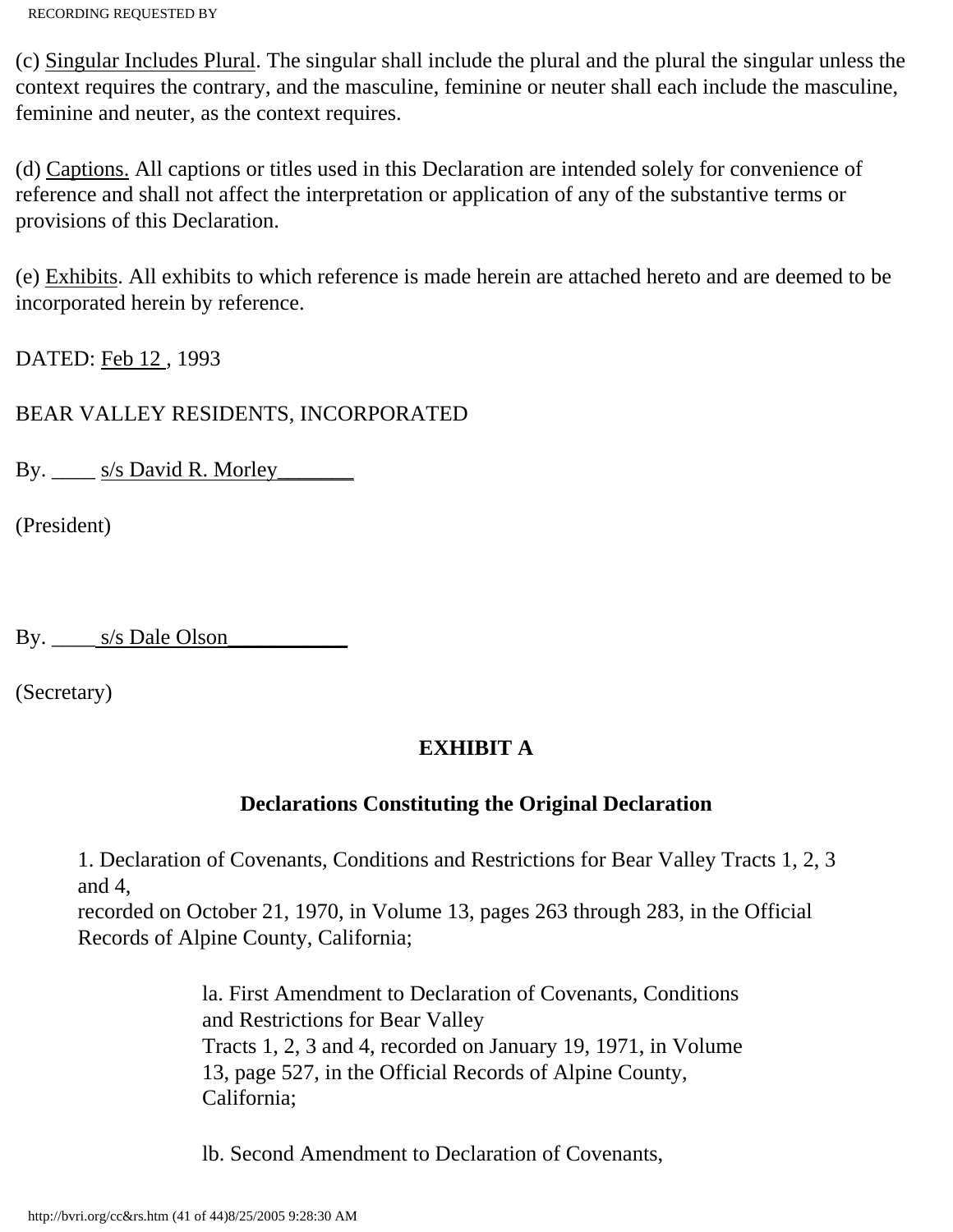Conditions and Restrictions for Bear Valley Tracts 1, 2, 3 and 4, recorded on September 20, 1971, in Volume 14, pages 335 through 337, in the Official Records of Alpine County, California;

lc. Third Amendment to Declaration of Covenants, Conditions and Restrictions for Bear Valley Tracts 1, 2, 3 and 4, recorded on October 13, 1971, in Volume 14, pages 408 through 410, in the Official Records of Alpine County, California;

2. Declaration of Covenants, Conditions and Restrictions for Bear Valley Tract 5 recorded on

August 8, 1974, in CC&R's Book 21, Page 283 through 309, in the Official Records of Alpine County, California;

3. Declaration of Covenants, Conditions and Restrictions for Bear Valley Tract 6 recorded on

January 3, 1983, in CC&R's Book 42, Page 623 through 639, in the Official Records of Alpine County, California;

4. Declaration of Covenants, Conditions and Restrictions for Bear Valley Tract 7 recorded on

June 20, 1984, in CC&R's Book 47, Page 354 through 371, in the Official Records of Alpine County, California.

### **EXHIBIT B**

### **Description of Properties Subject to This First Restated Declaration**

The real property which is, and shall be, held and shall be conveyed, transferred and sold subject to the conditions, restrictions, covenants, reservations, easements, liens and charges with respect to the various portions thereof set forth in various sections and subdivisions of this Declaration is located in the County of Alpine, State of California, and is more particularly described as follows, to wit:

All of the lots, pieces or parcels of land designated by lot number on the following described certain maps:

TRACT NO. 1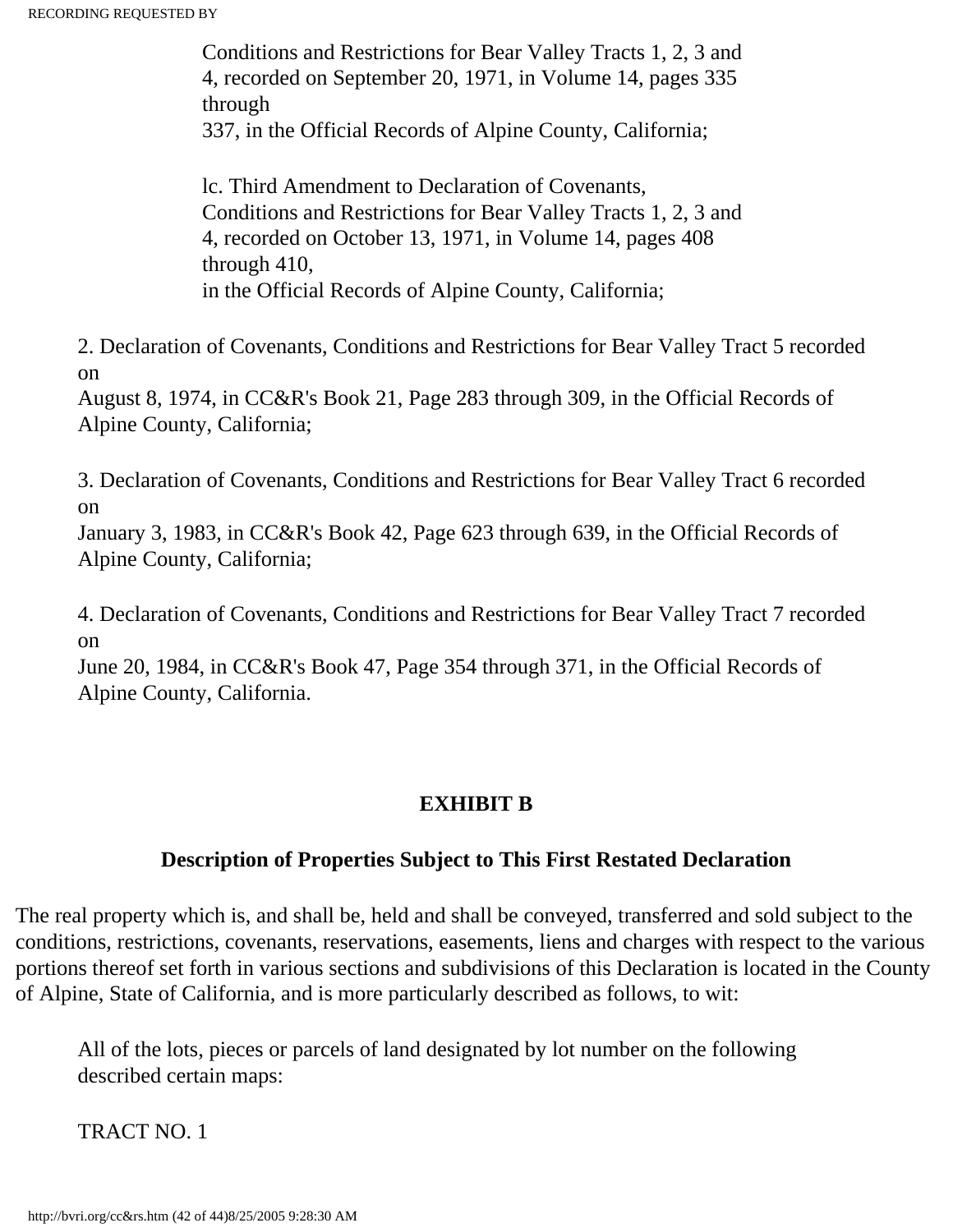That certain map entitled Bear Valley Tract No. 1, filed in the office of the County Recorder of the County of Alpine, State of California, on the 15 day of January, 1965 in Book of Maps, Map 16, Pages 1, 2, 3, 4, & 5.

### TRACT NO. 2

That certain map entitled Bear Valley Tract No. 29 filed in the office of the County Recorder of the County of Alpine, State of California, on the 7 day of September, 1965 in Book of Maps, Map 17, Pages 1, 2, & 3.

### TRACT NO. 3

That certain map entitled Bear Valley Tract No. 3, filed in the office of the County Recorder of the County of Alpine, State of California, on the 2 day of August, 1966 in Book of Maps, Map 20, Pages 1 &2.

### TRACT NO. 4

That certain map entitled Bear Valley Tract No. 4, filed in the office of the County Recorder of the County of Alpine, State of California, on the 7 day of August, 1967 in Book of Maps, Map 22, Pages 1 &2.

### TRACT NO. 5

That certain map entitled Bear Valley Tract No. 5, filed in the office of the County Recorder of the County of Alpine, State of California, on the 29th day of July, 1974 in Book of Maps, Map Book 1, Pages 1-3, Map 69.

### TRACT NO. 6

That certain map entitled Bear Valley Tract No. 6, filed in the office of the County Recorder of the County of Alpine, State of California, on the 29th day of December, 1982 in Book of Maps, Map Book 1, Pages 1-2, Map 136.

### TRACT NO. 7

That certain map entitled Bear Valley Tract No. 7 filed in the office of the County Recorder of the County of Alpine, State of California, on the 20th day of June, 1984 in Book of Maps, Map Book 2, Pages 36-37.

No property other than that described above shall be deemed subject to this Declaration, unless and until